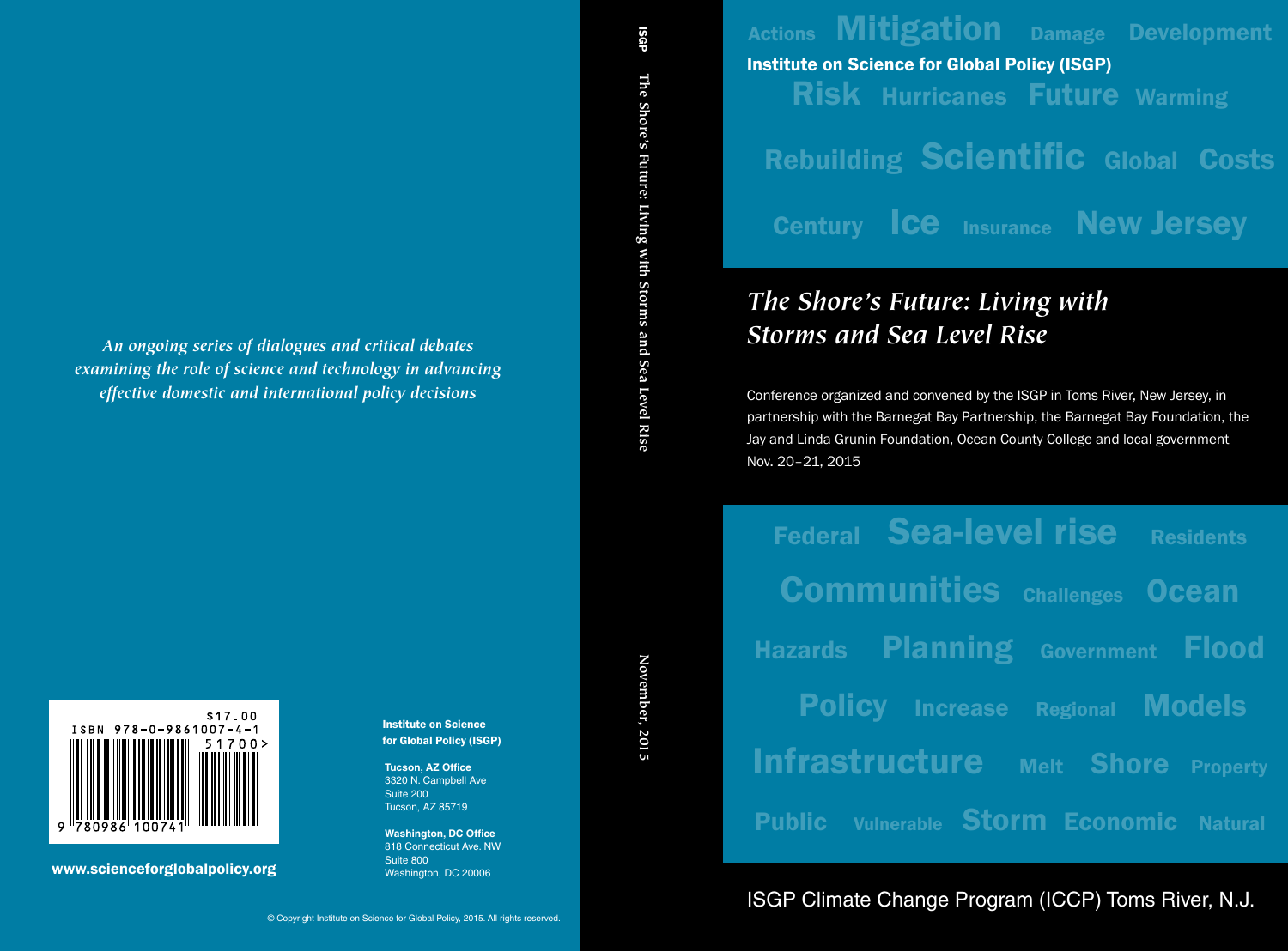# Institute on Science for Global Policy (ISGP)

# **ISGP Climate Change Program (ICCP):**

*The Shore's Future: Living with Storms and Sea Level Rise*

Conference organized and convened by the ISGP in Toms River, New Jersey, in partnership with the Barnegat Bay Partnership, the Barnegat Bay Foundation, the Jay and Linda Grunin Foundation, Ocean County College and local government Nov. 20–21, 2015

*An ongoing series of dialogues and critical debates examining the role of science and technology in advancing effective domestic and international policy decisions*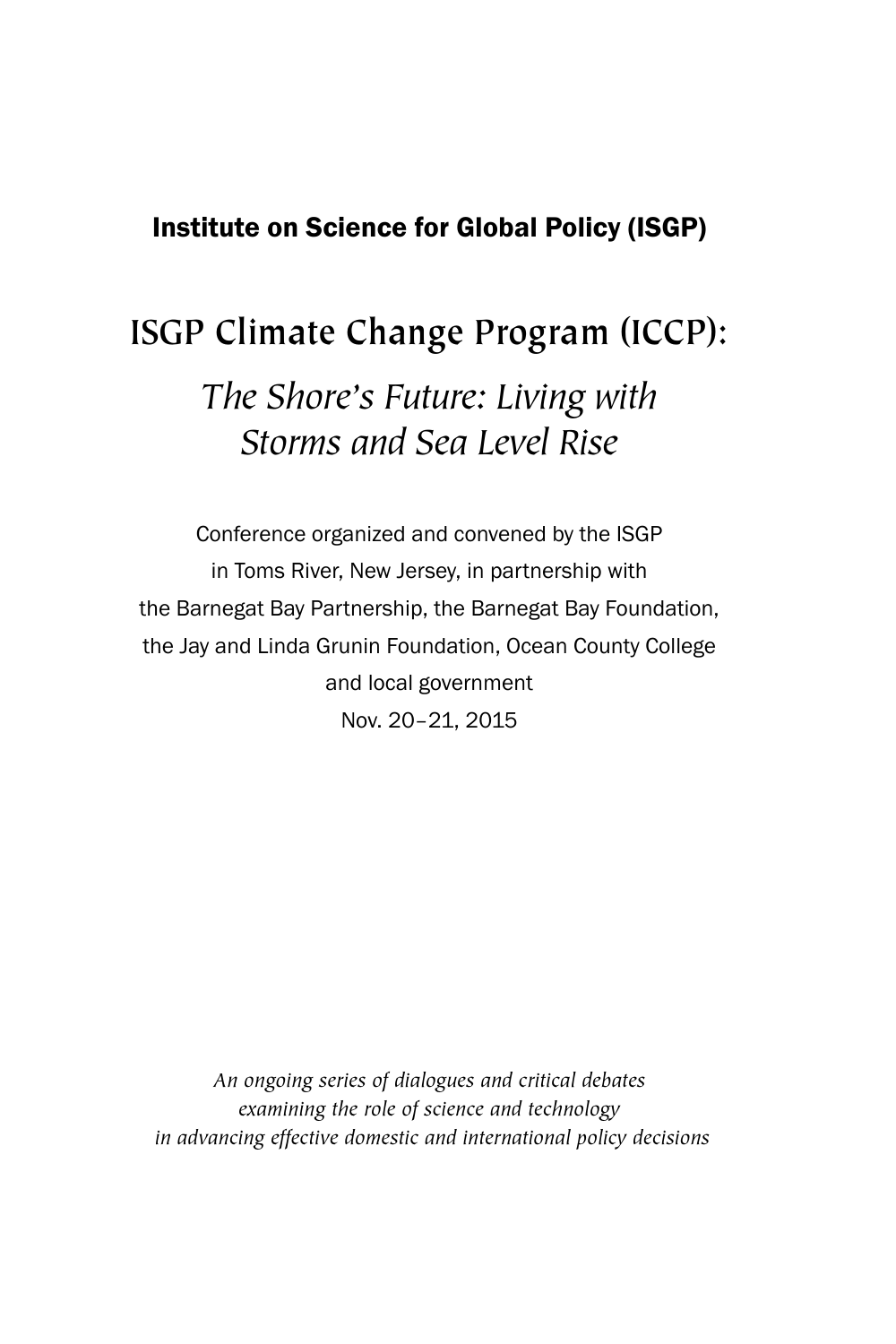# **Institute on Science for Global Policy (ISGP)**

# **Tucson, AZ Office**

3320 N. Campbell Ave. Suite 200 Tucson, AZ 85719

# **Washington, DC Office**

818 Connecticut Ave. NW Suite 800 Washington, DC 20006

# **www.scienceforglobalpolicy.org**

© Copyright Institute on Science for Global Policy, 2016. All rights reserved.

ISBN: 9780986100741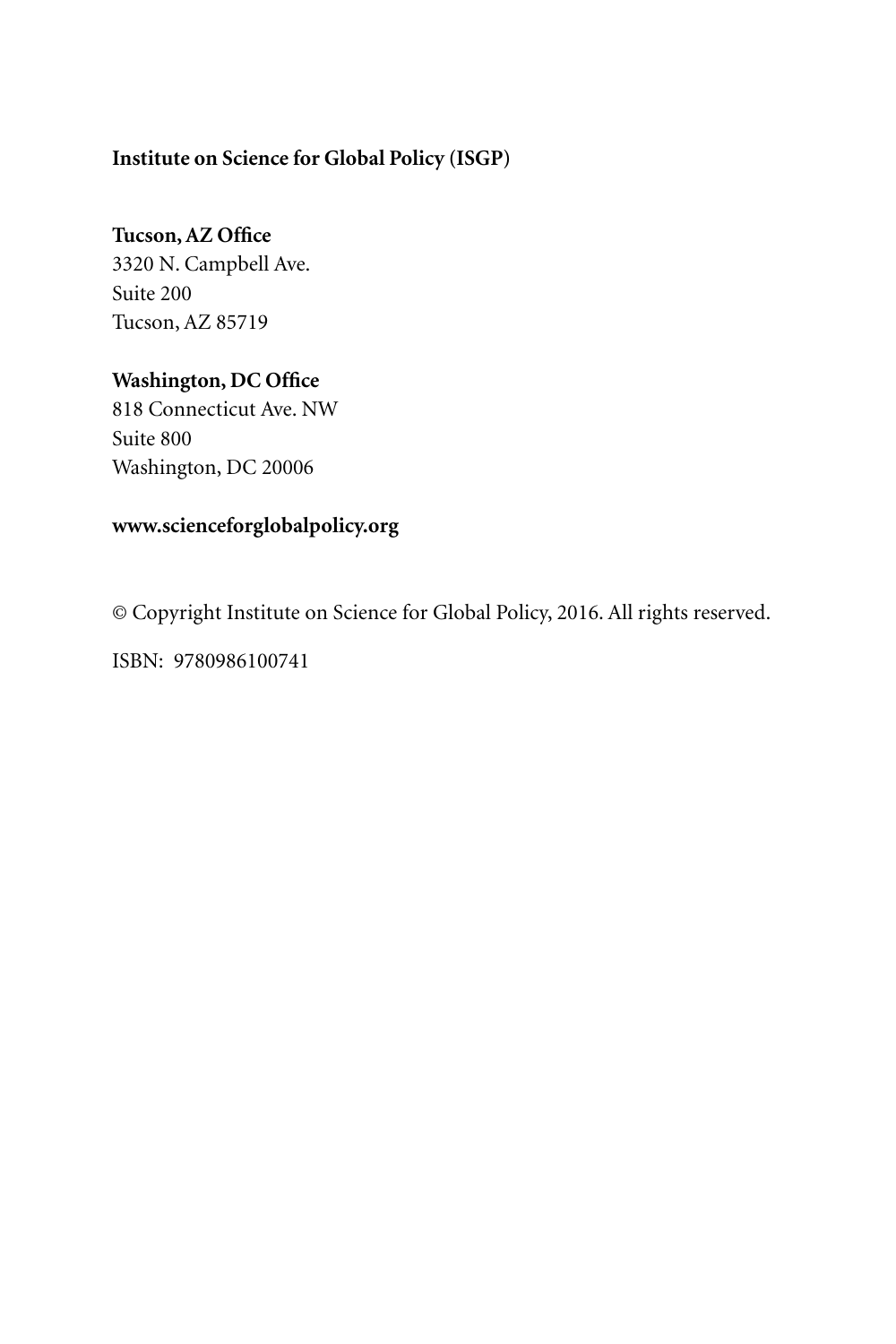# Table of contents

| <b>Executive summary</b>                                                                                                                                                      |              |
|-------------------------------------------------------------------------------------------------------------------------------------------------------------------------------|--------------|
| Introduction: Institute on Science for Global Policy (ISGP)<br>Dr. George H. Atkinson, Founder and Executive Director, ISGP,<br>and Professor Emeritus, University of Arizona | $\mathbf{1}$ |
| <b>Conference conclusions:</b>                                                                                                                                                |              |
|                                                                                                                                                                               | 4            |
|                                                                                                                                                                               | 8            |
| Policy position papers and debate summaries                                                                                                                                   |              |
| The Coming Reality of Sea Level Rise Along<br>the New Jersey Coast: Too Fast Too Soon<br>Dr. Harold R. Wanless, University of Miami,                                          | 11           |
| New Jersey Shore's Future: Coping with Climate Change<br>and Storm Risk<br>Mr. Thomas R. Knutson, National Oceanic and Atmospheric<br>Administration, Princeton, New Jersey,  | 23           |
| Adapting to Climate Change on the Coast:<br>Changing Values, Behavior, and Policies<br>Dr. Karen M. O'Neill, Rutgers University, New Brunswick,                               | 35           |
|                                                                                                                                                                               | 46           |
| Appendix                                                                                                                                                                      |              |
| Biographical information of Scientific Presenters                                                                                                                             | 51           |
| $\bullet$                                                                                                                                                                     | 53           |
| Biographical information of ISGP Board of Directors                                                                                                                           | 57           |
|                                                                                                                                                                               | 62           |
| <b>Biographical information of ISGP Academic</b>                                                                                                                              | 64           |
|                                                                                                                                                                               | 65           |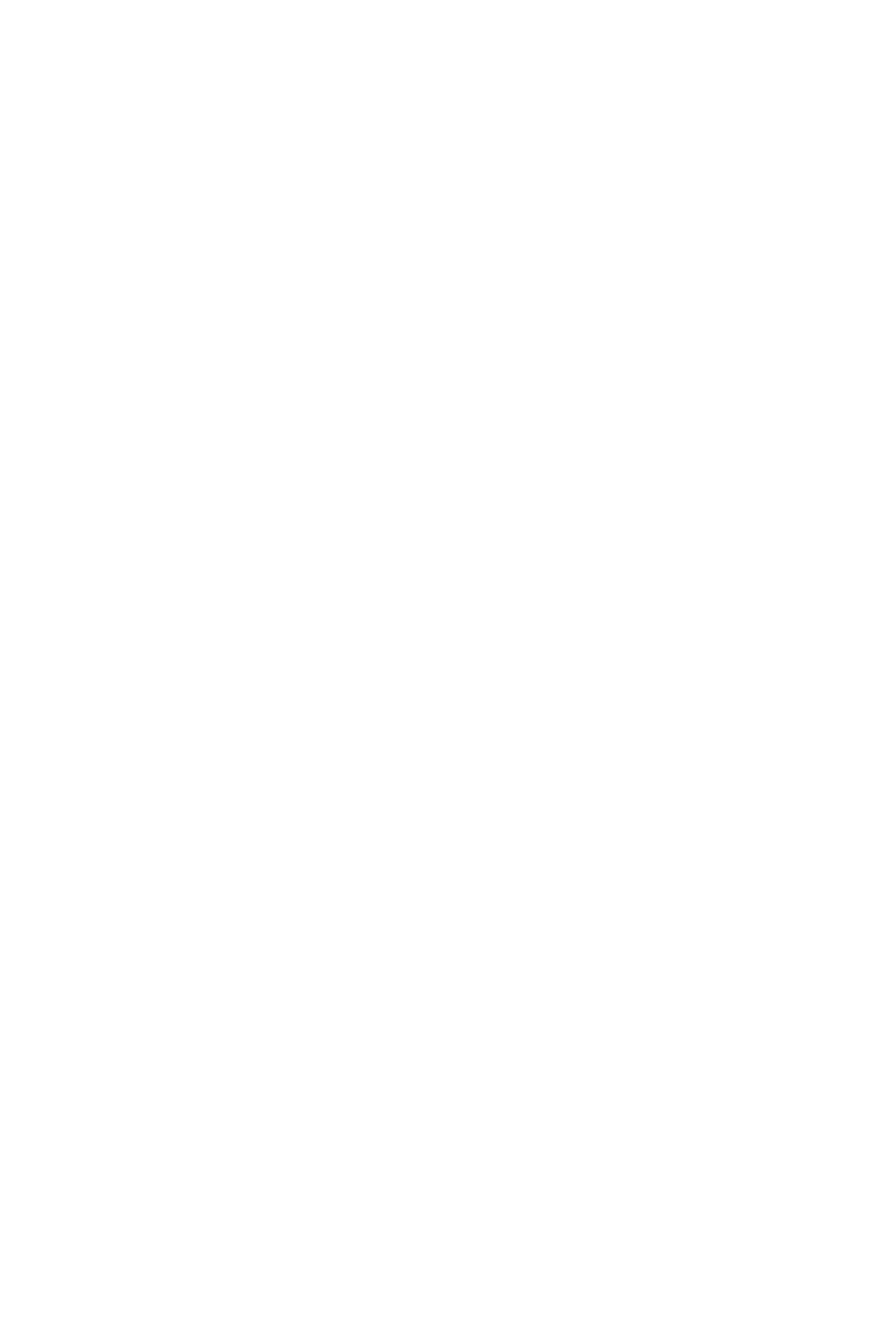# Introduction

Dr. George H. Atkinson Founder and Executive Director, Institute on Science for Global Policy and Professor Emeritus, Department of Chemistry and Biochemistry and College of Optical Sciences, University of Arizona

### Preface

The contents of this book were taken from material presented at a conference entitled *The Shore's Future: Living with Storms and Sea Level Rise* and held in Toms River, New Jersey, on November 20–21, 2015. This conference was organized and convened by the Institute on Science for Global Policy (ISGP) in partnership with several local partners, including the Barnegat Bay Partnership and the Barnegat Bay Foundation, with financial support provided by the Jay and Linda Grunin Foundation. The conference was the fourth of a series of ISGP Climate Change conferences being held around the United States.

These Climate Change conferences focus on communities that are concerned with how to mitigate and/or adapt to the anticipated impact of changing climates (e.g., drought, sea level rise, severe storms, warming seas and oceans). Special attention is given to how changes in climate may alter personal lifestyle choices and the collective decisions made throughout a community. Climate Change conferences, utilizing the ISGP's unusual, if not unique, debate/caucus format, attempt to significantly improve the communication of credible scientific and technological (S&T) understanding to both policy makers and to the public *writ large*. Sustained, broad-based support from all groups is often required to formulate and implement progressive policies that meet the needs of individual citizens and those of their respective communities.

ISGP conferences offer rarely encountered environments in which critical debates and extended caucuses can occur among internationally distinguished scientists, influential policy makers, societal stakeholders, students, and interested citizens.

Based on extensive interviews conducted by the ISGP staff with a national and international group of subject-matter experts, the ISGP invited three highly distinguished individuals with expertise in climate change, sea level rise, and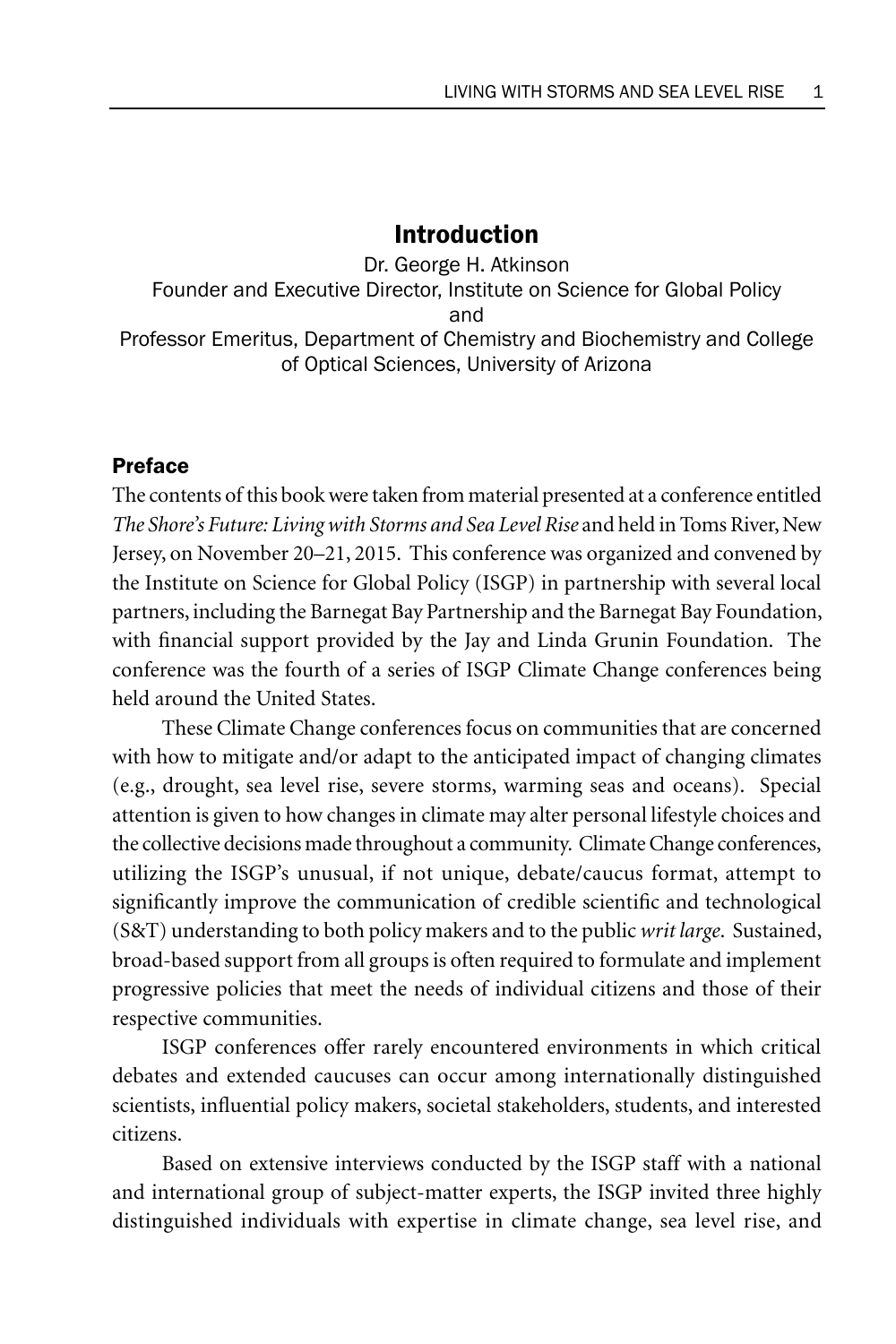storm severity to prepare three-page, policy position papers (designed for the nonspecialist). On the first day of the conference, the author of each paper answered questions and commented in a moderated, 90-minute debate involving academics, public officials, and representatives from the private sector and nongovernmental public advocacy organizations. Each author was provided with a 5-minute period at the outset of each debate to summarize his/her views.

One the second day of the conference, groups of about 12 participants (debaters and audience) caucused with moderators to identify areas of consensus and actionable next steps relevant to the significance of sea level rise for individual lifestyle choices and the community-wide decisions under consideration. The results from all the caucuses were presented to a plenary session involving all participants for discussion.

The three policy position papers, together with the not-for-attribution summaries of the debates of each paper (as prepared by the ISGP staff from recordings of the debates), and the areas of consensus and actionable next steps (as developed by all conference participants) are presented in this book.

#### ISGP Climate Change Program (ICCP)

Of the seemingly innumerable societal challenges associated with science and technology (S&T) being debated worldwide, those connected to climate change are among the most challenging and at times, apparently the most intractable. The often contentious discourse and public uncertainty about climate change characterizes the complexity of the S&T issues and degree of uncertainly found among nonspecialist citizens concerning what can be done to mitigate and/or adapt to the consequences of climate change. While in some quarters the public and political disagreements rage over the existence of climate change and its relationship(s) to human activities, there are increasing clear physical indications that changes in climates (local, regional, and global) are occurring with a rapidity and severity not anticipated by many credible scientists and societal leaders.

Under these circumstances, it is increasingly important to more effectively engage citizens in discussions concerning the reality of climate change and its potential significance in their lives and the decisions being made in their respective communities. It is also evident that new models for engaging subject-matter experts with nonspecialist citizens are required to reconcile opposing views and to obtain practical policies that can be implemented and publicly supported.

To ensure that the societal debates of climate change issues lead to effective governmental and private-sector policies, two types of engagements are needed: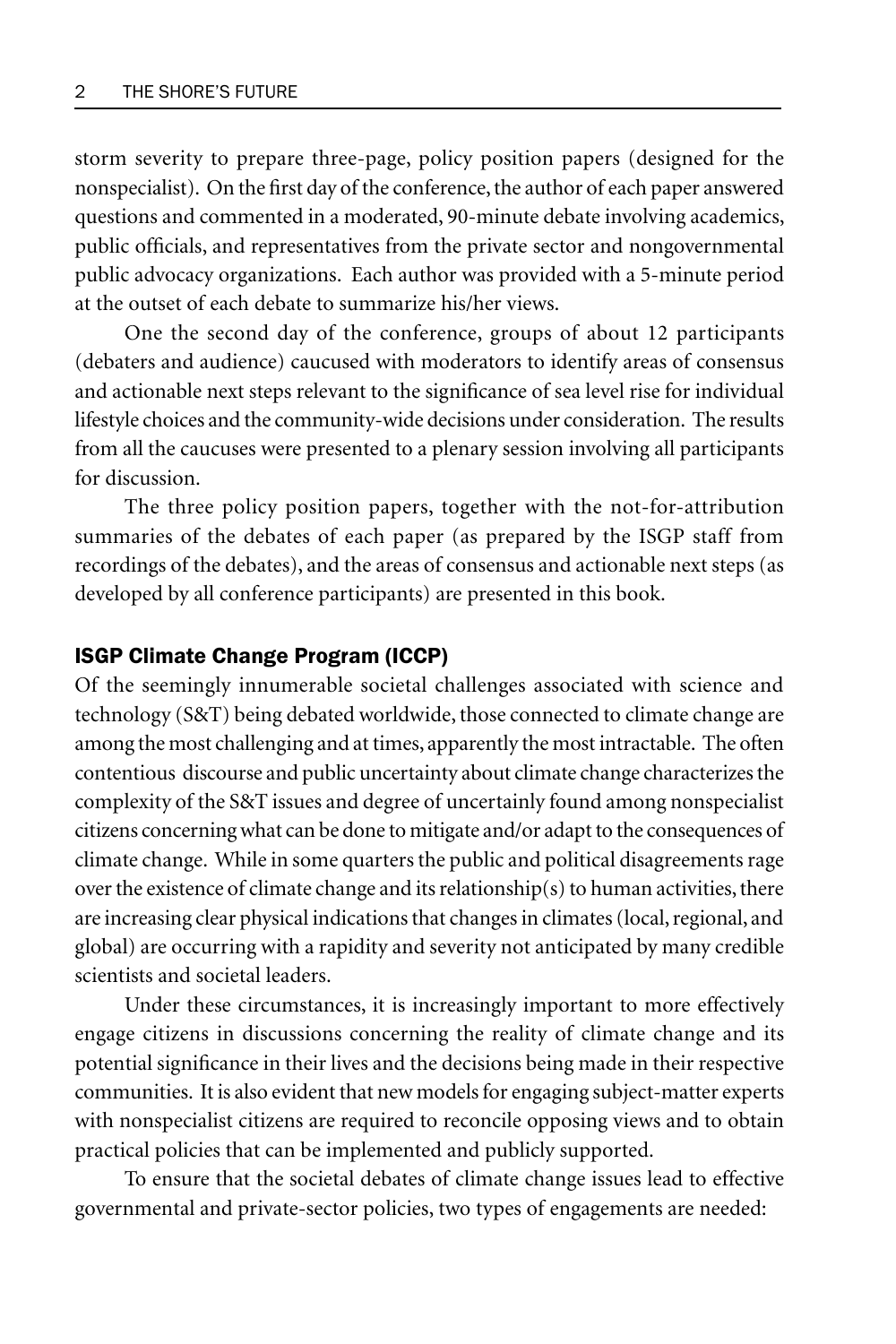- 1. It is critical that well-informed, credible scientists and technologists candidly communicate the advantages and risks of practical options for addressing climate changes in the lives of citizens and their communities.
- 2. Citizens must be able to evaluate recommendations based on the predictions from climate change models against often expensive and difficult alterations in their personal lifestyles.

Since citizens legitimately have concerns regarding the credibility of information provided to them from multiple sources, they deserve the opportunity to question specific recommendations based on their own perspectives and to help formulate and implement those policies that garner broad, sustained public endorsements. These are the egalitarian environments created by the ISGP in its conferences.

#### Concluding remarks

The ISGP, a not-for-profit organization, has no opinions nor does it lobby for any issue except rational thinking. Members of the ISGP do not express any independent views on any topic. Rather, ISGP programs focus on fostering environments that can significantly improve the communication of ideas and recommendations derived from credible scientific and technological understanding to decisions makers in both the public and private sectors. It is hoped that all those responsible for formulating and implementing polices will benefit from the information in this report in their efforts to effectively serving their constituents.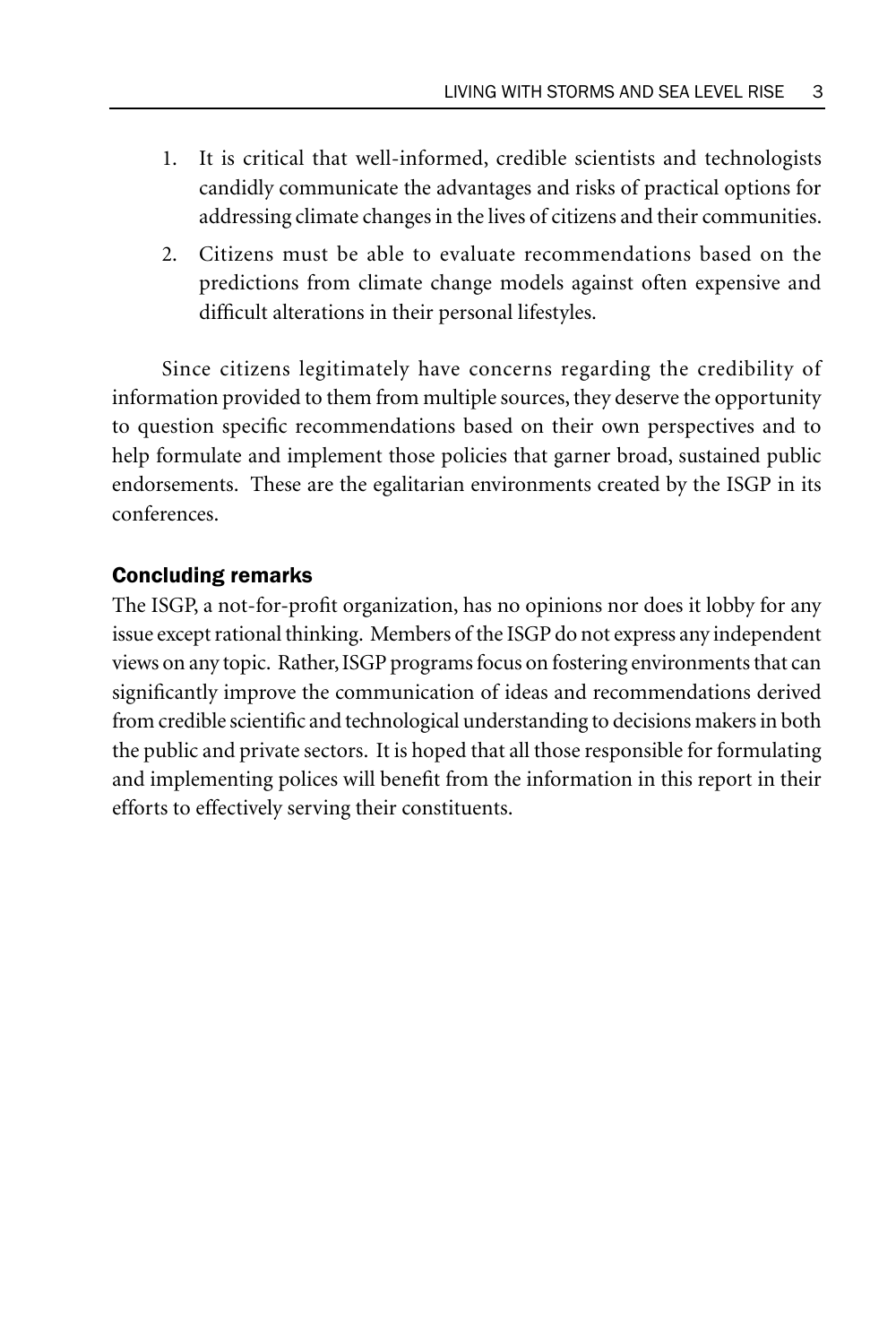# Conference Conclusions

### Area of Consensus

Although the pace of sea level rise cannot be precisely predicted, there is sufficient certainty about the reality of current and future sea level rise and its impact on individual and community decisions to justify the formulation and implementation of a range of adaptive policies coordinated across local, regional, state, and federal levels.

## Actionable Next Steps

- 1. Collaboratively expand existing sea level rise policy initiatives, together with their commitments of resources, to support local municipalities and nonprofit organizations (e.g., Jacque Cousteau National Estuarine Research Reserve, the New Jersey Climate Adaptation Alliance, Barnegat Bay Partnership) to develop critical documentation characterizing (i) elevation mapping, (ii) vulnerability assessments, (iii) economic mitigation options, (iv) coastal erosion, (v) community flooding, and (vi) saltwater intrusion. These data are critical for accurate evaluations of the impact of sea level rise on vulnerable communities, ecosystem health, current and potential land use choices (including increased population density caused by developments away from the shore), and the economic consequences of different policy strategies
- 2. Utilize sound scientific research to develop coordinated, consistent local, state, and federal policies regarding land use and development, infrastructure maintenance, and interconnected areas (e.g., common watersheds). Both incentives and disincentives need to be provided by governmental agencies to encourage communitywide implementation of long-range adaptive plans (e.g., requiring communities to adopt practical, proactive plans for disaster recovery to qualify for disaster assistance).
- 3. Create metrics-driven benchmarks that identify "trigger points" for the implementation of different levels of adaptive responses based on projecting the functional viability of infrastructure (i.e., utilities, roads) at different sea elevations. These benchmarks need to be used to determine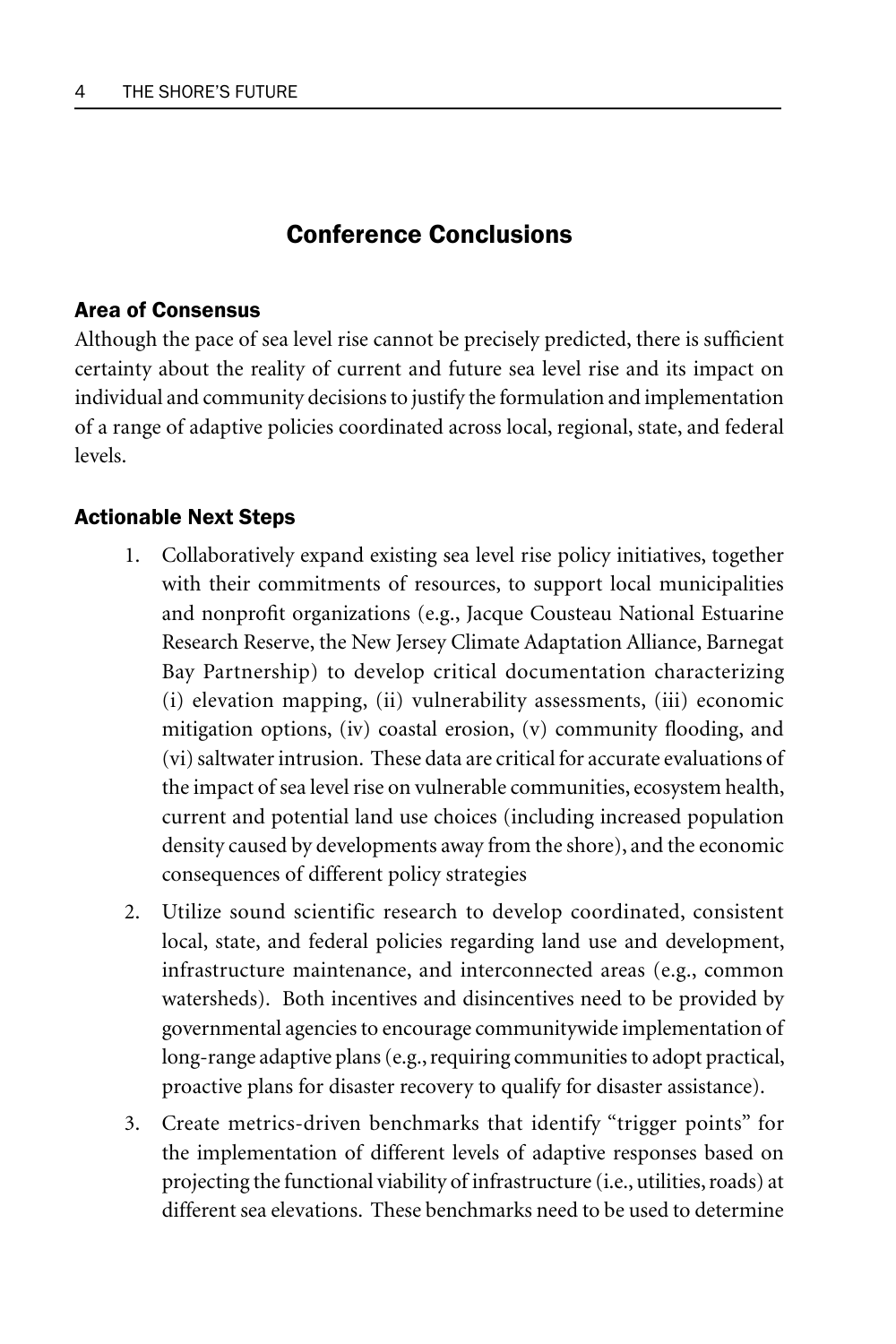the economic feasibility of maintaining communities in affected areas over long periods of time.

4. Require policy makers at all levels to incorporate sea level-rise projections into all relevant governmental planning decisions related to policies and programs (e.g., flood insurance maps). Regulating agencies (e.g., Public Utility Commission) need to require regulated entities (e.g., electric companies, utilities) to demonstrate that climate change projections are incorporated into their plans for building and maintaining infrastructure.

## Area of Consensus

Given the recognition based on credible scientific evidence that the anticipated rise in sea levels will be accompanied by greater storm surges and increased community damage, it is evident that currently mandated adaptation policies need to be fully implemented and that multifaceted, coordinated policies for pre- and post-storm responses need to be developed immediately for coastal communities. Managed relocation, with appropriate compensation, is an option to be considered if policies are to be effective for a wide range of circumstances.

#### Actionable Next Steps

- 1. Create "redevelopment" policies for post-disaster recovery that implement sustainable and adaptive strategies, rather than simply rebuilding in place. These policies need to (i) reform zoning laws for new development at risk from sea level rise, (ii) introduce flexible economic options to encourage development of low-risk areas, (iii) affix greater financial responsibility for disaster recovery to property owners electing to build in high-risk areas, (iv) eliminate economically unsustainable national flood insurance subsidies, (v) revise building codes for vulnerable areas (i.e., below 10 feet) to require the removable of abandoned structures and cleaning of property, (vi) regulate the removal of hazardous materials and pollutants prior to inundation, (vii) establish policies to reduce services and utilities in correlation with decreased taxes in extreme high risk areas.
- 2. Develop relocation assistance programs and strengthen buy-out options (e.g., Blue Acres program) for designated vulnerable, waterfront properties (e.g., areas identified in the New Jersey State Plan), especially within the same municipality to aid individuals to relocate without depleting the tax base.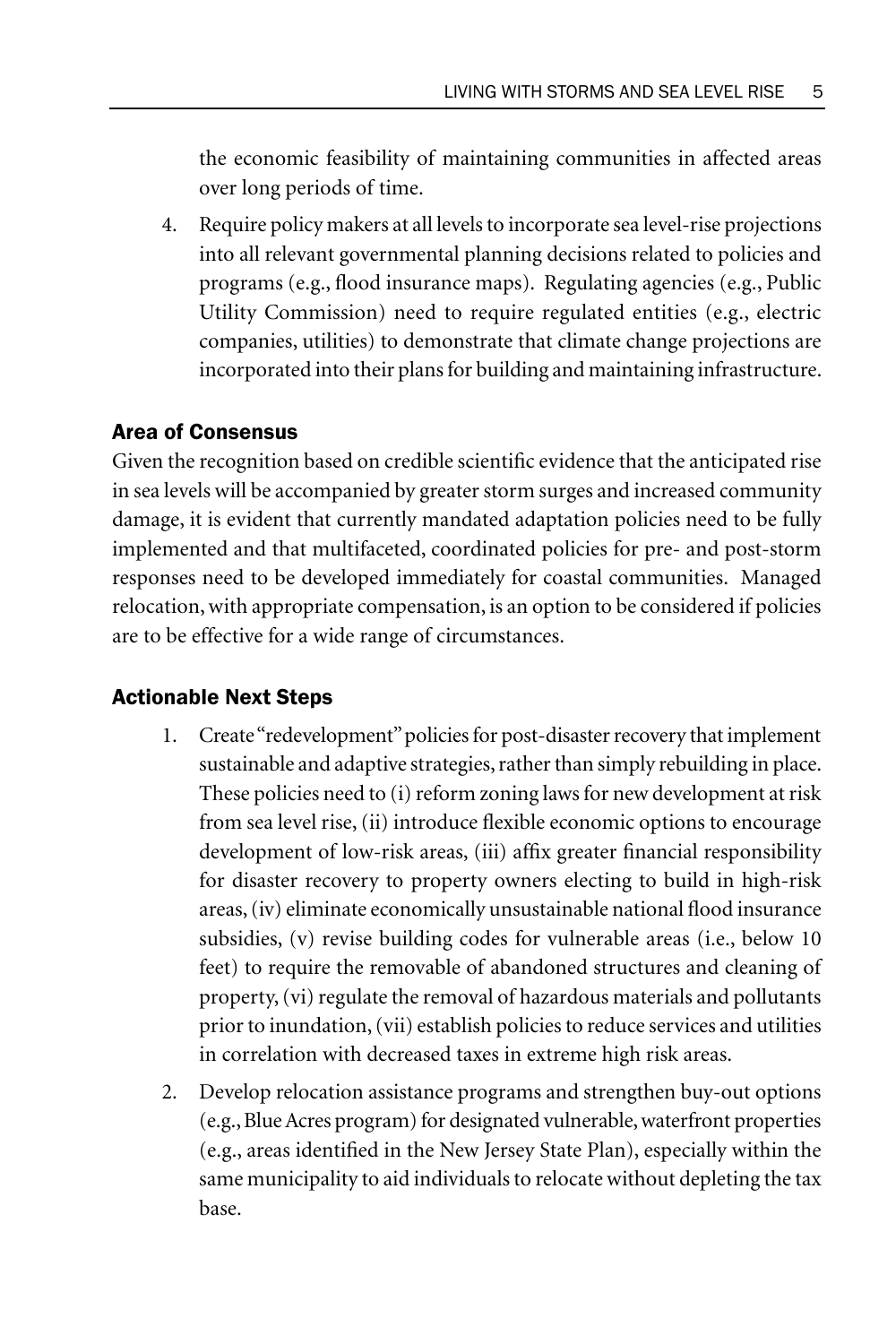- 3. Implement precautionary, pre-storm precautionary measures to (i) educate the public about storm preparation (e.g., flood-proofing, elevation), (ii) improve advanced storm warnings by emphasizing evacuation timeframes, (iii) plan to recover from damages (e.g., identification of dump sites), (iv) identify areas to be considered for relocation, (v) organize amortized compensation polices for affected property owners who relocate, (vi) identify critical infrastructure requiring renovation, and (vii) establish emergency evacuation and management measures (e.g., analogous to those for nuclear emergencies).
- 4. Organize with specific corporate partners realistic opportunities to attract immediate and long-term private sector investments involving innovative technologies based on credible science and engineering designed to address the impact of rising sea levels and severe storms on coastal communities.
- 5. Strengthen the ecological health of the area by promoting ecosystem services, improving flood control, protecting natural shorelines, aligning building codes to reflect coastal natural hazard risks, and minimizing impervious ground-covering surfaces (e.g., best practices identified in the Pinelands Preservation Act).

# Area of Consensus

The resilience, sustainability, and economic prosperity of a community exposed to the impact of climate change associated with rising sea levels and severe storms depends on individual citizens obtaining (i) a practical, comprehensive understanding of the risks to their specific coastal areas and (ii) an anticipatory governmental program assisting them to undertake risk-reduction actions using a regulatory system that clearly establishes the enforceable responsibilities for all stakeholders. Effective educational campaigns are needed to focus on closing the gap between the realistic impact on property and lifestyles imposed by sea level rise, together with the appearance of severe storms and the natural desire of many stakeholders to maintain the *status quo*.

# Actionable Next Steps

1. Expand existing financial incentives and disincentives to discourage living in flood plain areas and those susceptible to future sea rise including (i) insurance rate pricing, (ii) higher taxes and impact fees to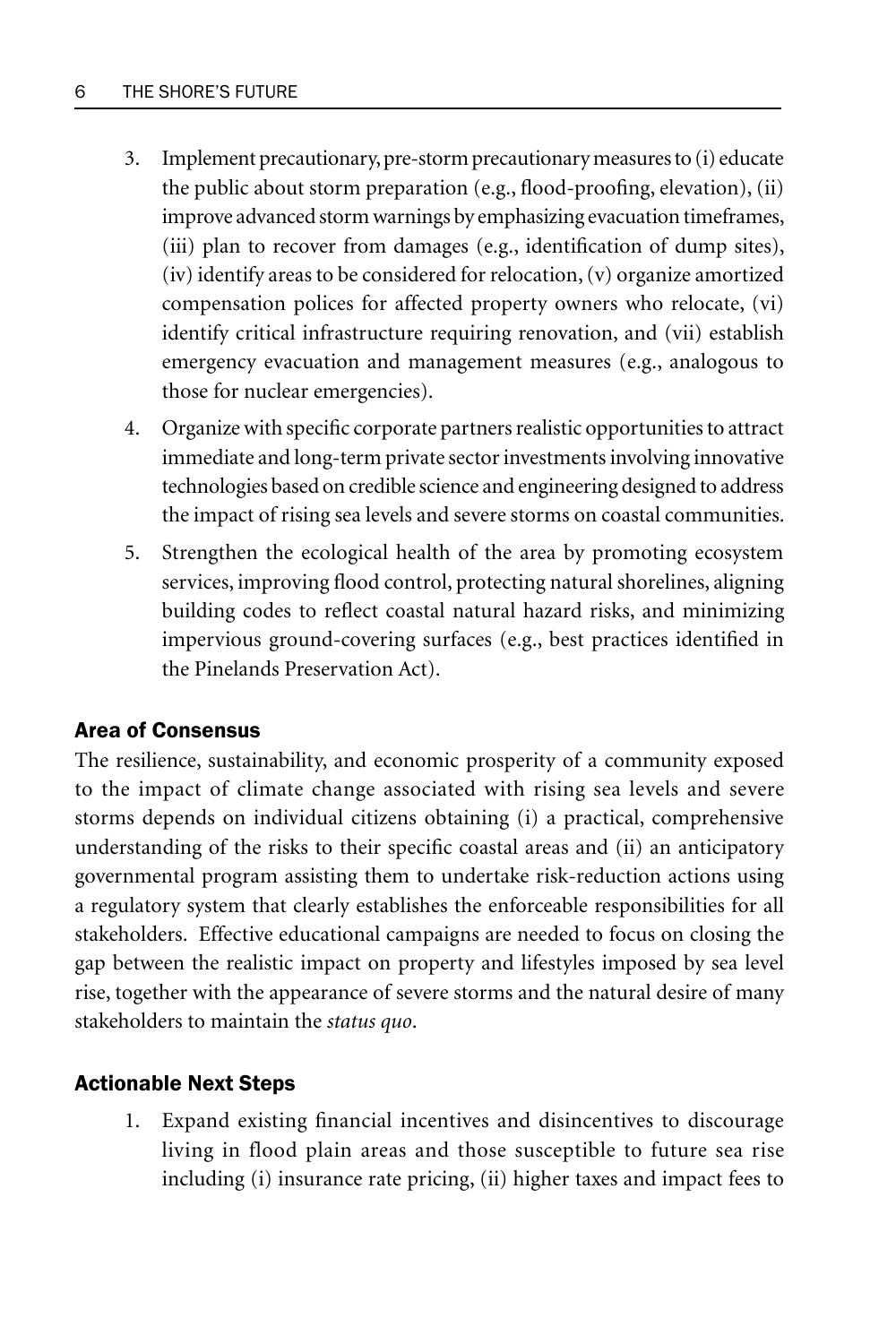encourage vacating at-risk property, (iii) deed restriction programs (e.g., conservation easement), and (vi) transfer of development rights to lessen financial losses on property located at higher elevations.

- 2. Use public and private funds to develop comprehensive, compelling educational and media campaigns to increase public understanding of the current and future risks (economic, environmental, safety, health, and national security) of sea level rise and the severity of the accompanying storms. Such campaigns need to produce elevation and sea level maps illustrating local impact of sea rise and storms and to ensure that K-12 students join seniors, business and neighborhood leaders in playing a primary role in the public discussions (e.g., in laboratory projects focused on designing "smart communities"). These educational efforts also need to engage homeowners, real estate professionals, as well as stakeholders from throughout the community to look beyond individual flood plains to recognize impacts affecting the entire region. The designation of "community liaisons" who are well versed in climate change issues and local viewpoints are excellent investments to ensure the effectiveness of the educational program.
- 3. Inform current policy decisions with respect to sea rise by showcasing the area's history of extreme storms by providing public access to digital and physical records describing the impact of natural disasters on the community (e.g., park exhibits, textbooks, websites, and demarcation lines on buildings indicating past flood levels).
- 4. Ensure that the political process for reclaiming flood zone properties is protected from corruption by centers of influence/government by identifying and eliminating policy loopholes and holding officials responsible for enacting approved policies.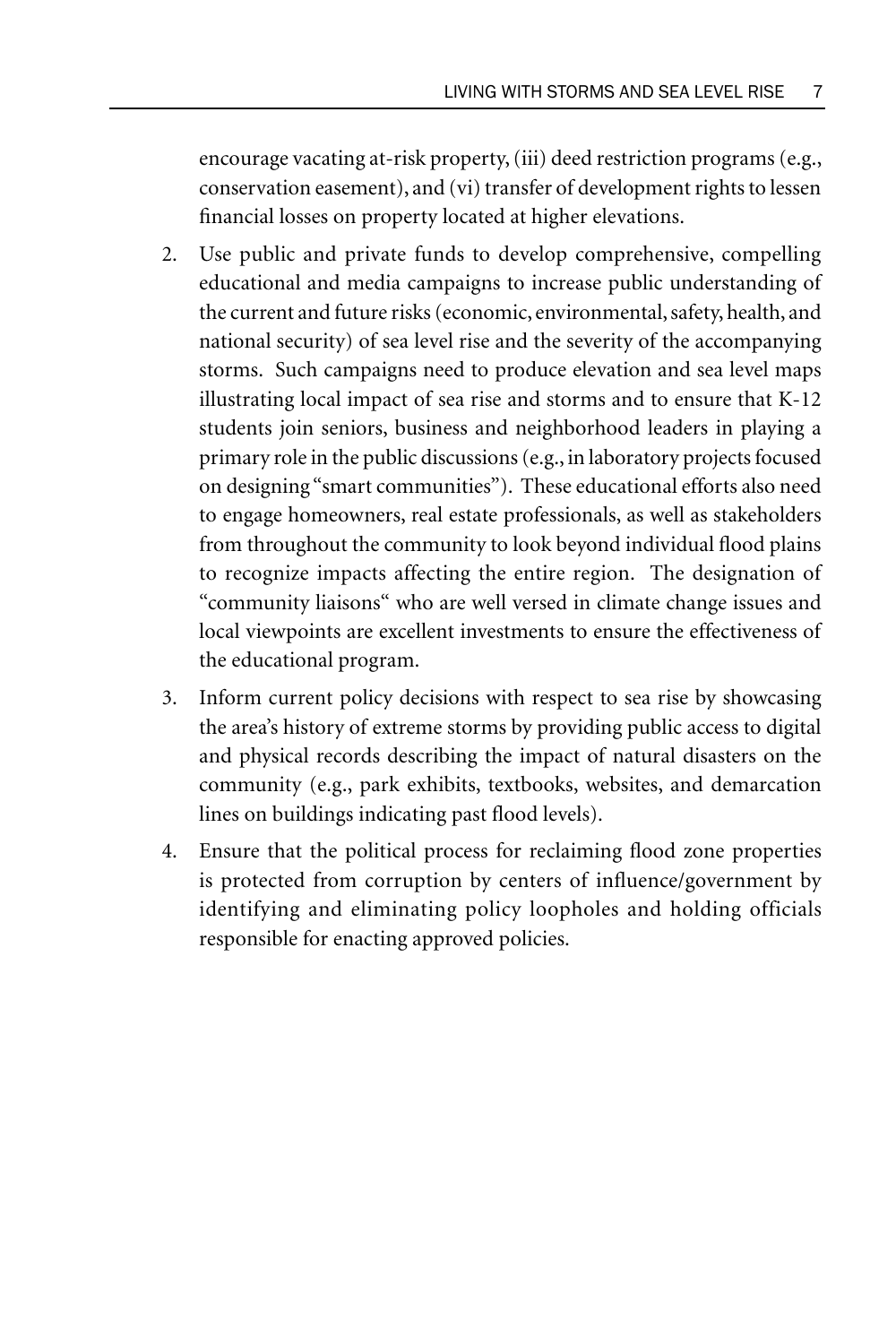# ISGP conference program

# **Friday, Nov. 20th**

- 08:00 09:00 **Registration**
- 09:00 09:15 *Welcoming Remarks* **Dr. Stan Hales**, Director, Barnegat Bay Partnership, **Mayor Tom Kelaher**, Toms River Township, and **Dr. George Atkinson**, Institute on Science for Global Policy (ISGP), Founder and Executive Director

## **Presentations and Debates**

| $09:15 - 10:45$ | Dr. Harold R. Wanless, Department of Geological Sciences,<br>University of Miami, United States                                                                                                               |
|-----------------|---------------------------------------------------------------------------------------------------------------------------------------------------------------------------------------------------------------|
|                 | The Coming Reality of Sea Level Rise Along the New Jersey<br>Coast: Too Fast Too Soon                                                                                                                         |
|                 | Moderated by Dr. Sweta Chakraborty,<br>Associate Director, ISGP                                                                                                                                               |
| $10:45 - 11:00$ | <b>Break</b>                                                                                                                                                                                                  |
| $11:00 - 12:30$ | Mr. Thomas R. Knutson, Geophysical Fluid Dynamics Lab/<br>National Oceanic and Atmospheric Administration,<br><b>United States</b><br>New Jersey Shore's Future: Coping with Climate Change<br>and Storm Risk |
|                 | Moderated by Ms. Aubrey Paris, Senior Fellow, ISGP                                                                                                                                                            |
| $12:30 - 13:30$ | Lunch                                                                                                                                                                                                         |
| $13:30 - 15:00$ | Dr. Karen M. O'Neill, School of Environmental and<br>Biological Sciences, Rutgers University, United States<br>Adapting to Climate Change on the Coast: Changing Values,<br><b>Behavior, and Policies</b>     |
|                 | Moderated by Dr. George Atkinson, Founder and<br>Executive Director, ISGP                                                                                                                                     |
| $15:45 - 15:30$ | Wrap-up, caucus information                                                                                                                                                                                   |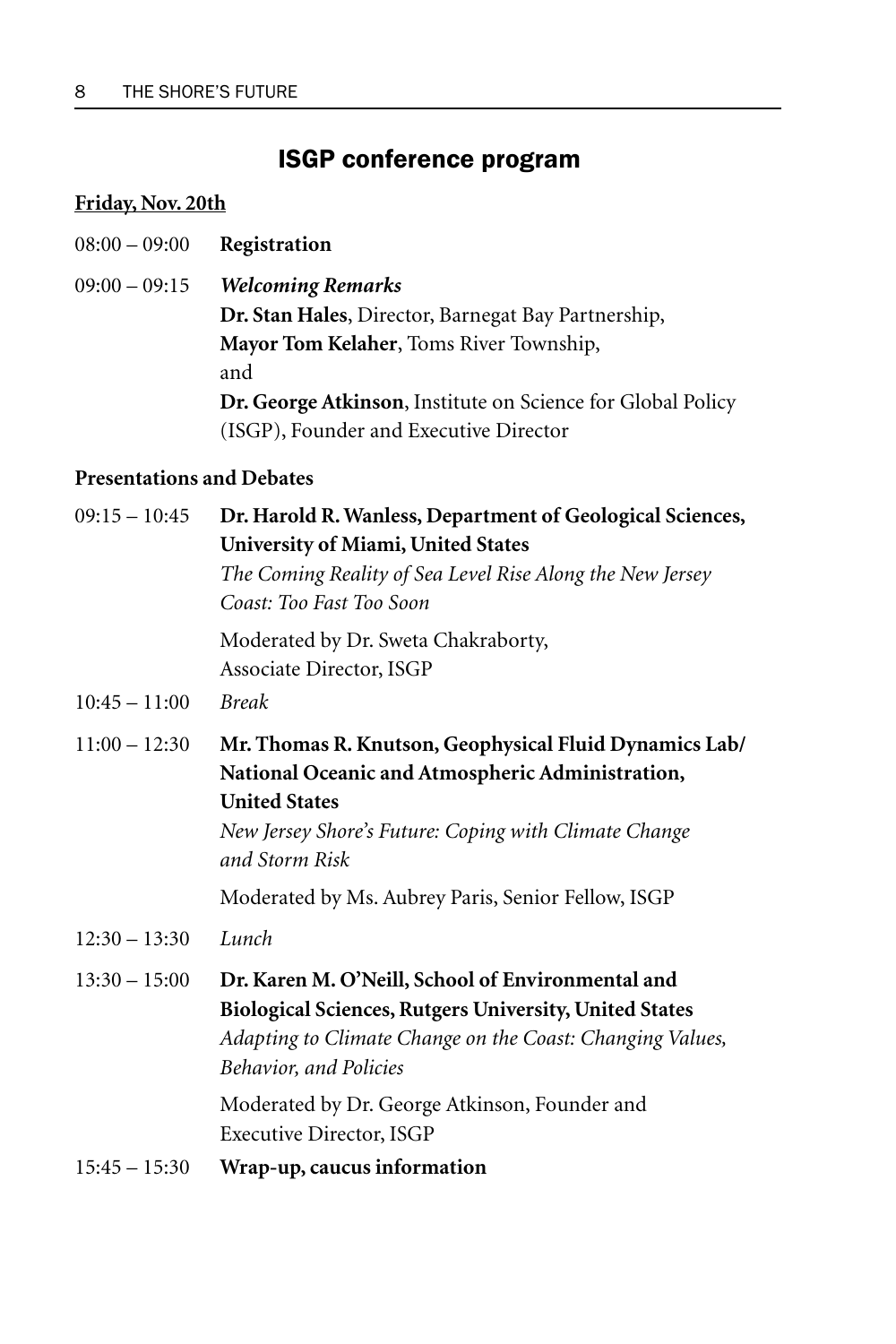# **Saturday, Nov. 21st**

| $08:00 - 09:00$ | Registration                                                                                                                                                       |
|-----------------|--------------------------------------------------------------------------------------------------------------------------------------------------------------------|
| $09:00 - 12:15$ | <b>Focused group sessions</b>                                                                                                                                      |
| $12:15 - 13:15$ | Lunch                                                                                                                                                              |
| $13:15 - 16:00$ | <b>Plenary Caucus Session</b><br>Moderated by Dr. George Atkinson, Founder and Executive<br>Director, ISGP;<br>and Dr. Sweta Chakraborty, Associate Director, ISGP |
| $16:00 - 16:15$ | <b>Closing Remarks</b><br>Dr. George Atkinson, ISGP, Founder and Executive Director                                                                                |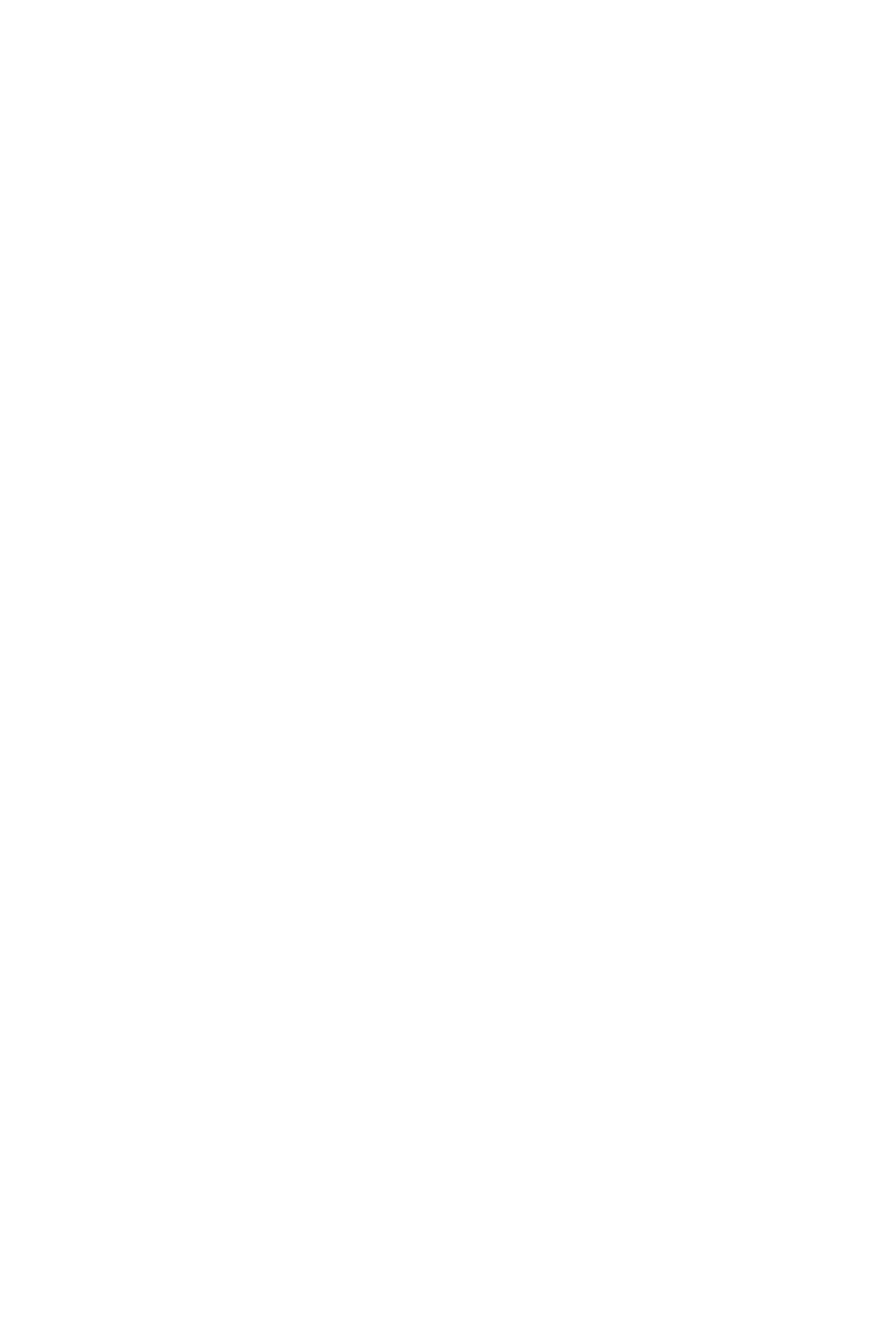# The Coming Reality of Sea Level Rise Along the New Jersey Coast: Too Fast Too Soon\*\*

Harold R. Wanless, Ph.D. Professor and Chair, Department of Geological Sciences University of Miami, Coral Gables, Florida, U.S.

# Summary

The reality of accelerating rates of sea level rise as the result of human-induced global warming is becoming increasingly dire and urgently needs to be addressed. In 2012, the National Oceanic and Atmospheric Administration (NOAA) published the most recent United States Government sea level rise projections as a part of the National Climate Assessment. Those projections that include acceleration in ice sheet melt from Greenland and Antarctica are for 4.1 to 6.6 feet of global sea level rise by 2100. That could mean 2 feet by as early as 2048 and 3 feet by 2063. The projected global sea level rise will create challenges for low-lying coastal zones, including maintaining community infrastructure and welfare, continuing viable agriculture, and assuring protection of life and property during hurricanes and other extreme events. For the New York/New Jersey region, significant regional influences must be added to the global rate. Thorough, transparent community planning for the coming reality is urgently needed now.

## Current realities

In the New York-New Jersey-Delaware-Maryland region, additional regional influences on sea level must be added to the 4.1 to 6.6 feet rise global projection for 2100. These include the following: (i) vertical land motion as the uplifted bulge south of the former North American Ice Sheet continues to collapse (+5 to +7 inches per century); (ii) dynamic ocean rise because of anticipated slowing of the Gulf Stream flow  $(+5 \text{ to } +8 \text{ inches per century})$ ; and  $(iii)$  redistribution of self-gravitation pull on ocean water as the vast polar ice sheets melt and weaken their pull (+25% to +37% of ice-melt sea level rise) (Lemonick, 2010).

Most of the models projecting future sea level assume a gradual acceleration of rise through this century and beyond as Greenland and Antarctic ice melt gradually accelerates. Our knowledge of how sea level rose in the past ice age paints a very different picture of how sea level responds to climate change. At the depth of the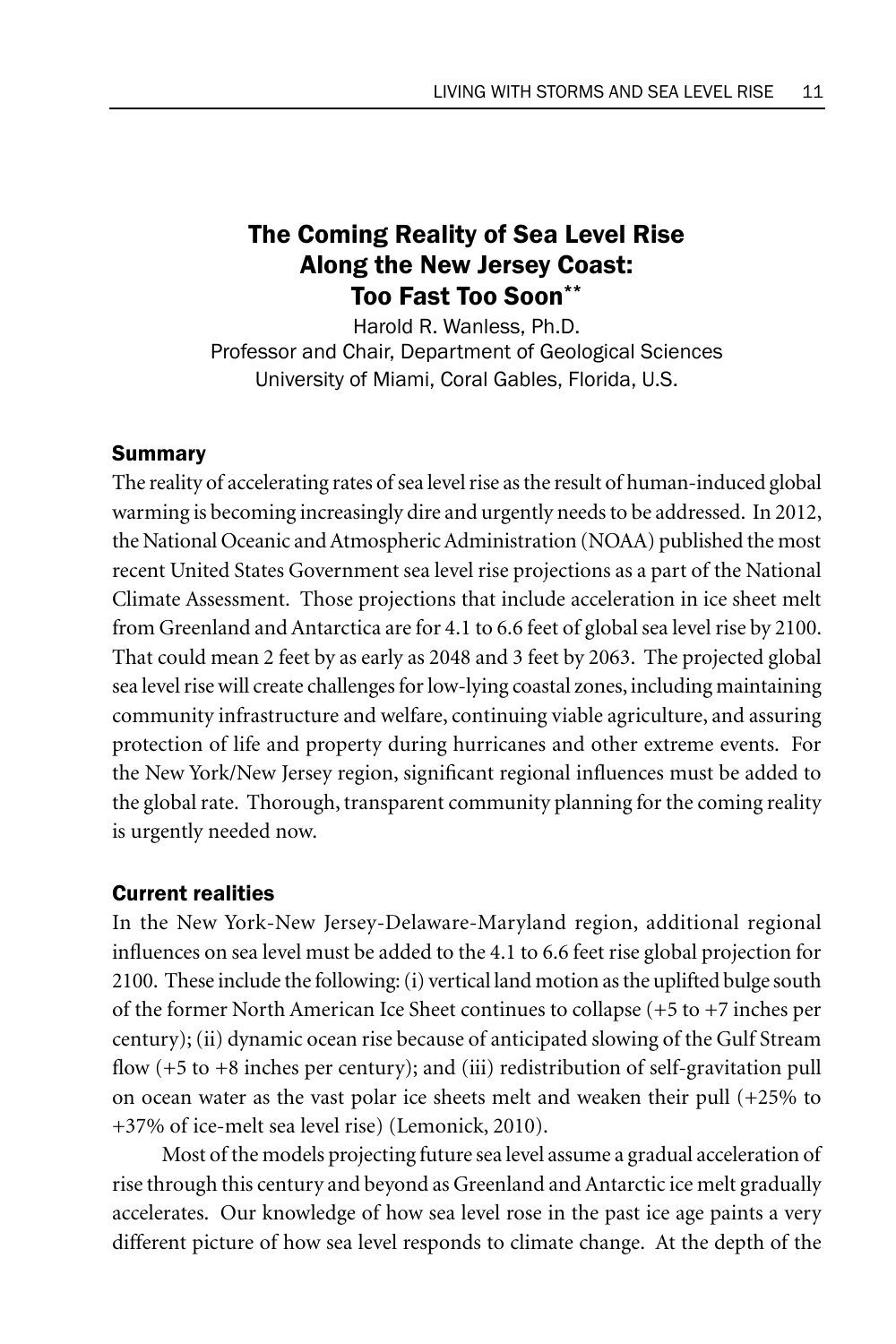last ice age, about 18,000 years ago, sea level was some 420 feet below the present level as ice was taken up by large continental ice sheets. Subsequent ice melt and sea level rise was not a gradual acceleration and then deceleration; rather, it was a series of very rapid pulses of sea level rise followed by pauses. These rapid pulses of rise, ranging from 3 to 30 feet probably within a century, were fast enough to drown reefs, sandy barrier islands, tidal inlet deltas, and other coastal deposits and leave them abandoned across the continental shelves. As the climate warms, it destabilizes some ice sheet sector, which rapidly disintegrates, resulting in a rapid pulse of global sea level rise.

Our significantly warmed atmospheric climate is resulting in an accelerated melt of the surface of the Greenland Ice Sheet. Much of the surface of the Ice Sheet is darkening as the dust and black carbon in the ice concentrate on the melting surface. This accelerates heat adsorption, further accelerating surface ice melt — one of many feedbacks not in current models. More importantly, warmed ocean water is accelerating ice melt in both Polar Regions. The warming North Atlantic and Arctic Oceans have been accelerating ice melt all around Greenland since about 1995 as this dense, "warm" ocean water enters the deep outlet glacial fjords and penetrates far into and under the Ice Sheet. Warm ocean water is now also penetrating deeply into fjords under outlet glaciers and adjacent Ice Sheets of both West Antarctica and East Antarctica. Each of these warm waters is only 2 to 4 degrees Celsius, but they are causing a profound amount of melting. We are essentially providing an unlimited supply of warmth to the oceans for this melting to continue for centuries.

The beginning of this polar Ice Sheet melt is showing numerous reinforcing feedbacks, which are rapidly accelerating the rate of melt far beyond anything projected in current models. For example, because water on the ice surface absorbs more heat, surface melt is accelerated; this melted water percolates down through the ice and lubricates the base permitting faster motion, and culminating in more extensive fracturing. In addition to this, water percolating through the fractured ice accelerates ice melt and warms the ice, which results in the softening of the ice and even further acceleration of the melting process. With the rapid melting of pack ice and the warming of water in the Arctic Ocean, release of additional carbon dioxide and methane from decaying organics in the melted permafrost, and melting of methane hydrates on the Arctic continental shelf, the accelerating melt of the adjacent Greenland Ice Sheet seems irreversible. We are most certainly witnessing the onset of a rapid pulse of sea level rise.

In 2014, documentation came out showing that ice melt of the West Antarctic Ice Sheet is much less constrained by underlying bathymetry (underwater depth of the ocean floor) than previously considered (i.e., bottom substrate deepens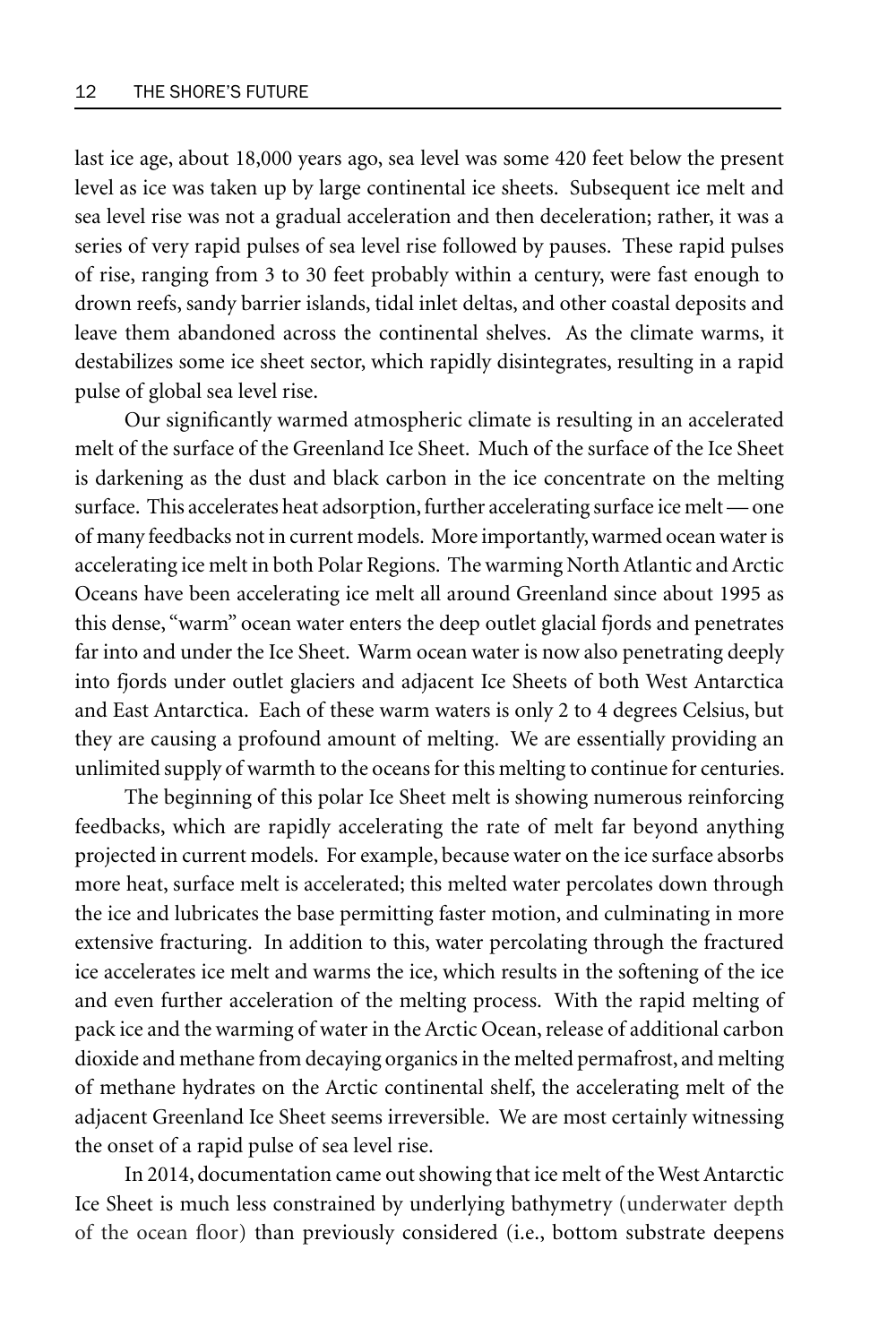inward below the ice). The documentation also demonstrates that the numerous fjords penetrating in from the Greenland coast are deeper and extend much further under the Ice Sheet than previously thought. In 2015, it was demonstrated that similar ice melt acceleration is occurring under the East Antarctic Ice Sheet. Each of these findings means that warmed ocean water is now more easily penetrating under these ice sheets and that accelerating ice melt will happen much faster than previously thought.

In light of our improving understanding of ice melt, we should anticipate at least 7 to 30 feet of global sea level rise by the end of the century, regardless of any actions taken. This is because even if we stopped burning fossil fuels tomorrow, the greenhouse gases in the atmosphere will keep warming the atmosphere for at least another 30 years. Additionally, more than 90% of this global warming heat ends up in the oceans, which have the capacity to capture, store, and use the heat for centuries. Consequently, ice melt and sea level rise will continue for centuries. Most projections recognize sea level rise will accelerate through this century and the next. This level will continue to increase from ongoing acceleration of sea level rise stemming from the continuous acceleration of ice melt. Even if we encounter a minimal 5-foot increase in sea level at the end of the century, the rate of sea level rise will be a foot per decade!

There is currently a very aggressive building boom underway in many low-lying coastal areas of the nation. Most of this building is occurring without consideration for the viability of construction or the challenge of maintaining a functional infrastructure with the projected rates of sea level rise. There are areas that will be unlivable and properties that will be unsellable within a 30-year mortgage cycle all along the Atlantic coast, as hinted at by the recent repeated "king tide" floods (maximum tides when moon is closest and in full- or new-moon phase).

#### Scientific opportunities and challenges

Several recent papers, including one from the National Research Council, have suggested that current greenhouse gas levels are sufficient to cause a 70-foot rise in sea level. Our recorded history does not have direct observations as to how quickly destabilized ice sheet sectors can disintegrate. The past record and present trends indicate that pulses of sea level rise happen very fast (e.g., 3 to 30 feet per century).

Even with the current NOAA projection of 6.6 feet in sea level rise by the end of the century, it is beyond sobering to consider the risk in present infrastructure investments. With the distinct possibility of a 2-to-3 foot rise in sea level by 2065, most of the barrier islands of the world will become largely uninhabitable, displacing residing populations. At the same time, low mainland coastal communities, such as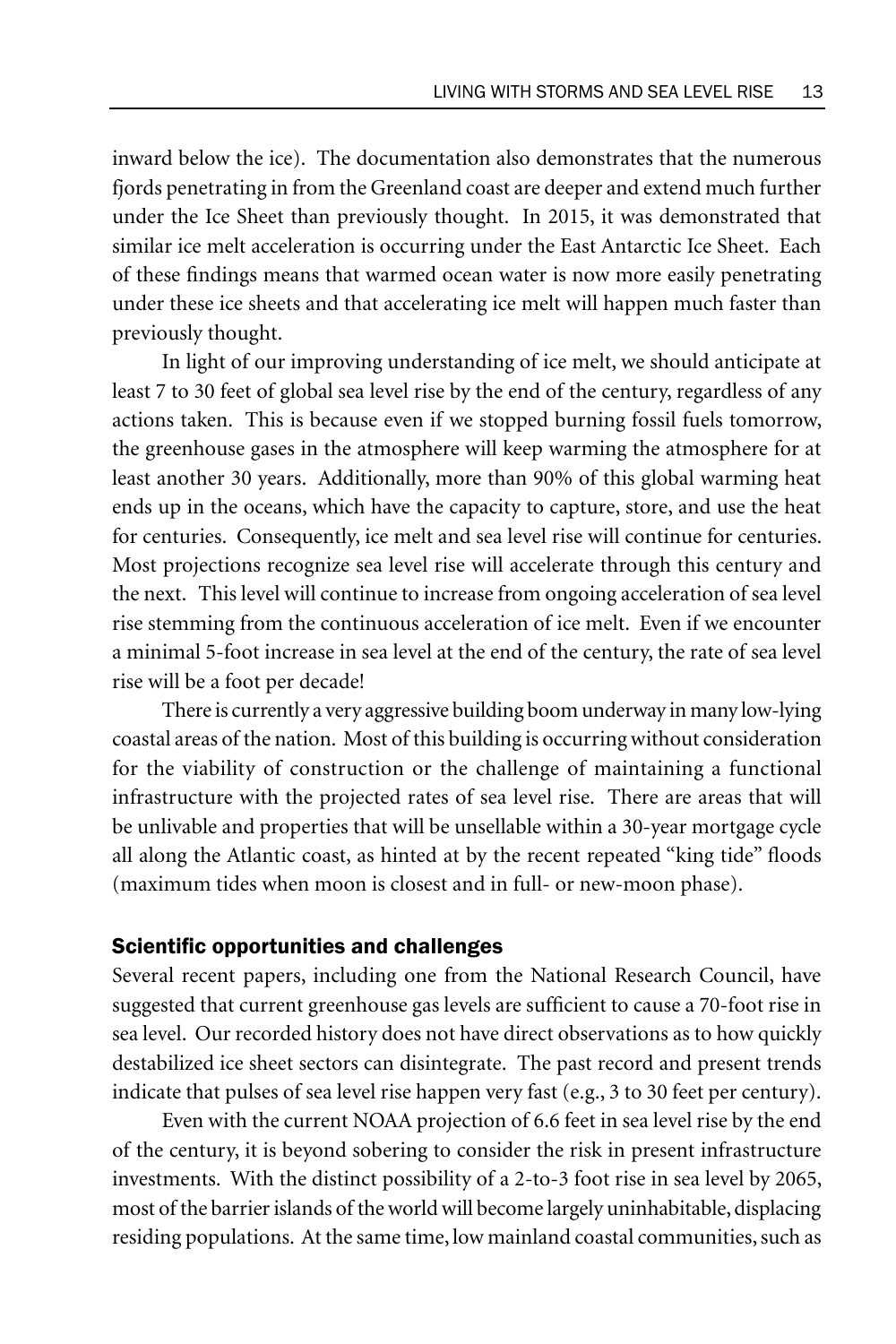those along Barnegat Bay, will become flooded more frequently and therefore become increasingly difficult locations in which to live. Citizens in affected areas will (i) lose local freshwater resources; (ii) live in communities with a failing and disconnected infrastructure; and (iii) be at an increased risk from catastrophic storm surges, flooding from hurricane and rainfall events, and failing sewage treatment plants.

While many renowned scientists have concluded that global sea level may rise 15 to 30 feet by the end of the century, communities must, at a minimum, begin to plan for sea level rise using the 2012 NOAA projections (i.e., 4.1 to 6.6 feet by 2100) in conjunction with any regional influences  $(+1$  to  $+2$  feet for New Jersey). By doing so, communities will quickly realize that very serious problems will arise very soon. With accelerated sea level rise projected through this century and beyond, there is a need to focus on realistic plans for both the maintenance of community stability during relocation and environmental quality during inundation. Most of New Jersey's barrier islands and sandy coastal mainland, for example, cannot consider the option of living below sea level with levees and dikes because the sand substrate is much too porous and permeable. By planning with the NOAA projections, it will be easy to adapt preparation plans to higher and faster rates of sea level rise — or enjoy a few extra years of being prepared if actual rates are slower.

#### Policy issues

- Counties must aggressively and transparently plan for their future by integrating high-resolution maps of elevation, storm surge, flood risk, and infrastructure elevation to determine the timing, costs, and economic feasibility for maintaining functional infrastructure, viable insurance, and human safety. States normally provide calibrated LiDAR (airborne laser) maps (see figures), but some counties and cities fly their own.
- Produce maps for each 6 inches of further local relative sea level rise (global plus regional) up to a valid planning projection through this century. By doing so, intelligent planning can be done to determine what areas and infrastructures are currently at unacceptable risk, and at what thresholds and costs infrastructure will have to be modified to maintain functionality and acceptable risk. These maps can determine where and when infrastructure services will have to be discontinued because of unacceptable risk or cost.
- We must act within the framework of the reality before us. As there is little possibility that these sea level rise projections will diminish, it is imperative to: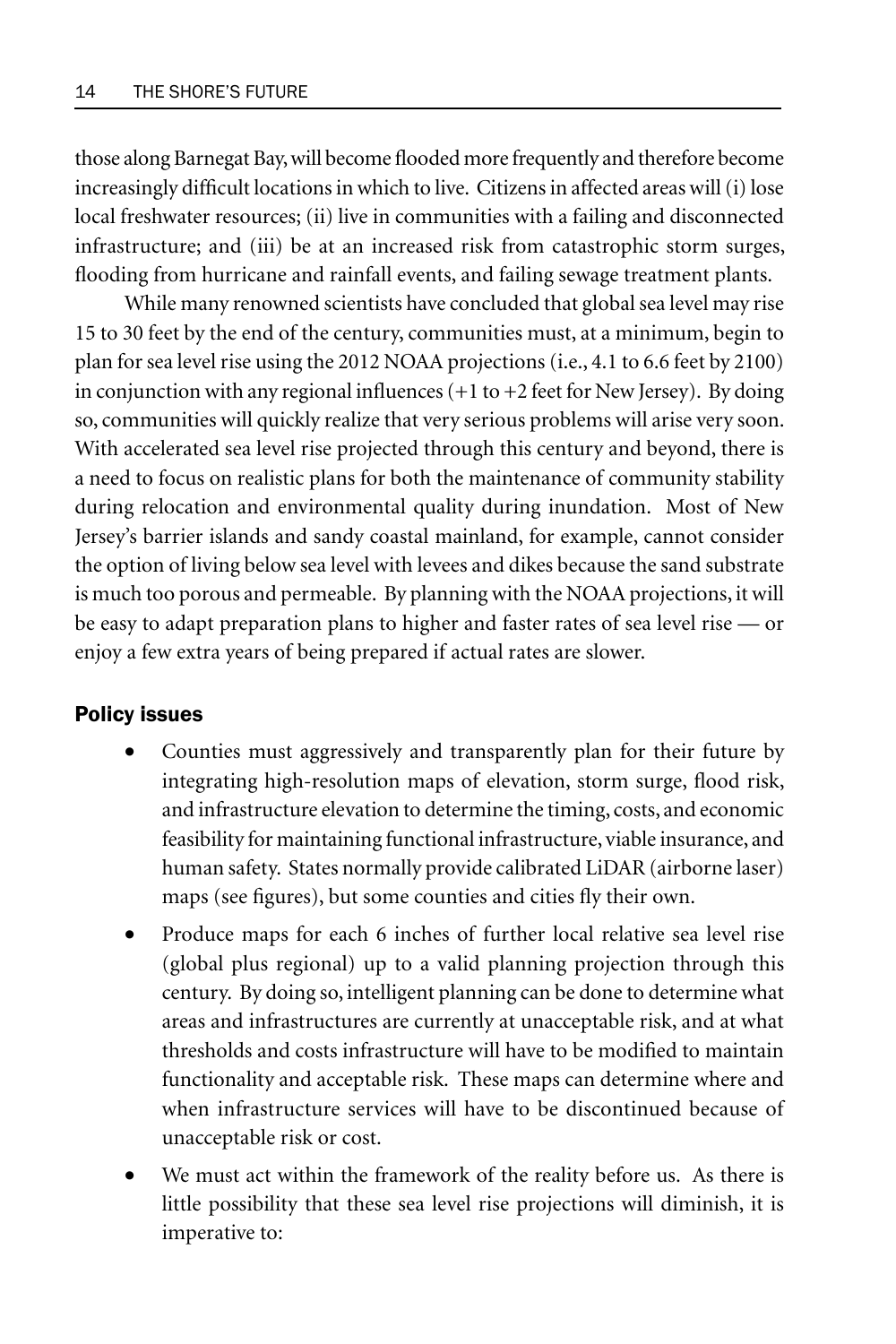- ° Terminate long-term, infrastructure-intensive development of barrier islands and low-lying coastal zones.
- ° Divert public money from future hard or soft shore protection measures (e.g., sea walls, sand renourishment, levees) into funds used for relocation assistance, cleaning low-lying polluted lands, and removing storm-damaged development and infrastructure.
- ° Establish firm sea level rise thresholds for termination of infrastructure services, for permission to rebuild following storm destruction, for staging insurance withdrawals through cooperative public-private agreements.
- ° Implement Local and Regional Climate Change recommendations, which have action items to help insure the stability of affected individuals and communities (e. g., Township of Toms River "Getting to Resilience" Recommendations Report, by the Jacques Cousteau National Estuarine Research Reserve, June 2015).
- ° Initiate intensive education for the affected public to achieve an informed electorate.

Without planning, there will come a point where society and civilization as we know it will collapse into chaos. We can only prevent this scenario with serious planning and effort. Our children and future civilization deserve much better than what we are presently doing.

## References

Lemonick, M.D., 2010. The secret of sea level rise: It will vary greatly by region. http://e360.yale.edu/feature/the\_secret\_of\_sea\_level\_rise\_it\_will\_vary\_greatly\_by\_ region/2255/

*\*\*This paper is adapted from a policy position paper prepared for presentation at the conference on Sea Level Rise: What's Our Next Move?, convened by the ISGP, October 2–3, 2015, in St. Petersburg, Florida*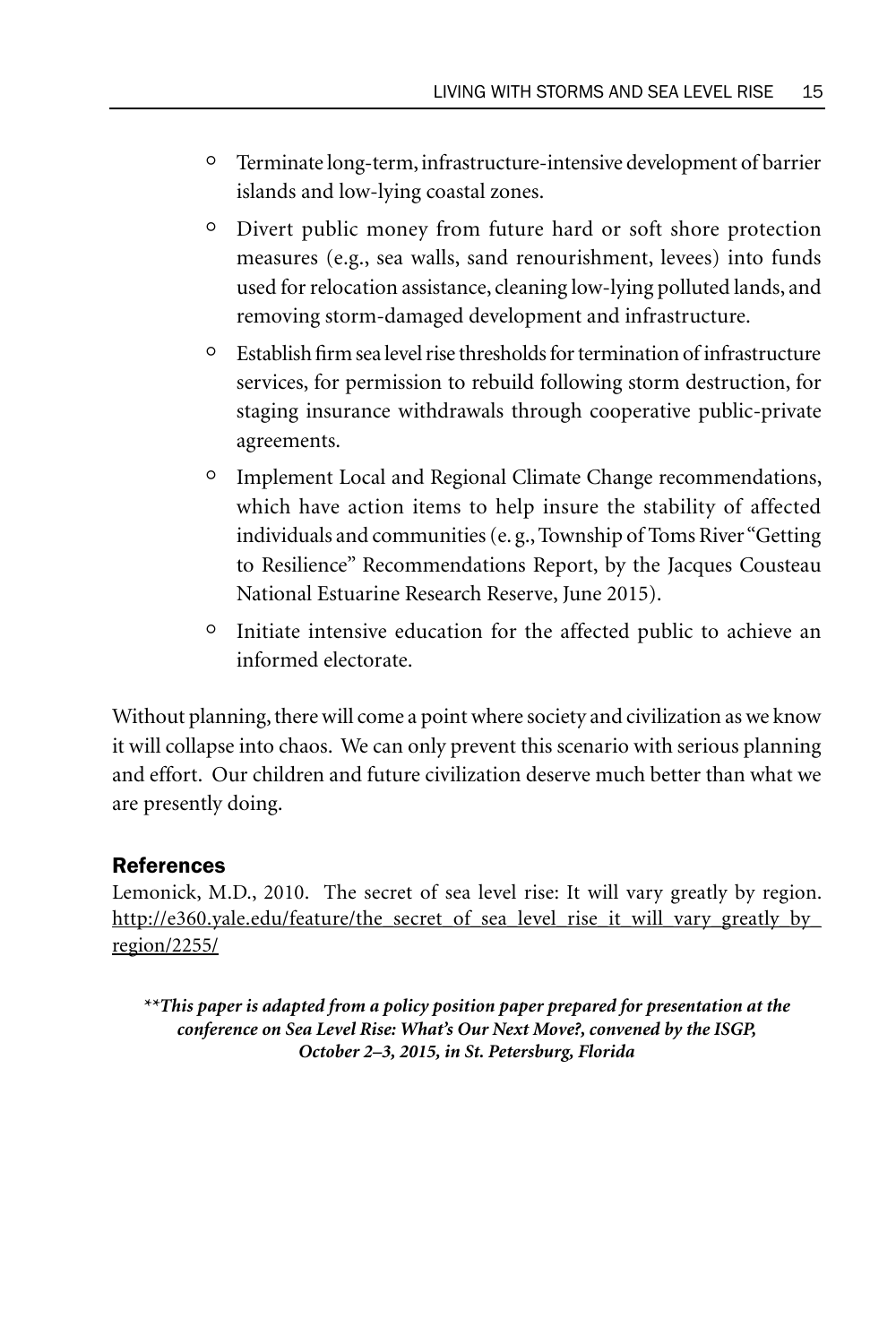

elevation of land, beach fill) (from: http://plan.risingsea.net/NJ/ ). Examples of sea level planning maps easily available for the New Jersey shore. Planning maps for Ocean County (left) and Cape<br>May County (right) show areas less than 2 meters (6.6 feet) above sea level in and areas of like

 $\frac{8}{3}$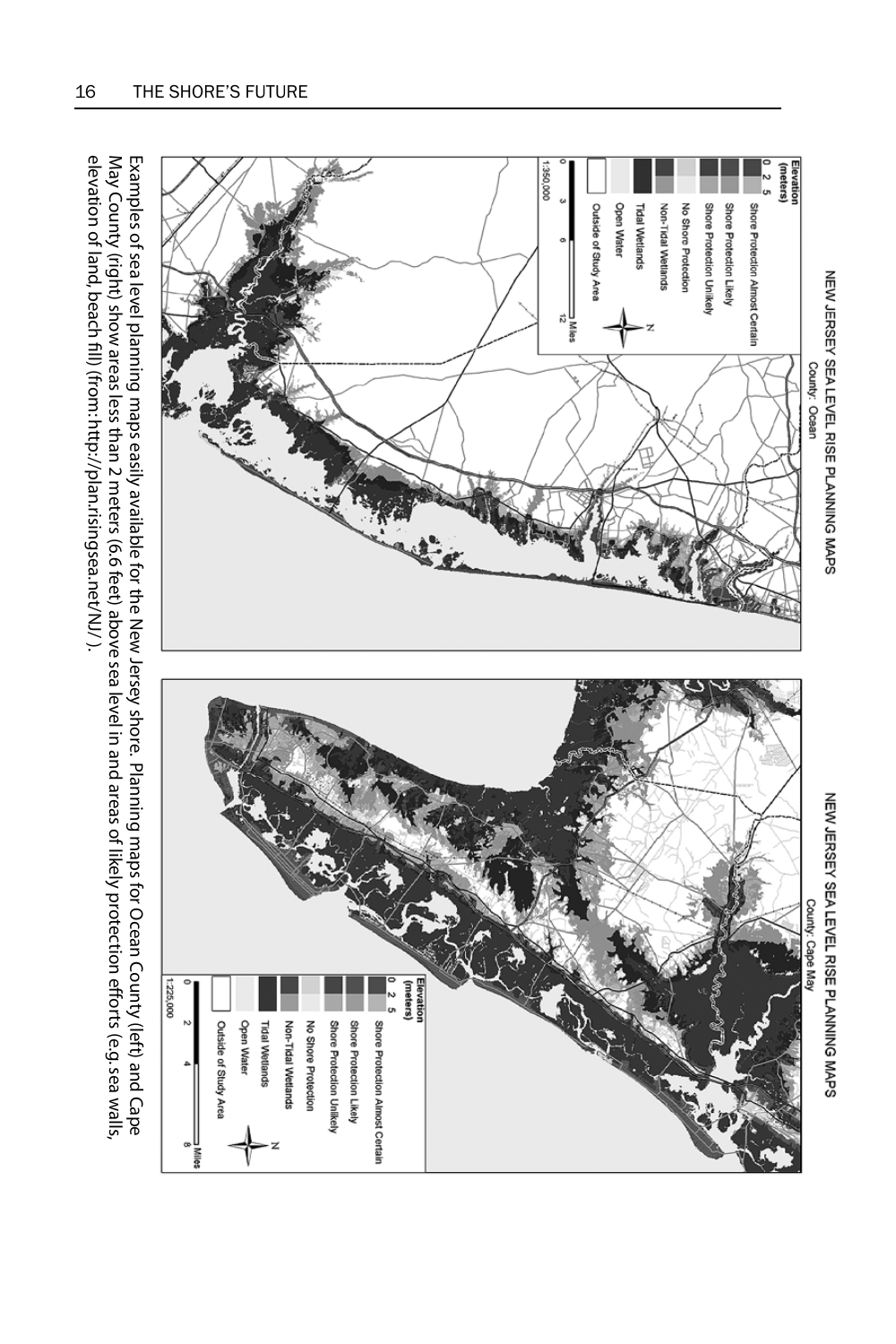# Debate Summary

**The following summary is based on transcriptions of a recording made during the debate of the policy position paper prepared by Dr. Harold Wanless (see above). Dr. Wanless initiated the debate with a 5-minute statement of his views and then actively engaged the conference participants, including other authors, throughout the remainder of the 90-minute period. This Debate Summary represents the ISGP's best effort to accurately capture the comments offered and questions posed by all participants, as well as those responses made by Dr. Wanless. Although this summary has been written without attribution, the conference itself was open to the public and media and as such, did not restrict participants from attributing remarks to specific individuals. The views comprising this summary do not necessarily represent the views of Dr. Wanless, as evidenced by his policy position paper, or those of the ISGP, which does not lobby on any issue except rational thinking. Rather, it is, and should be read as, an overview of the areas of agreement and disagreement that emerged from all those participating in the critical debate.**

#### Debate conclusions

- Given that different climate models all project significant sea level rise ranging from 3 to 13 feet by the end of this century, policy makers and coastal residents need to accept the reality of this phenomenon, regardless of the cause, and begin long-term planning to adapt to impacts on structures (e.g., residences, businesses) and infrastructures (e.g., bridges, utilities). At a minimum, mitigation and adaptation planning must be based upon the U.S. governmental projection of 6.6 feet of sea level rise by 2100, a prediction reflecting an accelerated rate of ice melt from Greenland and Antarctica.
- Since public skepticism remains a barrier to initiating programs for both mitigation and adaptation, it is critical that the credible scientific and technological understanding supporting the certainly of sea level rise be clearly communicated while simultaneously acknowledging that there is uncertainty regarding the rate of sea level rise given its dependence on the degree of ice sheet melt. Distinguishing this relationship is essential to avoid creating further confusion and perpetuating distrust. Communication that links the scientifically credible data to the financial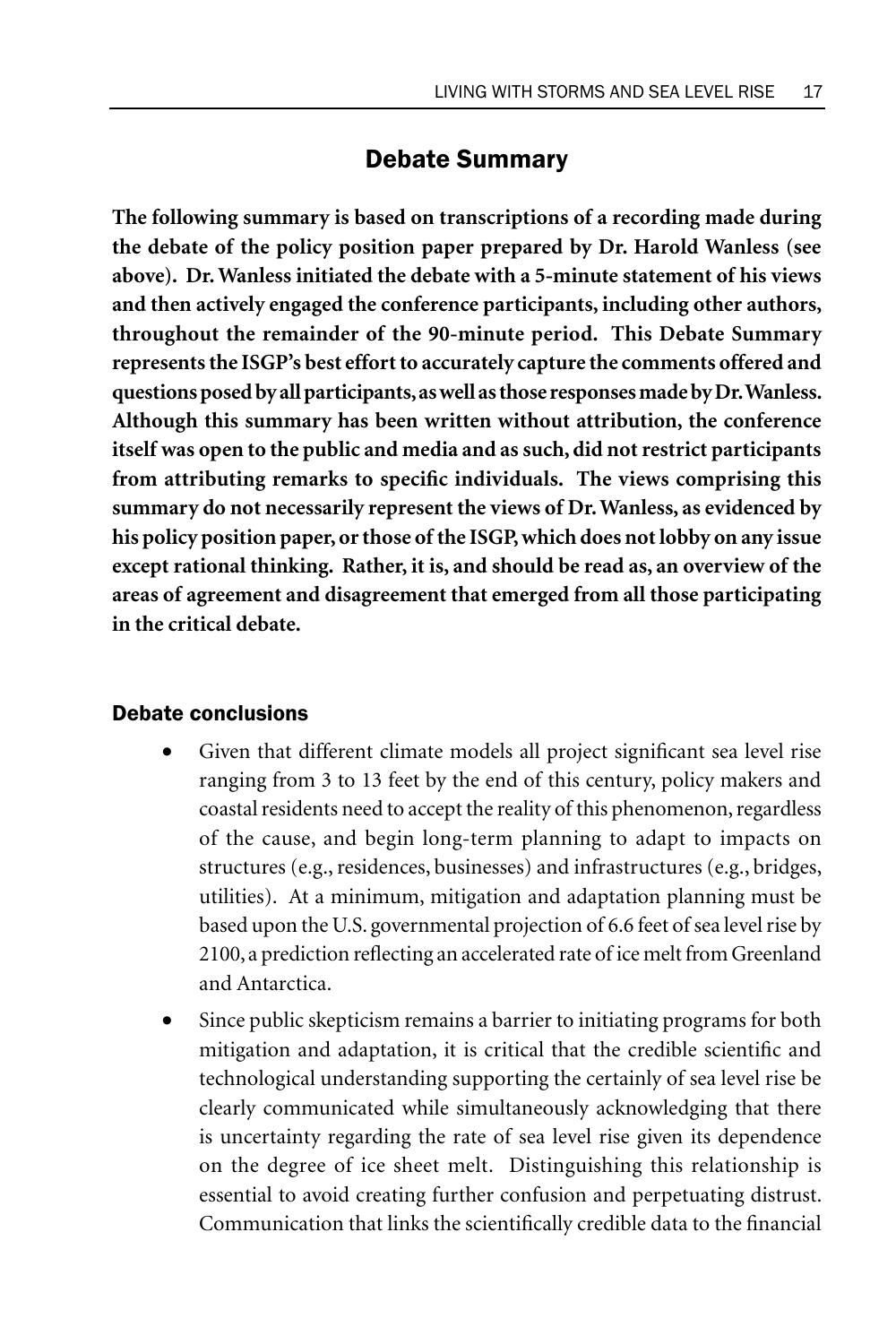and social consequences of sea level rise for both the individual and the community is critical in overcoming any lingering skepticism.

- Communities need to assess their unique values, preferences, and needs as they prioritize the mitigation, adaptation, and protective actions and policies. Related to sea level rise. Framing the impact of sea level rise in financial terms (e.g., property investments that will be imperiled within the lifetime of a mortgage) and expanding existing financial incentives and disincentives to discourage living in flood plain areas and areas susceptible to future sea level rise will engender community support and action. Community leaders need to be transparent and inclusive in their planning processes, and innovative in developing disaster preparation strategies.
- By developing accurate elevation maps, communities can appropriately assess the vulnerability of residences, businesses, and infrastructure with every incremental (e.g., 6 inches) rise in the sea level. Policy makers need to enforce setback lines designated by elevation maps, avoiding exceptions for developments that may offer short-term financial benefits, but carry long-term costs. Federal agencies (e.g., the Federal Emergency Management Agency) also need to consider the reallocation of resources from post-disaster recovery and rebuilding to pre-crisis protection and adaptation efforts (e.g., the relocation of at-risk residents and businesses).

#### Current realities

Warming seas and global temperature rise is causing widespread melting of the Earth's ice sheets, leading to rising sea levels around the world. The natural feedback mechanisms that accelerate ice melt, coupled with continued warming driven by human activities (e.g., fossil fuel burning), ultimately can result in a complete collapse of these ice sheets.

Although sea level rise is just one component of climate change, it is a challenge for which populations can actively plan. Wide agreement exists among scientists regarding the conservative projection of 3 feet of sea level rise by the end of the century (as reported by the Intergovernmental Panel on Climate Change [IPCC]). When accelerating ice melt from Greenland and Antarctica is incorporated into sea level models, projections (e.g., by the U.S. government in 2012) increase between 4.1 to 6.6 feet by 2100. Some predict sea level rise may be even higher, reaching 10 feet to 13 feet by the end of the century, due to natural accelerating mechanisms (e.g., warm water flowing in underneath outlet glaciers) that cause ice to melt ever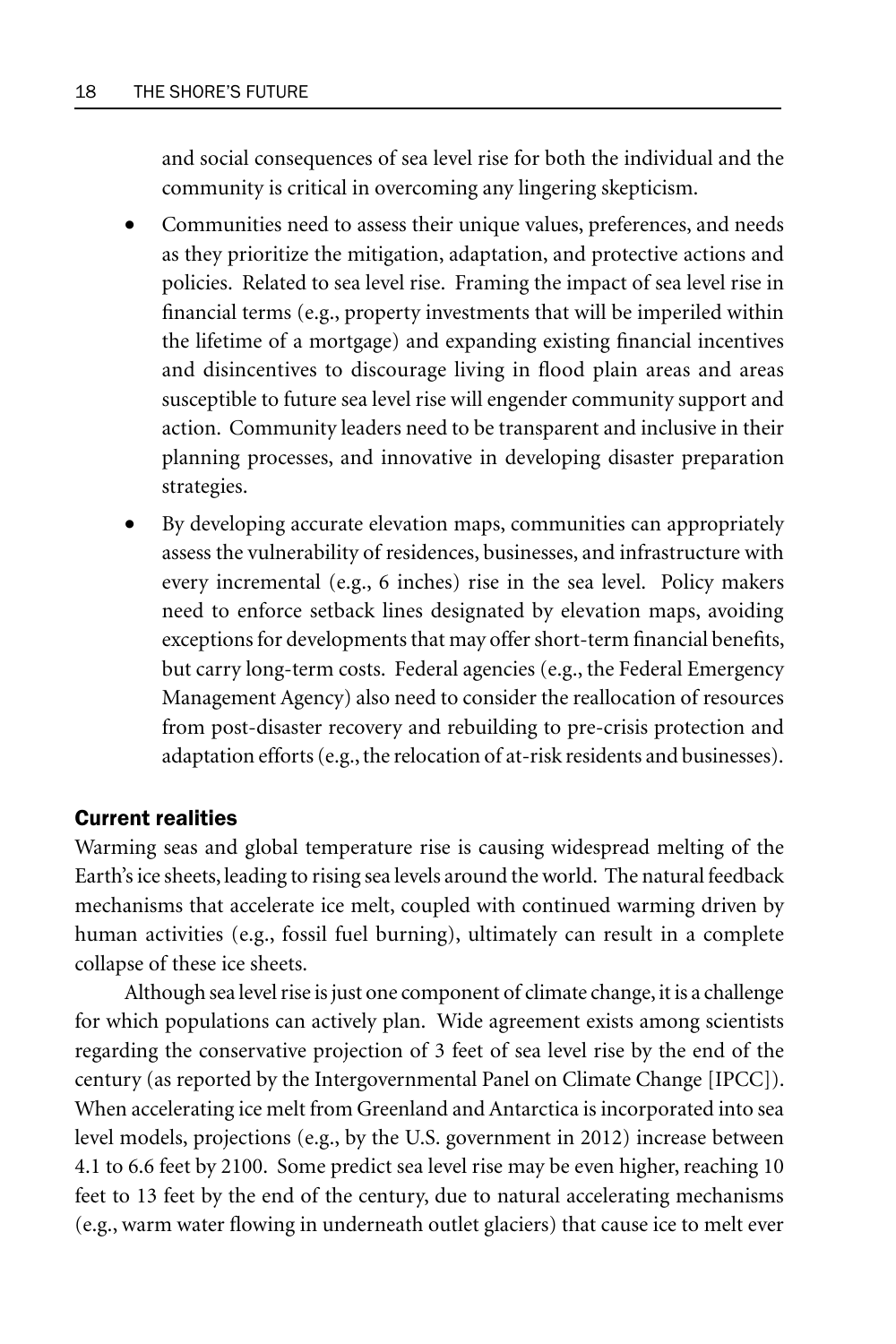faster once the process has started. What is not in dispute, however, is that sea level rise will continue well beyond the end of the century, and that low-lying coastal communities are becoming increasingly vulnerable. This is a global phenomenon that cannot be reversed.

Historically, the climate has fluctuated over time, due primarily to natural processes (e.g., Milankovitch cycles, which are the collective effects of changes in the Earth's movements upon its climate). The geologic record shows that sea levels did not rise in a slow and steady progression, but rather in quick spikes as an ice sheet sector disintegrated, followed by a period of stability, followed by another quick rise. This historical pattern must be considered as climate modelers seek to predict future rise.

The vast majority (98%) of atmospheric scientists concur that the current warming trend is anthropogenic. Carbon dioxide levels have been rising since the Industrial Revolution, contributing significantly to the warming of the Earth's temperature. Because more than 90% of the heat trapped by carbon dioxide and other greenhouse gases has been transferred to the oceans, scientists are reporting increasing acidification of the oceans, diminishing the health of corals and other organisms that make up the base of the food chain. This trapped heat also induces thermal expansion, which increases the ocean's volume and causes sea level to rise.

Despite wide scientific agreement about sea level rise and climate change in general, there are many individuals who remain skeptical that it is occurring, or that it is caused by human factors. Convoluted science communication only adds to public misperceptions (e.g., in 2014, the increased floating ice surrounding Antarctica seemed to show an increase in ice pack, but it was later determined that it was caused by increased ice melt, as the melted fresh water floated atop the salt water).

Although current sea level rise models cannot make firm projections regarding timing and lack the complexity to incorporate all factors contributing to sea level rise (i.e., dark soot accumulating on ice surfaces and hastening melting), it was emphasized that current models clearly show the need for immediate community action regarding sea level rise.

Framing sea level rise in financial terms (e.g., property investments that will be imperiled within the lifetime of a mortgage) seems to have the most impact in convincing policy makers and business owners to begin adapting to rising seas. However, it was emphasized that attempts to respond to sea level rise by staving off its effects (e.g., beach renourishment, sea walls, levees) are considered (i) ineffective in the long term due to increasing sea level rise; (ii) counterproductive in the short term (e.g., by encouraging coastal development), and (iii) a poor use of valuable funds needed for adaptation projects and possible relocation of coastal residents. A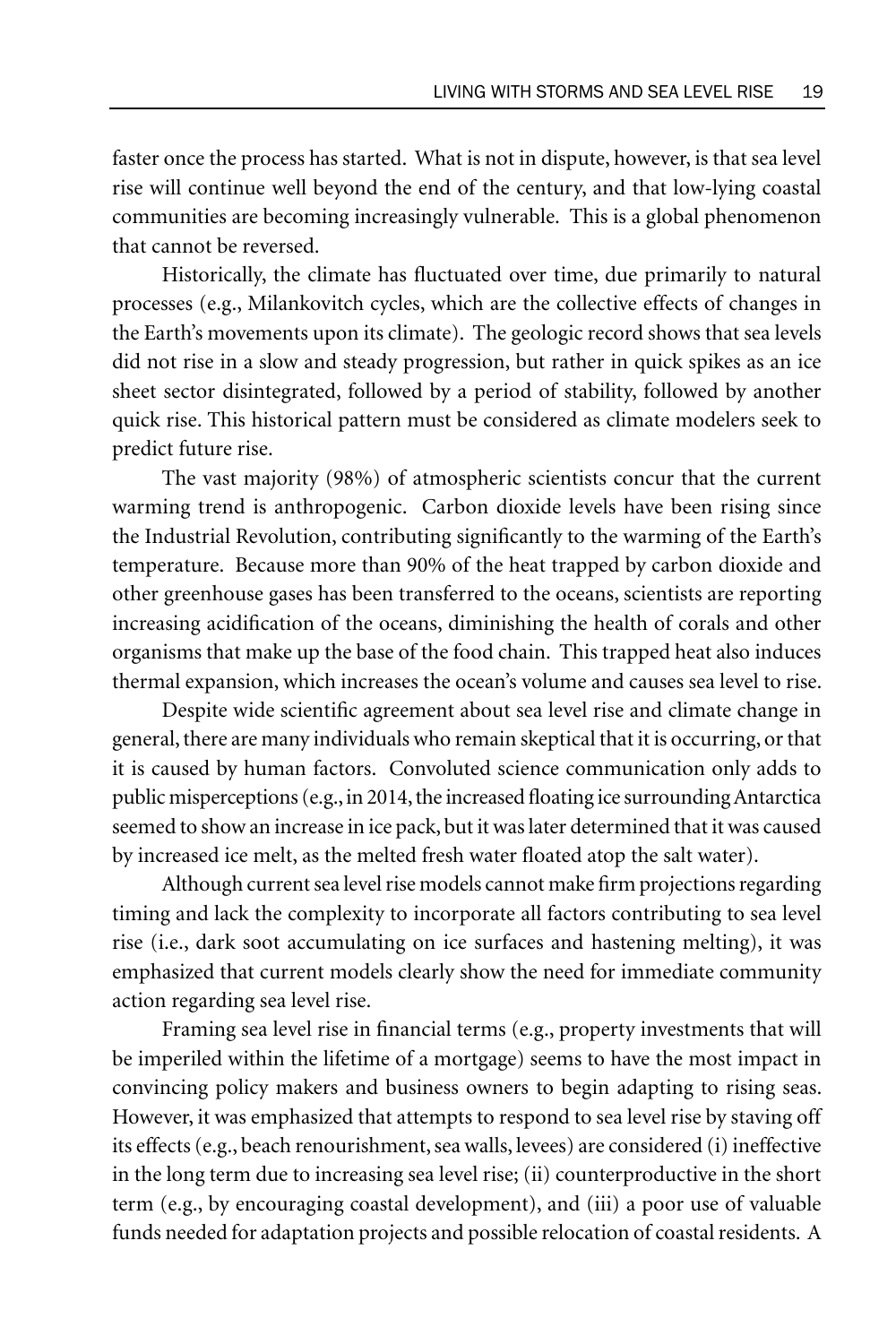2-foot rise in sea level, which could occur as early as 2048 based on 2012 government projections, will trigger mass migrations away from coastlines that will result in significant societal challenges. Given such projections, it would be unethical not to inform property owners and buyers about their vulnerability.

As evidenced by the hundreds of new developments along U.S. coastlines, many vulnerable communities are not making long-term plans to adapt to sea level rise. Often, landowners and policy makers are uninterested in addressing the issue because of risks to coastal property values. Contributing to the problem is the perception that communities that sacrifice immediate economic prosperity to plan for future losses are highlighting a weakness that will discourage community investors. Those who deny the science behind sea level rise likely will be a hindrance to adaptation planning.

However, progress is occurring. Toms River, N.J., is working with the Jacques Cousteau National Estuarine Research Reserve to develop a proactive plan for responding to sea level rise. Miami-Dade County, Fla., which had been resistant to elevation mapping, now has created maps that examine the county's infrastructure at every 6 inches of sea level rise. Miami Beach has set aside \$300 million in bond money for drainage systems and the raising of roads. The mayor of Coral Gables, Fla., has made the decision to not build levees, and to give residents a transparent view of the future, (e.g., that a 2-foot sea level rise will result in the loss of freshwater resources and sewage treatment plants serving 5 million people, roads that are unusable due to inundation, rising insurance rates, and devaluation of communities' bond ratings if they do not have plans for dealing with sea level rise). Unfortunately, communities that are attempting to plan (e.g., Pine Crest, Fla.) also are discovering that infrastructure changes are enormously costly (e.g., \$40 billion to improve water drainage after a storm).

#### Scientific opportunities and challenges

Effective science communication is needed to counter public skepticism about sea level rise and help communities move forward with long-term planning. The crux of the challenge is that the public doesn't always believe scientists, in part because of scientific difficulties in pinpointing the rate of climate change. When short-term predictions have not proven accurate, distrust of both scientists and climate models has increased.

While the IPCC report and similar projections offer a good starting point for community planning, they may not be adequate to societal needs, in part because they do not account for natural processes that accelerate ice melt. However, an ongoing challenge to scientists is the danger of appearing "alarmist" when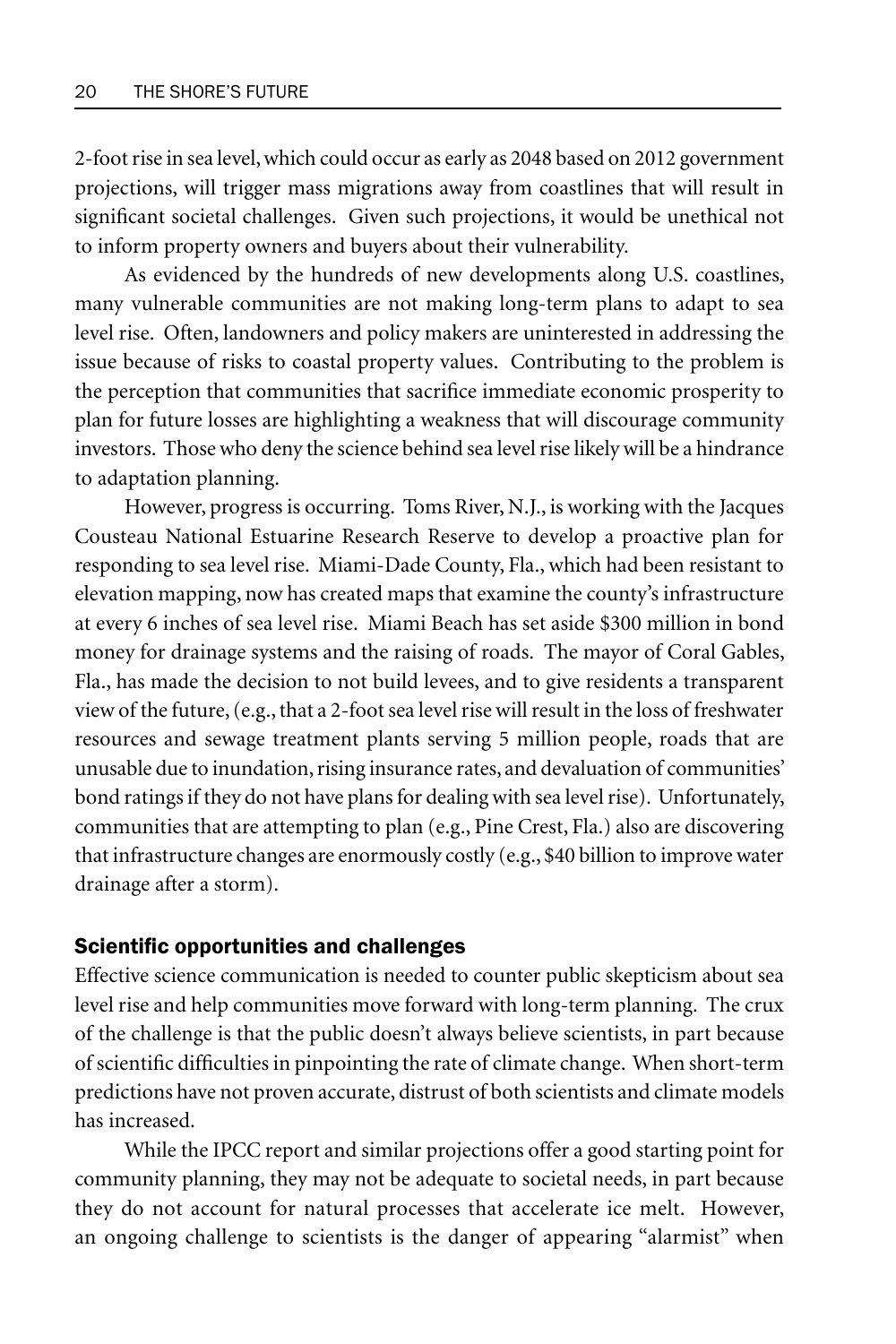communicating about the possibility of accelerated sea level rise. While it's hoped that more comprehensive, and therefore exact, sea rise models will be developed within the next 15 years, scientists also must develop better means of communicating uncertainty, while still maintaining focus on adaptation.

Although both policy makers and community members have a need for scientifically credible information regarding sea level rise, scientists should note that the most convincing avenue of public communication has been through identifying the financial risks incurred by coastal changes. In addition, examples are needed of communities and organizations that are correctly implementing adaptation measures.

Despite public skepticism and the pitfalls of scientific uncertainty, the most critical action communities can take may to use available models to begin planning now, and that scientists have a responsibility to continuously revise these models with updated data.

To plan appropriately for imminent sea level rise, it also is critical for communities to have accurate elevation maps, such as those that have been developed using LiDAR, a laser-mapping tool that yields a more accurate result than older topographical maps.

#### Policy issues

Although predicting the exact rate of sea level rise is difficult, coastal communities need to immediately begin long-term planning for changes to the coastlines. Current regulations are designed to maintain community life as it is now, not as it will be at higher sea levels. Planning must be based on the predicted 6.6-foot rise by the end of the century, which calculates to 2 feet as early as 2048. By planning for this 2-foot benchmark, communities will be prepared regardless of whether sea level rise progresses slower or faster than the predictions. If communities do not act, they risk losing the entirety of their infrastructure because of the overwhelming cost of maintaining it in the face of rising seas.

Before relegating planning to engineers, policy makers need to decide upon the specific actions that are most in line with the needs of their citizens, budgets, and infrastructure. Additionally, it must be recognized that there will be sectors where maintaining infrastructure will be impossible, and so planning for coastal retreat is necessary.

By developing accurate elevation maps, communities can appropriately assess the vulnerability of residences, businesses, and infrastructure with every 6 inches of sea level rise. Equally important, policy makers need to uphold construction setback lines designated by elevation maps, rather than routinely making exceptions for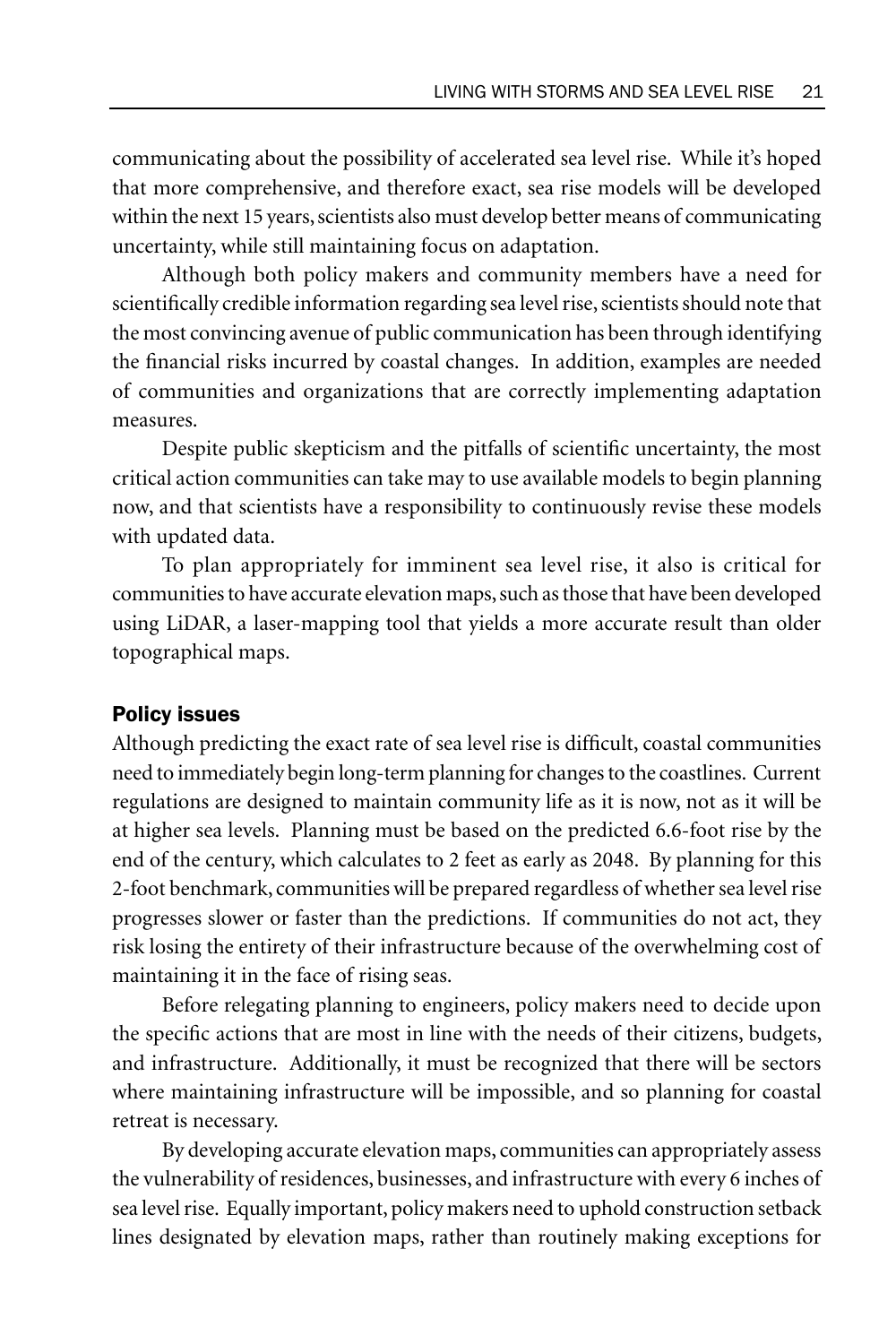financially appealing developments that exact long-term costs. It was argued that many elected officials are reluctant to focus on long-term issues due to their short (two- to four-year) terms. When local residents also are resistant to the idea of climate change, it is rare for elected officials to support policy changes for adapting to sea level rise that could be 30 or 40 years away. While some elected officials believe that sea level rise is a problem of such magnitude that policy is not the proper approach to address it, others (e.g., the mayors of Miami Beach, Pine Crest, and Coral Gables, Fla.) already have begun considering long-term planning for sea level rise. Given its controversial nature, sea level rise planning must be handled by political representatives with honesty and transparency.

Along with community planning, regulations for governmental institutions such as the Federal Emergency Management Agency (FEMA) need to be reconsidered. Although strong restrictions currently are in place for areas that sustain more than 50% storm damage, the regulations for rebuilding after storms also must be strengthened. Ideally, these restrictions not only would discourage rebuilding in high-risk areas but also would serve as incentives to strengthen local regulations against rebuilding after damage. FEMA also needs to revise its policies regarding relocation of coastal residents; currently the agency resists using funds to relocate residents who have experienced multiple storm damages as it is simpler to rebuild than to relocate.

In the face of coming sea level rise changes, communities need to implement a process for inclusively assessing their values, preferences, and needs, and then decide how to allocate funds between protective actions (e.g., beach renourishment) and adaptive measures (e.g., maintaining infrastructure at different sea levels). Legal changes also may be required (e.g., property rights, responsibility of governments to maintain infrastructures). This planning will ensure that local residents and businesses will not be blindsided by future sea level rise events.

The perception that planning for future losses projects an image of economic weakness must be challenged and changed by educated citizens and policy makers. Innovative thinking is needed to ensure that the economic strength of a community increases, rather than decreases, due to its preparedness in addressing climate issues. Serious adaptation planning for sea level rise will need this shift in ideology to the economic benefits of preparedness.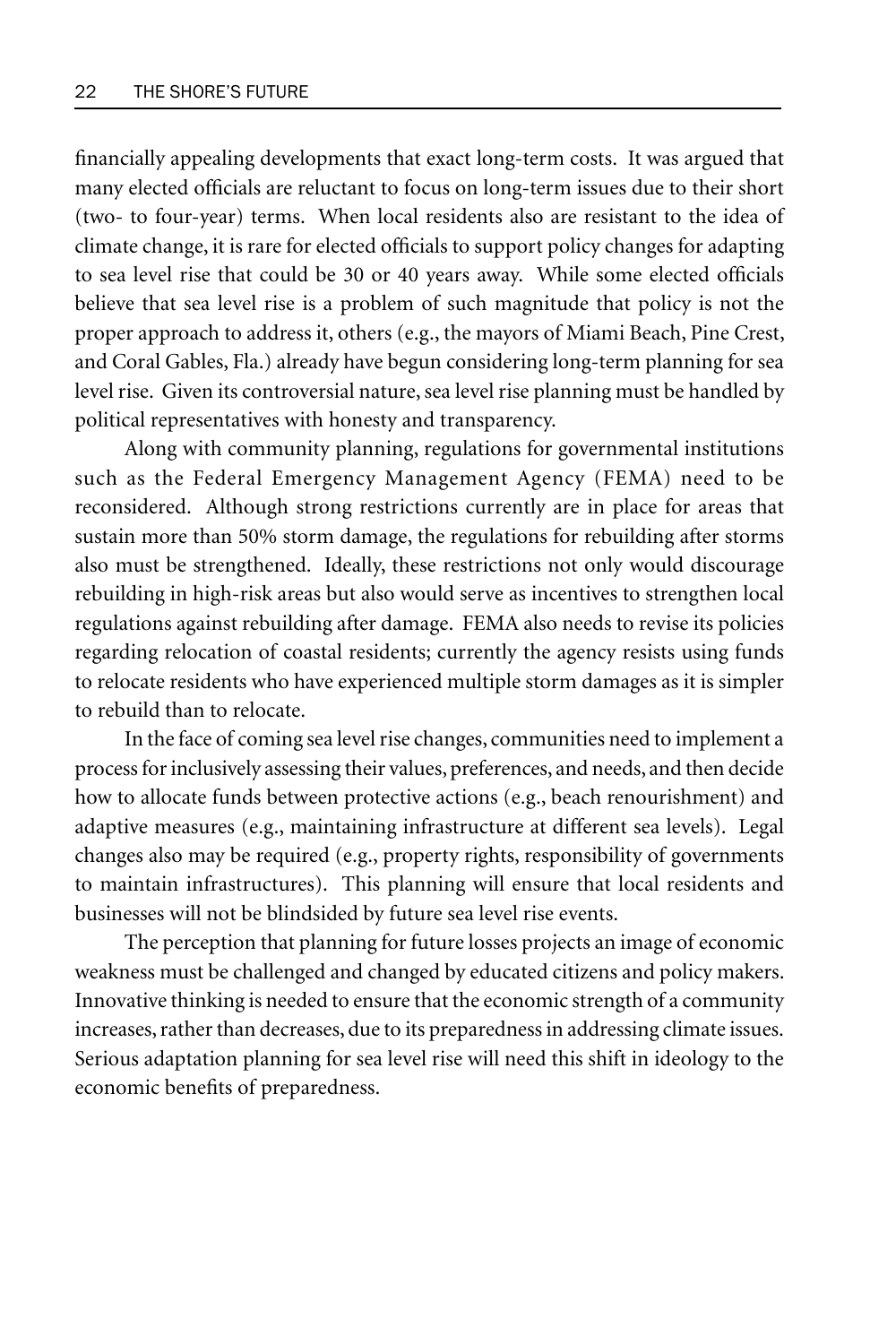# New Jersey Shore's Future: Coping with Climate Change and Storm Risk\*\*

Thomas R. Knutson, M.S. Head, Climate Impacts and Extremes Group, Geophysical Fluid Dynamics Lab/NOAA, Princeton, New Jersey, U.S.

## Summary

Some observed climate changes and events are easier to link to human causes and make projections for the  $21<sup>st</sup>$  century than others. Storm risk and sea level rise are linked and thus part of a larger issue of vulnerability. Communicating to the public about the practical implications of climate science and the risk of extreme events, such as hurricanes, is a challenge. The public, policymakers, and scientists all have roles to play in coping with storm risk, sea level rise, and climate change.

## Current realities

Global climate change is a reality and will require future generations of New Jersey shore residents to cope with the changes to some degree. The 2013 U.S. National Climate Assessment (NCA) notes: "Heat waves, heavy downpours, and sea level rise pose growing challenges to many aspects of life in the Northeast." Climate change science can provide a picture of these emerging trends, but this picture is not clear and reliable in all climate features. However, sea level rise trends are already clear at the New Jersey shore; these trends are apparently the result of both climate change (anthropogenic and natural) and land subsidence. Some future acceleration of trends is anticipated, but their magnitudes are uncertain. Both warming and extreme precipitation trends are evident in the Northeast region. These trends are expected to continue and — at least for temperature — most likely accelerate. There is more confidence in projections for temperature than, for example, precipitation or wind extremes.

Intense coastal storms, such as hurricanes and Nor'easters, are significant hazards to New Jersey, and interest in their future behavior is great. However, forthcoming changes in risk from hurricanes due to global warming are very difficult to predict. There have been no significant long-term (i.e., century-scale) trends in U.S. landfalling hurricanes since the late 1800s. Climate models suggest that the frequency of Atlantic hurricanes may actually decrease with global warming, although the average intensity and rainfall rates from hurricanes may increase by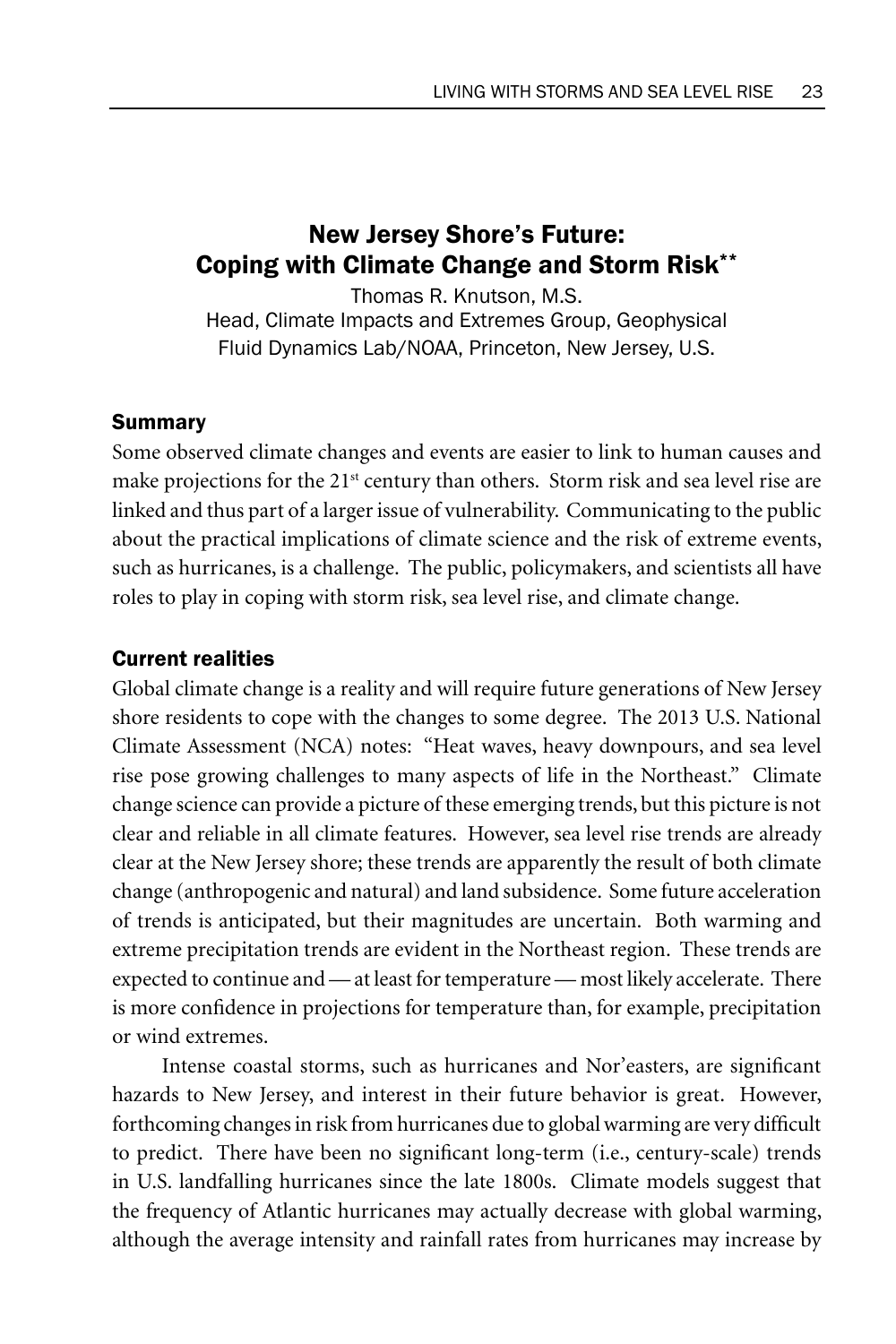up to about 10% and 20%, respectively, over the coming century. However, since significant century-scale trends in these metrics have not yet been observed, we cannot be as confident about future projections of U.S. landfalling hurricanes as we are about certain other regional climate changes (e.g., temperature, sea level rise). Nonetheless, even if we assume no future change in storm climate, sea level rise is expected to increase storm surge risk, all else equal.

Because society's future responses to limit emissions are still unknown, climate modelers currently perform climate change experiments for a wide range of future emission scenarios. Along with analysis of past changes, these models provide our best available information about what to expect over the coming decades. Since some predicted climate changes have already been observed and are projected to intensify, some adaptation to climate change along the coast will be inevitable. However, the degree of future adaptation required will presumably depend upon how much warmer the planet becomes as well as attendant related climate changes. Adapting to storm/surge risk involves accurately assessing the risk and how it might change in the future. Society at large, including the New Jersey shore, faces important future decisions about actions to limit emissions and adapt to climate change and storm risk.

#### Scientifc opportunities and challenges

Climate change poses many scientific and societal challenges. Strictly as a physical earth science problem, the challenges are daunting. The earth's climate system is complicated, and some phenomena (e.g., temperature) have more readily detectable responses to increasing greenhouse gases than others (e.g., hurricanes). Basic benchmarks, such as the global temperature response to a doubling of atmospheric carbon dioxide, continue to have wide error bars (i.e., 1.5 °C to 4.5 °C in the latest Intergovernmental Panel on Climate Change [IPCC] report, for equilibrium climate sensitivity). Society typically wants to know even more specific regional details, such as how hurricane activity will change over the next century at the New Jersey shore. The uncertainties associated with such projections are typically even larger than those for global mean temperature. In some cases scientists cannot even be confident about the direction of future change (e.g., whether hurricane frequency will increase or decrease).

Climate scientists face an additional challenge of communicating with the public on the issue of climate change. This is further complicated by the fact that while scientists mainly agree on the general trajectory of the expected climate changes, they often disagree with each other over details of the science. The public could misinterpret this disagreement, seeing it as evidence that scientists do not understand the causes of climate change. The IPCC Fifth Assessment Report provides a clear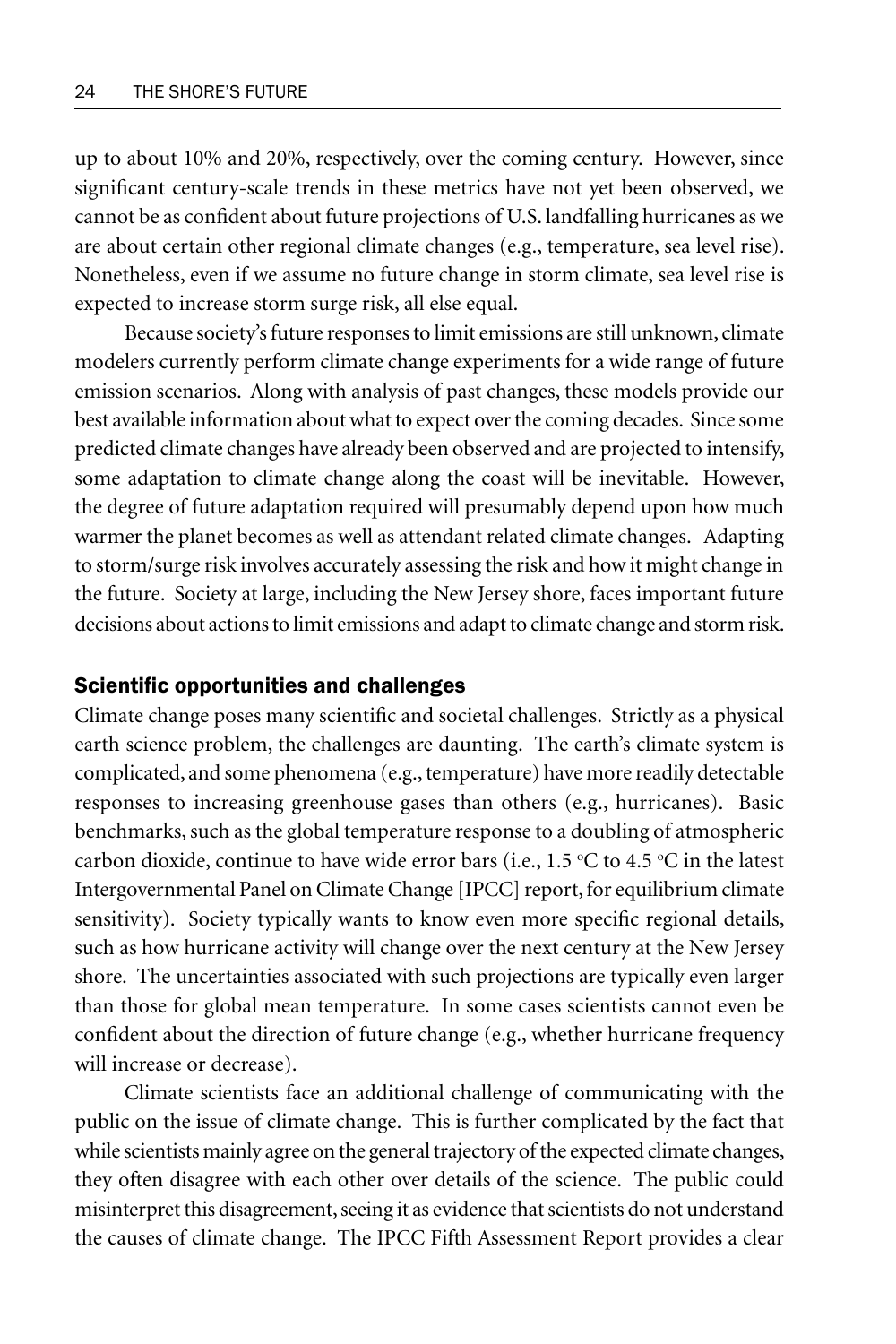benchmark for the current consensus that climate scientists have reached. This report serves as a communication channel from scientists to policymakers and the public, by which the science is distilled down to consensus points across the science expert community with indications of the degree of confidence in each substantive statement about climate change. IPCC statements differ a lot for highly detectable climate change features, such as the global mean temperature, as compared to other phenomena such as hurricanes. In an assessment report, scientists might term a future projected change as "likely," meaning there is greater than 67% chance that the statement will turn out to be correct, or "very likely" for a greater than 90% chance. These likelihood levels are the scientists' way of saying, "we think things will evolve this way, but we could be wrong, since our scientific understanding is imperfect." This is a statement of consensus on the uncertainty as well as the change and, as such, is not a point of scientific disagreement.

Another challenge is communicating to the public about both the current and future risk of extreme events such as Hurricane Sandy's resulting storm surge. For example, a scientist might estimate that a given level of flooding at some location currently has a 1 in 250 chance to occur in a given year, and under a certain future emission scenario (e.g., "business as usual") will have a projected range of 1 in 50 to 1 in 200 by the year 2050. The public is not always able to quickly grasp this level of complexity, yet further distilling this estimation could cause a loss of important information. While scientists recognize the difficulty of predicting future climate change, in some cases we want to provide at least some indication of future climate trajectories and storm risks with appropriate levels of uncertainty in an effort to communicate science to the public.

## Policy issues

What should New Jersey shore communities, New Jersey policymakers, the nation, and scientists do about climate change? Various groups can address local, global, short-term, and long-term perspectives in order to pursue future action. Some suggested actions include:

*The "local" problem at the New Jersey shore*

• *General public:* Be aware of risk of living at certain sites (e.g., within floodplain, within reach of storm surge) and take appropriate actions (e.g., flood insurance, avoid living in a floodplain) to mitigate risk. Have an emergency plan and know how to evacuate when necessary; follow instructions of local emergency officials. Be aware that while climate change itself might be subtle (e.g., a 2-foot rise over 50 years) the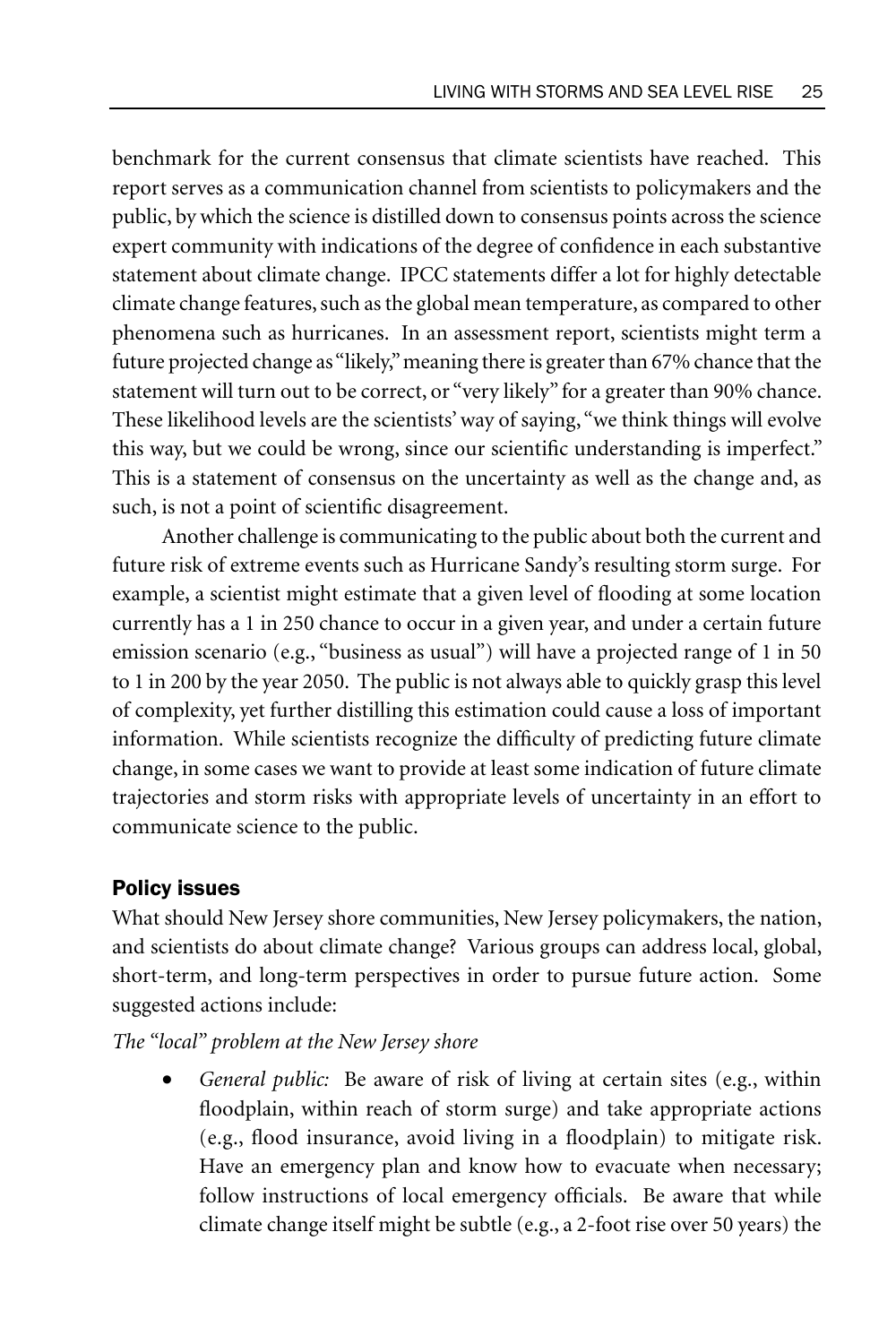vulnerability to surge events could be severe (e.g., a 4-foot rise becomes a 6-foot rise).

- *State and federal government:* Provide to the public updated assessments of flood and wind damage risk from storms to reflect ongoing and future climate change, including the latest scientific information on storm risk. Identify where stationarity cannot be assumed (i.e., when anecdotal evidence such as "my grandparents' experience" should not be relied upon). Communicate these risks in a clear manner to the public (e.g., via a pamphlet to each property owner or prospective home buyer/renter). Have community-scale plans (e.g., emergency shelters) for dealing with heat wave extremes. Consider whether changes that have occurred or are projected have implications for zoning or flood insurance programs. Provide funding for scientific research to produce relevant information about anticipated climate change impacts in the region (e.g., sea level rise, warming rates, storm/surge risk).
- *Climate scientists:* Participate in projects to produce tailored, regionalscale information on climate variability, climate change and its causes, and storm and surge risk, all with estimates of uncertainties. Strive to communicate scientific results, along with their uncertainties, to other scientists, policymakers, and the local public in New Jersey through public outreach, websites, and individual papers and assessments such as the IPCC and National Climate Assessment (NCA), which can be used to derive some regional-scale information.

*The global problem, future generations, and ecosystems:* Many climate change impacts will be global scale problems that are expected to grow with time (i.e., increasing decade after decade for a century or more) and affect both humans and a variety of ecosystems.

- *General public*: Become educated about the basics of climate change. Read the National Climate Assessment highlights to become generally informed about the issue. Participate in the democratic process (e.g., voting) to express your views on what should be done. Take steps to reduce carbon footprint at home, while traveling, and in the workplace.
- *Government (primarily federal, but also state government):* Use products developed by the science community for policymakers (e.g., the IPCC Summary for Policymakers, NCA, U.S. Climate Resilience Toolkit) to develop rational policies based on scientific information and its attendant uncertainties. The policy actions should take into consideration impacts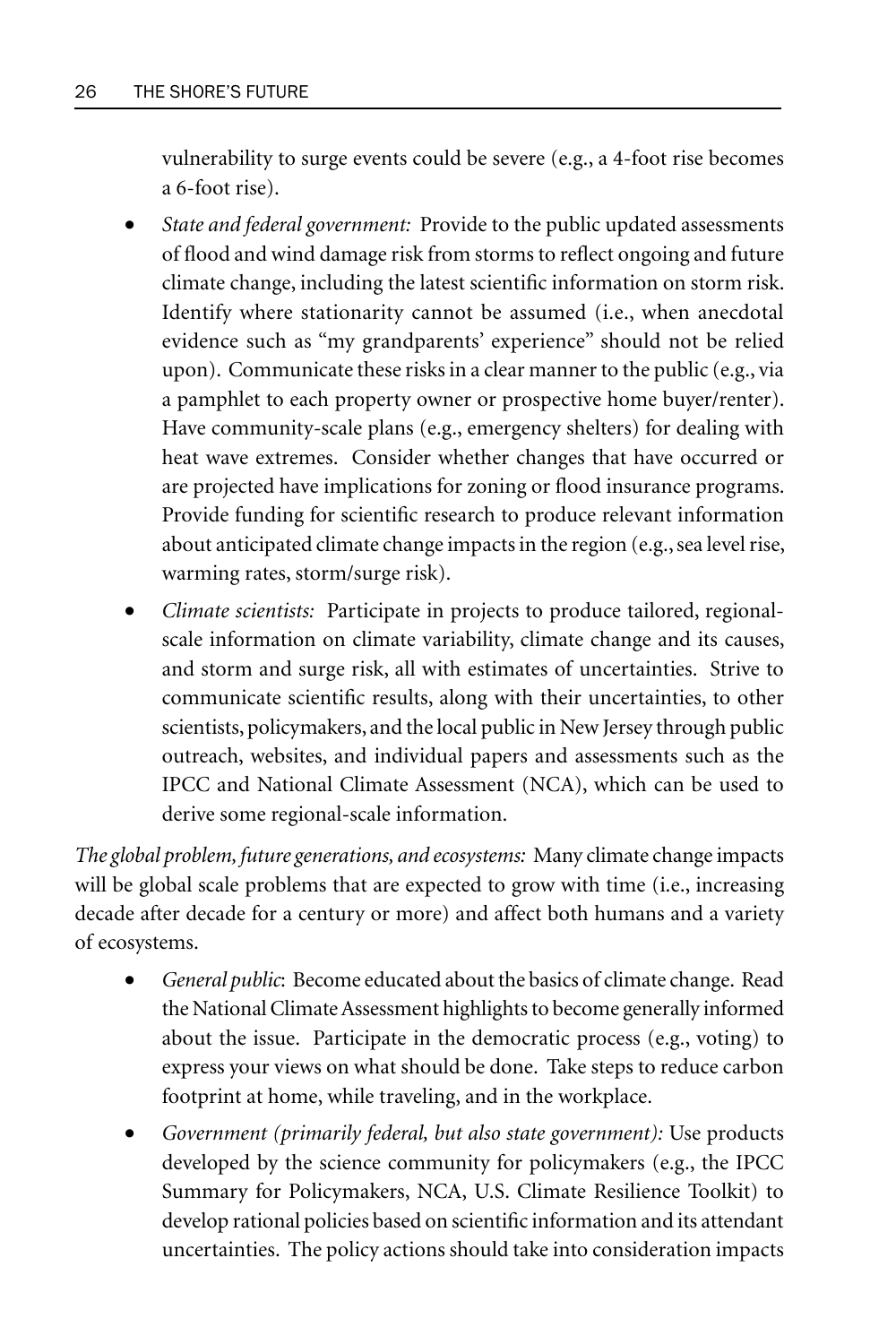on the global scale and in developing nations (i.e., not just in the U.S.) and for future generations (i.e., not just immediate impacts). Policy actions should also consider climate change impacts beyond traditional economic damages to infrastructure and society (e.g., ecosystem impacts). Provide funding for climate science aimed at improved scientific understanding of climate variability, change, and impacts. Provide information and options (e.g., improved mass transit) to the public for reducing carbon footprints.

• *Climate scientists:* Continue to execute a broad research program on climate science, including observations and monitoring; improved scientific understanding and modeling of climate variability and change; and analysis of past, ongoing, and potential future climate changes, their causes, and impacts. Strive to communicate scientific results, along with their uncertainties, to other scientists, policymakers, and the general public through individual papers, peer-reviewed assessments such as the IPCC, and outreach.

*[The views in this position paper represent those of the author and should not be construed as representing the views of NOAA or the U.S. Government.]*

## References

U.S. Global Change Research Program. (2014). *U.S. 2014 National Climate Assessment. Retrieved* from http://nca2014.globalchange.gov/highlights/regions/northeast#introsection-2.

IPCC. (2013). *Climate Change 2013: The Physical Science Basis.* Contribution of Working Group 1 to the Fifth Assessment Report of the Intergovernmental Panel on Climate Change. Stocker, T.F., et al., (Eds.). Cambridge University Press, Cambridge, UK.

*\*\*A policy position paper prepared for presentation at the conference on "The Shore's Future: Living with Storms and Sea Level Rise," convened by the Institute on Science for Global Policy (ISGP), Nov. 20–21, 2015 in Toms River, New Jersey*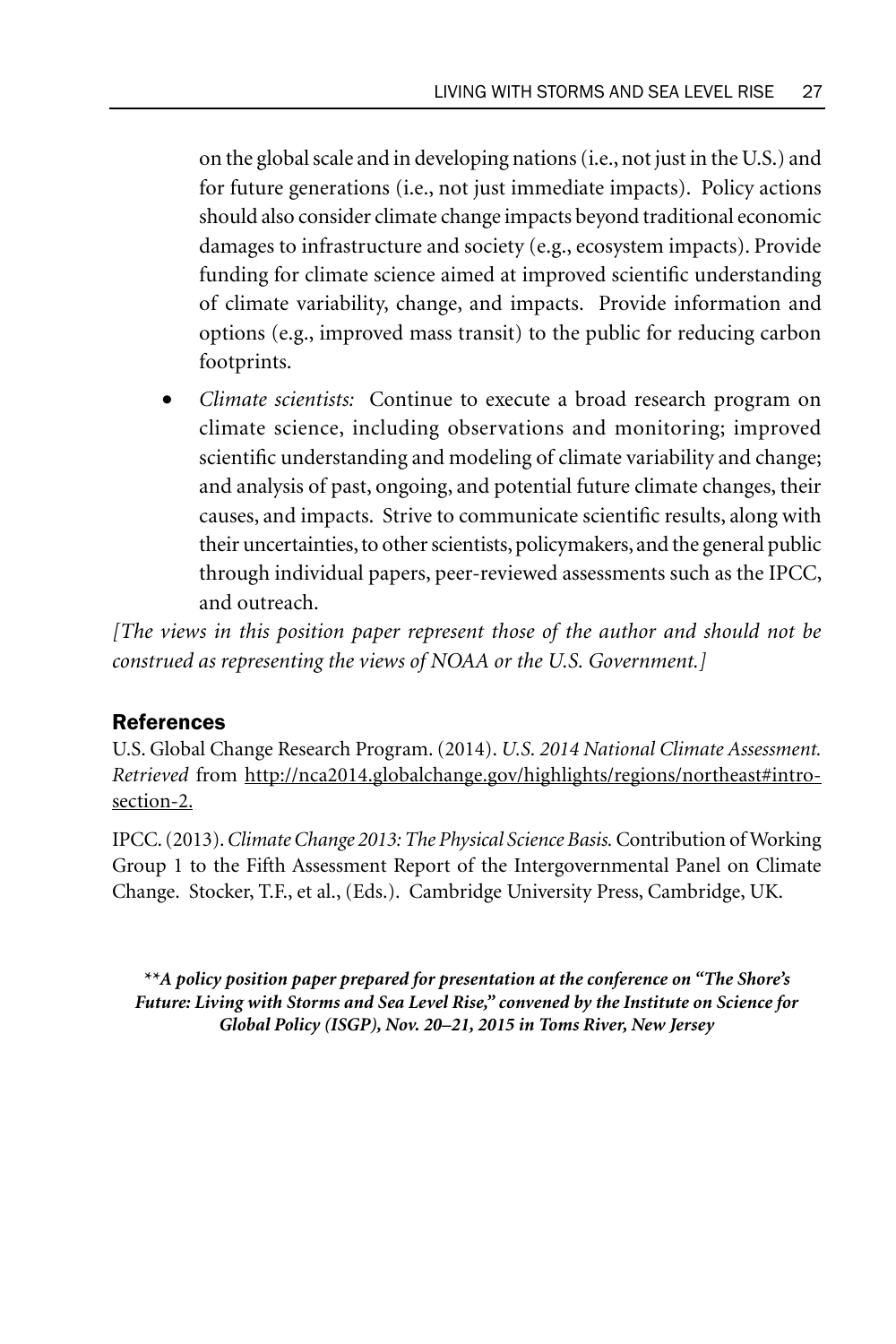# Debate Summary

**The following summary is based on transcriptions of a recording made during the debate of the policy position paper prepared by Mr. Thomas Knutson (see above). Mr. Knutson initiated the debate with a 5-minute statement of his views and then actively engaged the conference participants, including other authors, throughout the remainder of the 90-minute period. This Debate Summary represents the ISGP's best effort to accurately capture the comments offered and questions posed by all participants, as well as those responses made by Mr. Knutson. Although this summary has been written without attribution, the conference itself was open to the public and media and as such, did not restrict participants from attributing remarks to specific individuals. The views comprising this summary do not necessarily represent the views of Mr. Knutson, as evidenced by his policy position paper, or those of the ISGP, which does not lobby on any issue except rational thinking. Rather, it is, and should be read as, an overview of the areas of agreement and disagreement that emerged from all those participating in the critical debate.**

#### Debate conclusions

- Since a significant challenge facing policy makers stems from citizens' complacency about how climate changes might affect them personally, leaders need to demonstrate the urgency of climate change in the lives of area residents through updated information about (i) current effects of sea level rise and increased storm surge, (ii) flood- and wind-damage risk (e.g., via a Hazard Mitigation Plan), and (iii) the specific mitigation and adaptation actions the public *writ large* can take.
- Although the scientific community has a responsibility to communicate accurate, nonbiased, understandable climate science to both the public/ private sectors and the public *writ large*, such communication needs to have direct relevance to individual and community-wide concerns to result in timely, effective proactive decisions. While remaining transparent about the inevitable uncertainties of climate-model results, such communication needs to emphasize the degree of confidence scientists have in their models, and, most importantly, the appropriate policies and activities required to be implemented despite these uncertainties.
- Given that the market forces underpinning insurance rates provide a tangible financial estimate of real-world risk, it is critical that its availability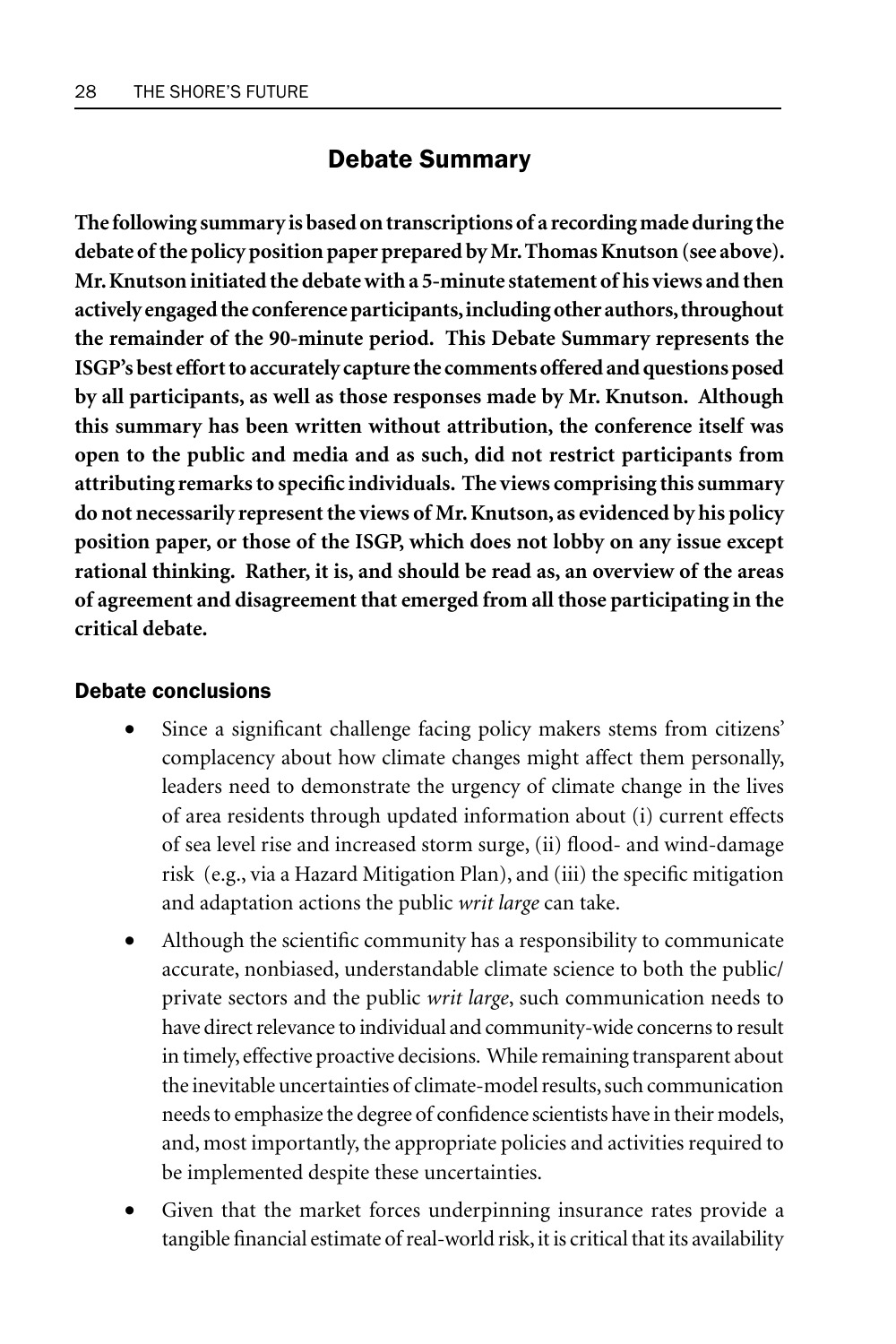and cost accurately reflect a realistic understanding of the potential impact of climate change, thereby raising consumer awareness in both the public and private sectors. The acceptance of such financial responsibilities based on risk burdens might significantly influence public and private sector policies and decision-making processes in regards to climate change (e.g., coastal homeowners would have an increased stake in climate change risk burden if their property was not subject to publicly-funded bailout and/ or infrastructure rebuilding).

- To effectively plan for realistic scenarios associated with sea level rise and storm severity, the National Flood Insurance Program, private flood insurance, and public- and private-sector risk-management programs need to include climate change considerations in their flood maps. To better represent the real-world risks inherent in areas affected by rising sea levels and the increased severity of storms, the subsidies for public and private flood insurance need to be reduced.
- While the government has a responsibility to provide up-to-date risk assessments, the public has a responsibility to self-educate on the basics of the scientifically credible understanding of climate change. Educational programs and curricula need to be established, or improved, to increase science literacy among the U.S. population, especially for school children who are the community's future decision-makers.

## Current realities

Unlike short-term weather forecasting, climate-change science is based on long-term statistics regarding how and why climate is changing, and so provides an actionable basis for immediate individual and public decision-making. While human activity (e.g., carbon emissions) is widely believed to be influencing global climate change, because these changes occur relatively slowly and everyone does not experience the effects at once, climate predictions can difficult for society *writ large* to accept and act upon.

Nonetheless, planning for mitigating and adapting to the effects of climate change is occurring in many parts of the private and public sectors. Because rising temperatures have created new possibilities for shipping routes through the Arctic, U.S. agencies (e.g., Coast Guard, Navy, Department of Commerce) are currently planning for the development and administration of these new environments. Similarly, the offshore oil industry has sought input from federal climate modelers in planning the construction of offshore oil platforms that must last 50 years in the face of increased storm intensity.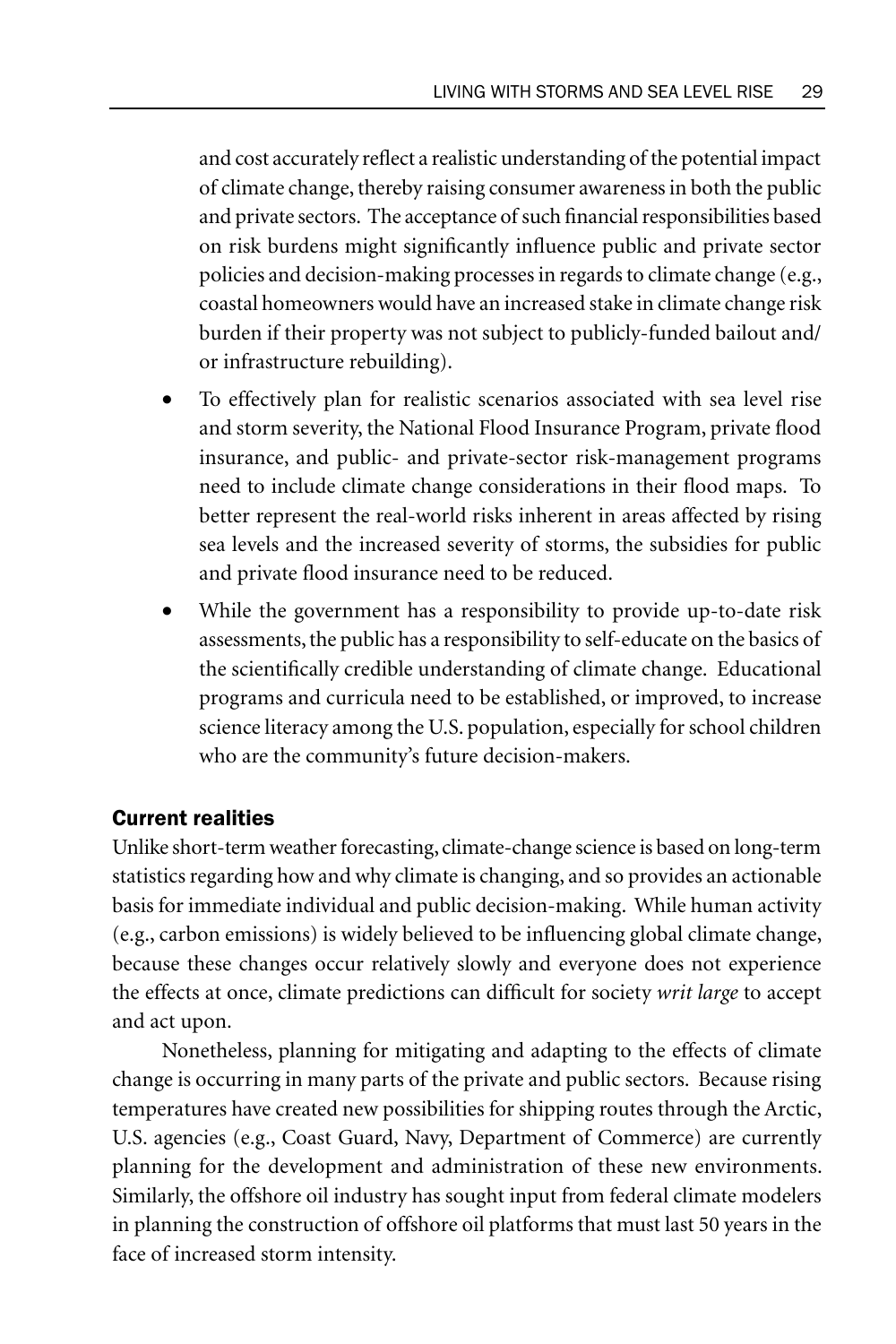Despite general international concern regarding the effects of global climate change, the impacts of the changing climate continue to be experienced regionally, and ongoing scientific uncertainty exists as to the precise location and intensity of such effects (e.g., ocean acidification). In response, a new scientific subspecialty has emerged devoted solely to the research of climate change uncertainty.

Although scientists cannot predict with certainty the rate at which melting ice will raise sea levels, sea level rise is already occurring along the New Jersey shoreline and is expected to increase over the coming decades. While the IPCC Report projects sea levels to rise about a half-meter to 1 meter by 2100, several natural processes were excluded from IPCC calculations and levels may rise more quickly (e.g., up to 9 meters by 2100).

While rising sea levels and temperatures will continue cause higher storm surges in coastal communities, nationally, the trend of land-falling hurricanes is flat or even slightly decreased. Climate models are simultaneously projecting a decrease in hurricanes in the Atlantic in the coming century, but an increase in the average intensity of those hurricanes. Models indicate that recent high-intensity hurricanes are the result of warming in the tropical Atlantic and North Atlantic; because the oceans don't warm equally, however, some regions will experience more intense hurricanes than others. Hurricane-force winds are relatively rare in New Jersey, with only four events in the last 150 years: The Gale (1878), the Vagabond Hurricane (1903), Hurricane Irene (2011), and Hurricane Sandy (2012).

Climate change also elevates health risks such as heat stress, which occurs when temperature and humidity approach human body temperature, making it difficult to regulate excess body temperature and therefore making it untenable to work outdoors. Current climate models suggest if temperatures continue to rise, warm subtropical regions, including parts of New Jersey, will begin to approach this unlivable limit.

#### Scientific opportunities and challenges

The inevitable uncertainties and complex interactions of climate science pose an enormous challenge to effective science communication. While scientists need to improve public messaging regarding climate change risks and uncertainties, attempting to quantify uncertainty can further confuse, rather than educate, the public. Scientists need to recognize that the public and policy makers need clear and actionable information.

Because the debate about climate change often is driven by values and beliefs, providing more facts is not necessarily effective in engaging public attention. This presents a challenge to science communicators: While popular media personalities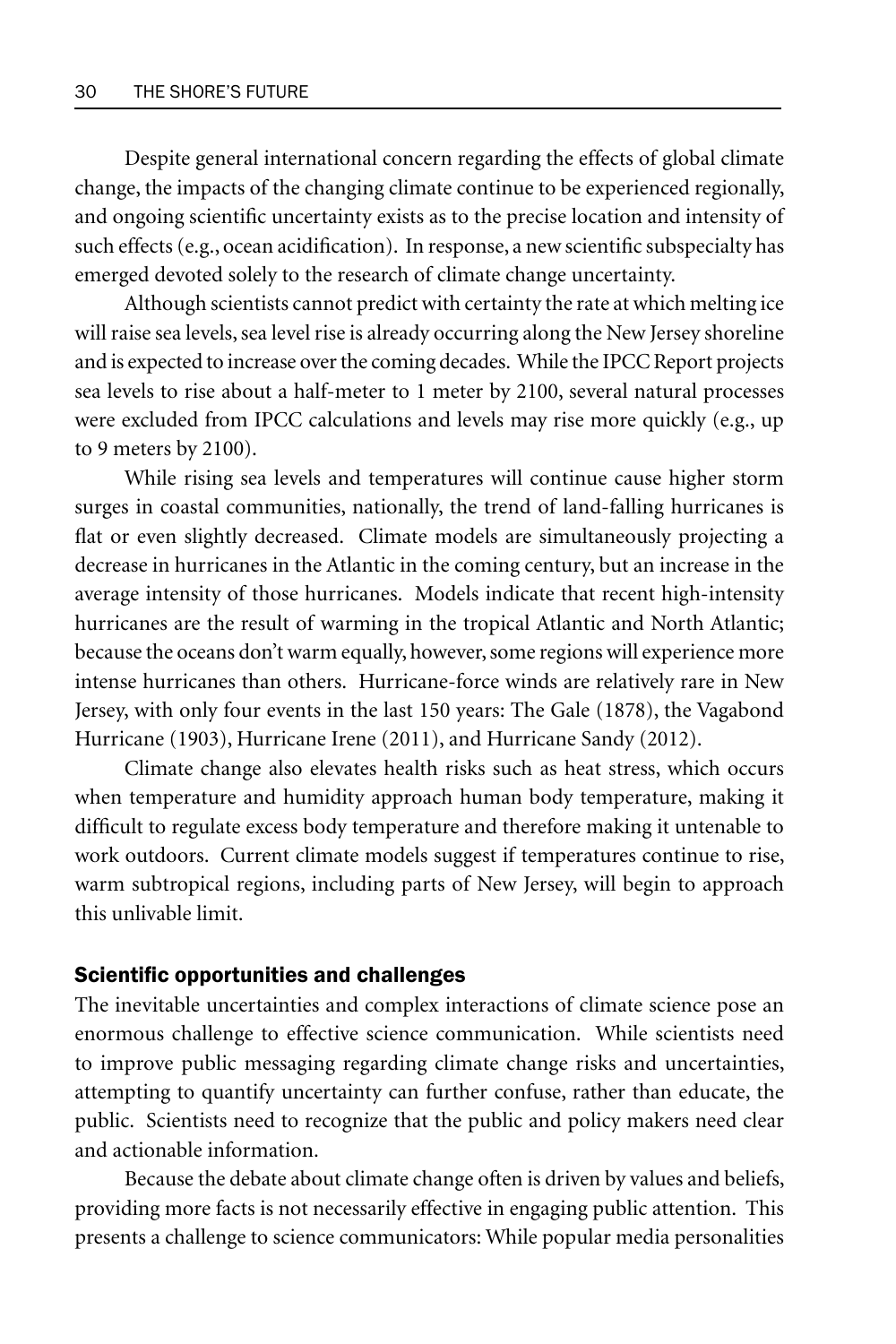can deny climate change by appealing to their audience's values and emotions, scientists need to base their messages on credible science, be unbiased, and are constrained by credible scientific understanding.

Although the uncertainty inherent in climate modeling impedes public action, climate models themselves may represent opportunities to increase confidence in climate science projections. Historical experiments are one way of testing the accuracy of a climate model; by entering factors or "forcings" that influence climate (e.g., solar and volcanic activity, aerosol distributions, land usage) into models that reflect atmospheric  $\mathrm{CO}_2$  data from 1850 to the present, scientists can see if the temperature change predicted by the model matches present day reality, enabling high confidence in the ability of the model to estimate human impact on temperature rise beyond the forcings' influence. A second type of model that provides opportunities for the scientific community is "future scenarios" modeling that compares the outcomes of three action categories: 1) status quo, 2) slight mitigation, and 3) strong mitigation. By experimenting with different iterations of the three categories, climate modelers can provide policy makers and the public with useful data. This predictive modeling approach was used to inform the drafting and passage of policies such as the phasing-out of chlorofluorocarbon products and the 1990 Clean Air Act.

Opportunities also arise from the Army Corps of Engineers Northeast Coastal Study, which assesses coastal risks along the Northeast shoreline by combining sealevel-rise scenarios with synthetic storm techniques (climate prediction approaches for estimating rain fall retention and attenuation). Such models are valuable for filling in knowledge gaps and developing accurate flood-risk maps.

#### Policy issues

Policy makers need to acknowledge the human role in climate change, and to use scientific information to inform mitigation and adaptation policies at all levels that increase communities' resilience and reduce  $\mathrm{CO}_2$  emissions. While the policy recommendations made in the position paper for this debate are valuable, they also represent "first steps" that should have been taken a long time ago.

Although the Federal Emergency Management Agency (FEMA) is now asking planners to consider risks posed by climate change (which may result in helpful dialogues about climate risks), the federal government needs to go further, requiring the National Flood Insurance Program to include projected sea level rise in its flood maps. Turning dialogue into action will require de-politicizing the issue of climate change on multiple levels — local, regional, state and federal governments. The scientific community's role in this endeavor is to provide credible scientific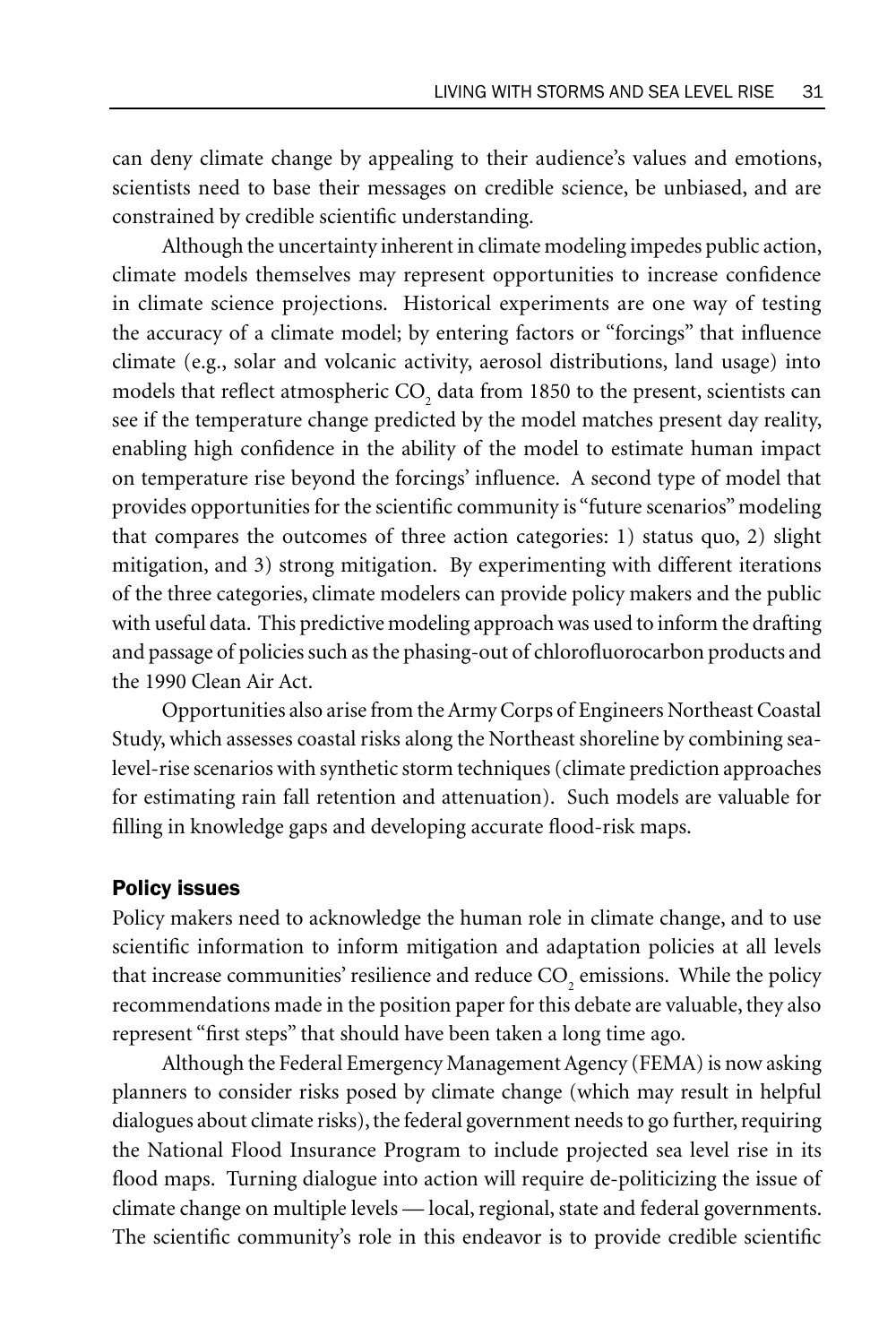and technological understanding to inform decisions in an unbiased, nonpolitical manner. Policy makers then must take this information and transform it into legislation.

The most significant challenge facing policy makers is that many citizens are hesitant to make personal choices and take actions that mitigate or adapt to the impacts of climate change because the perceived consequences of climate change occur in the distant future. Since effective decision-making in an open society depends on public engagement, public opinion is an important part of the political process. To increase public engagement and knowledge, and provide the next generation with a livable environment, governments, especially at the municipal level, need to provide (i) updated assessments of flood and wind-damage risk (e.g., through use of a FEMA-approved Hazard Mitigation Plan), (ii) simple and direct messages that help individuals understand their options for mitigating and adapting to the effects of climate change (e.g., reducing use of fossil fuels), and (iii) programs and curricula that improve science literacy in school children across all disciplines, not only climate change science.

Although the IPCC reports include a summary section intended for policy makers and concerned citizens, the summary language has grown increasingly more technical and difficult for nonscientists to understand. To effectively inform decision-making on individual, governmental and private levels, IPCC writers need to ensure that the report summaries communicate scientifically credible understanding in a comprehensible manner that engages and informs policy makers and the public *writ large*.

Groups with financial stakes at risk (e.g., insurance, offshore oil industry) are the most receptive to accepting climate change science. The insurance industry, which has heeded climate change communication and is now hiring climatologists to assess climate change risks, provides a tangible reflection of the reality of climate change, as its rates are an indication of perceived risks. The establishment of analogous financial stakes and risk burden throughout the private and public sectors might significantly influence policies and decision-making processes regarding the effects of climate change (e.g., coastal homeowners would have an increased stake in climate change risk burden if their property was not subject to publicly-funded bailout or rebuilding). Since premiums paid by consumers need to realistically reflect the risks from the effects of climate change, flood insurance offered by both the private and public sectors needs to be unsubsidized.

To help concerned citizens understand credible science regarding the effects of climate change, governments need to share information about historical successes of governmental intervention as well as future risks. Since the 1970s, environmental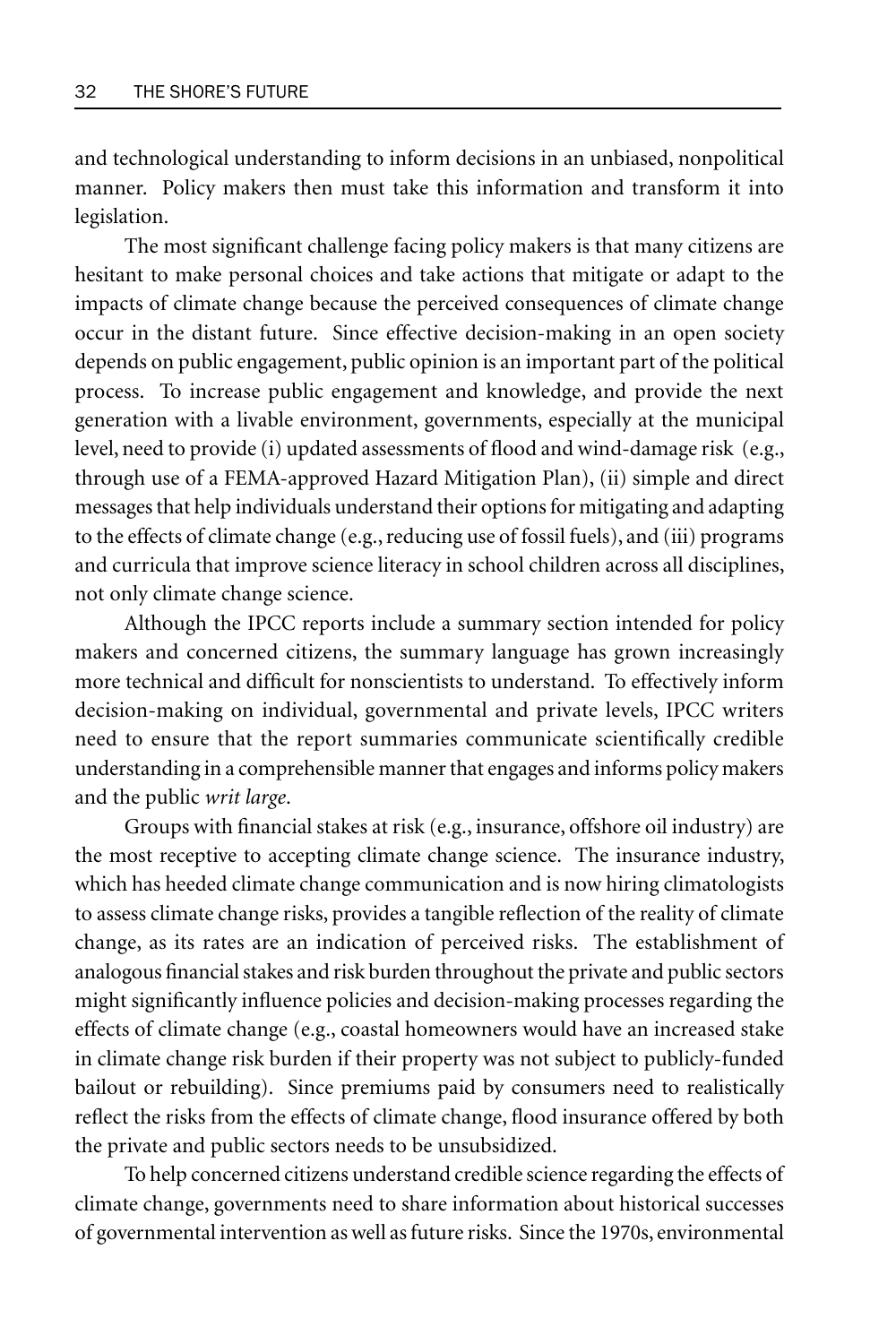regulations have improved air and water quality (e.g., the 1990 Clean Air Act, which led to the successful reduction of pollution emissions). Because the scientific and policy communities acted together in the 1980s to respond to the discovery that chlorofluorocarbons were destroying the stratosphere ozone layer, developing substitute chemicals that could be used in place of ozone-damaging chemicals and implementing policy to phase out the most damaging chemicals, today stratosphere chlorine levels are dropping and are expected to continue to improve. While policy makers need to understand the urgency for concrete climate mitigation policy, the public may be motivated to support such actions by reviewing positive past legislative actions and using them as references for future policy.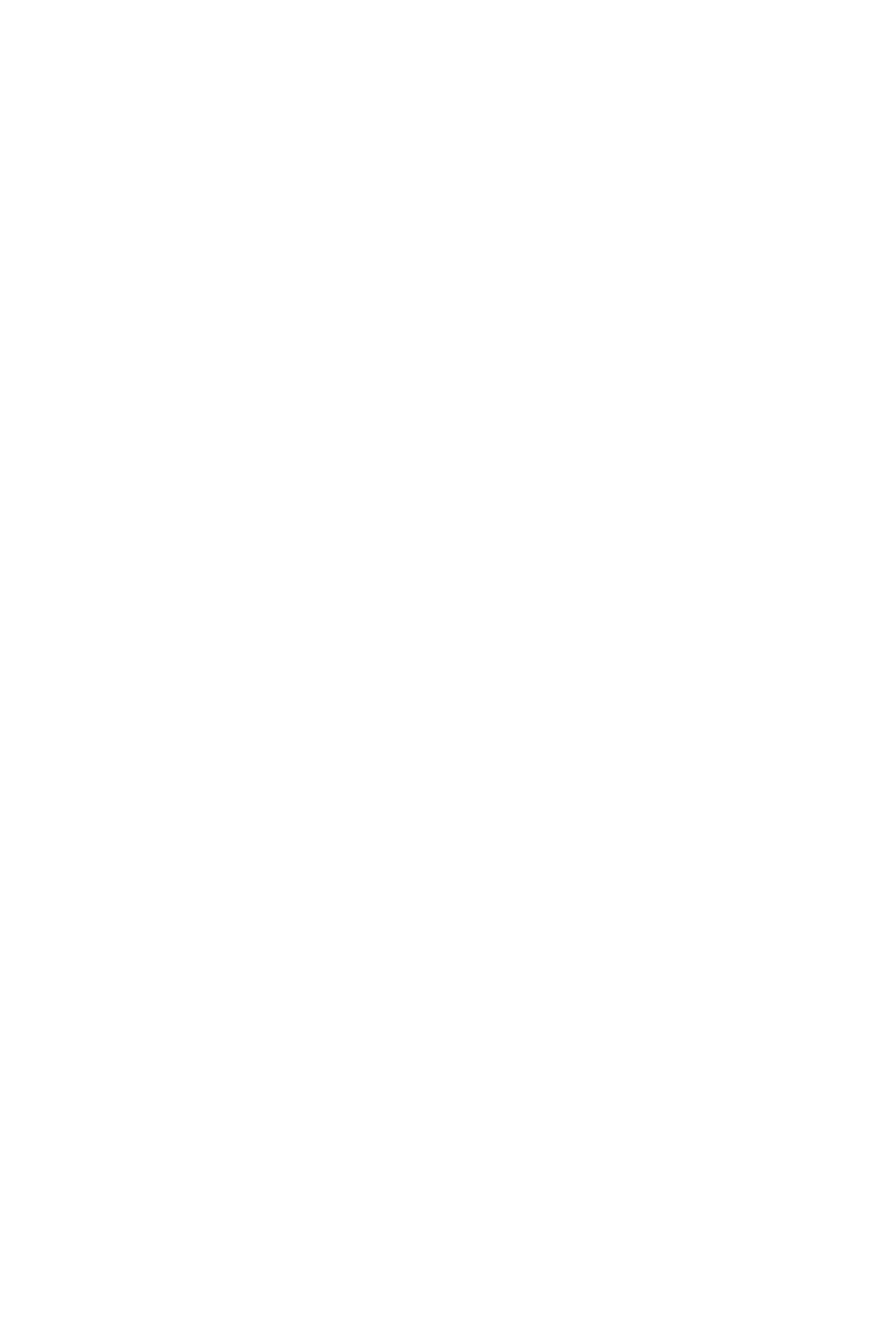# Adapting to Climate Change on the Coast: Changing Values, Behavior, and Policies\*\*

Karen M. O'Neill, Ph.D. Associate Professor, School of Environmental and Biological Sciences Rutgers University, New Brunswick, New Jersey, U.S.

## Summary

Coasts are experiencing the effects of climate change at the same time that coastal populations are growing. Even if we reduce carbon emissions, we will have to make some adaptations to the effects of climate change. Climate models, geological studies, and measures of sea levels show that waters are rising faster along coastlines in the northeastern United States than along other coastlines. The northeast can become a global leader in coastal adaptation by reducing harms from storm surge, wind, and flooding, while protecting vulnerable people and affirming local values for coastal living. Industry, government agencies, nongovernmental organizations, and social groups all need to act. Priorities should be to reduce development along hazardous shorelines and to use adaptive building practices throughout coastal watersheds.

## Current realities

People are drawn to the water. Although few of us currently fish, sail cargo ships, or unload goods at the docks, 10% of the world's population live in low-lying shore areas. About half of the world's people live within 100 miles of a coastline and depend on its infrastructure and services. Coasts are dynamic by nature, but climate change is forcing unprecedented and dangerous changes, including sea level rise and increased likelihoods for severe storms, at the same time that even more people are moving to the shore.

Many of the human and financial costs of our over-exposure to climate risk are hidden, making it difficult for property owners and officials to appreciate the benefits of reducing hazards. Some costs are hidden because they are borne by people who attract little attention. For example, individuals who are uninsured or underinsured may be financially devastated by storm losses. Other costs are hidden because they are diffused and are borne by ecosystems, insurance and utility ratepayers, and national taxpayers. And most costs are hidden because they will happen in the future and are difficult for most of us to consider when making decisions today.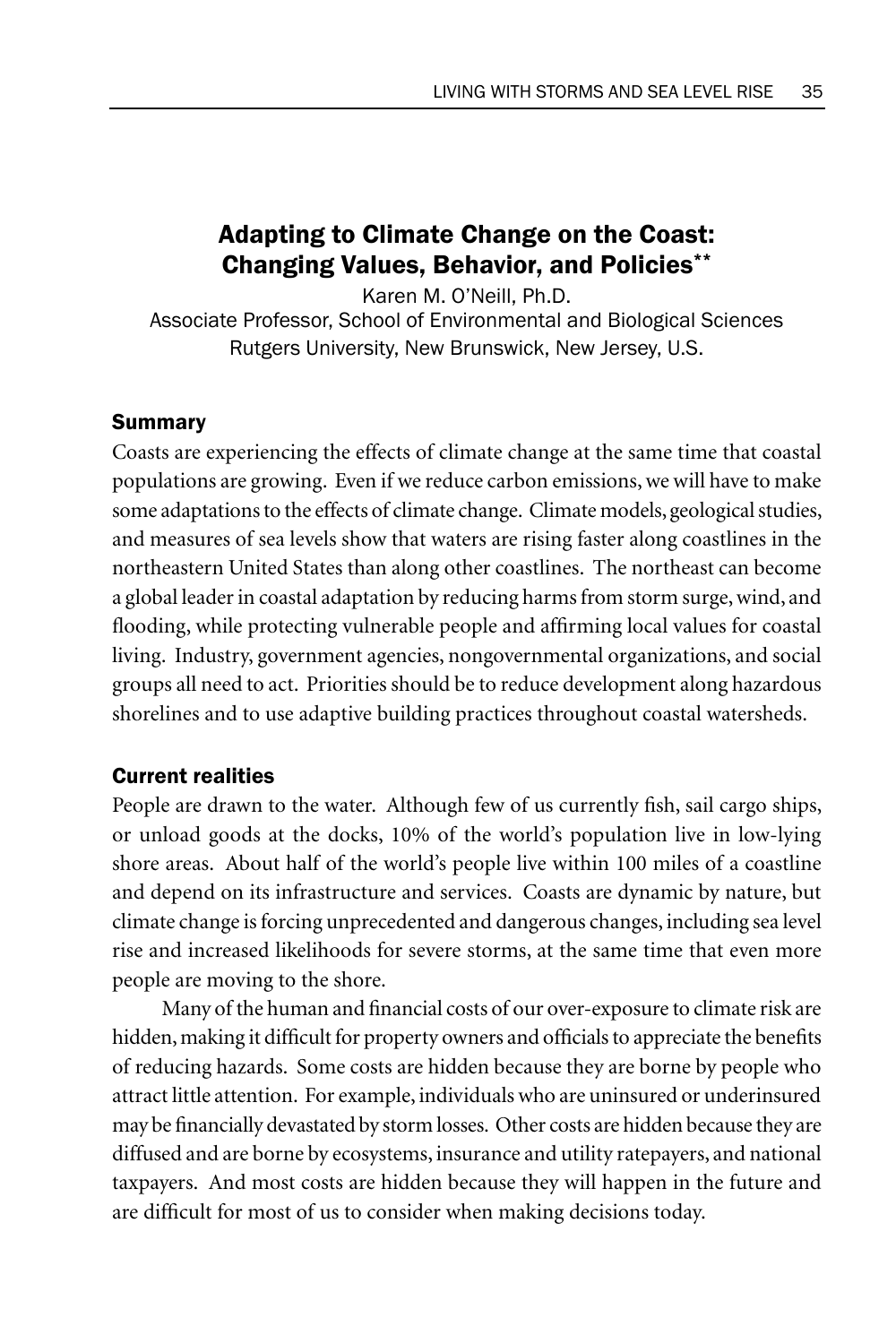#### Scientific opportunities and challenges

Recognizing that intensive settlement along the shore is very recent and is increasing around the world can help us imagine a different future under climate change. This requires us to identify the causes of vulnerability (e.g., poverty, physical disabilities), the costs of inaction, what we love about the coast, and what we are willing to change. For instance, is it essential to have housing right on the sand to enjoy the beach?

The key causes of increased coastal hazards are climate change, skewed incentives for development, and building practices. Reducing carbon emissions (i.e., climate change mitigation) is necessary for reducing the rate of climate change. However, the amount of carbon already in the climate system means that we will have to adapt, no matter how much we reduce emissions. Adaptation should focus on the two other key causes for increased coastal hazards: skewed development incentives and building practices. Adaptation does include a range of other human behaviors (e.g., household disaster preparation, evacuation planning), but nearly all of these changes are needed because of coastal over-development.

The skewed nature of the incentives for developing coastal land can be understood using the demographer's perspective that people migrate in response to conditions that push and pull, such as the availability of housing. The pull of the shore is the problem. If a government is not strict in regulating coastal settlements or if it actively subsidizes development, it signals that coastal development is safe. Research also finds that disasters can become an opportunity for increased development, especially where property values were already rising. Property rights make it difficult for governments to restrict redevelopment. Yet research finds that municipalities greatly underestimate the costs of servicing sites that are repeatedly damaged.

Building practices make coastal hazards worse. Pavements and compacted grass turn rain and snow into runoff, causing inland flooding. In places where building is poorly regulated, such as poor areas in less-affluent countries, storms may easily damage flimsy buildings. Even in places with strong building codes, standards may not be suited to changing risks (e.g., by requiring houses to be elevated to reduce surge damage). And investment in high-value, nonadapted property continues in places where sea level rise is obvious. This is the case in Miami Beach, where seasonal high tides flood the streets, even in the absence of a storm.

#### Policy issues

Reducing hazards is not just a task for lawyers and engineers. The following recommendations concern public involvement, institutional arrangements, and social values.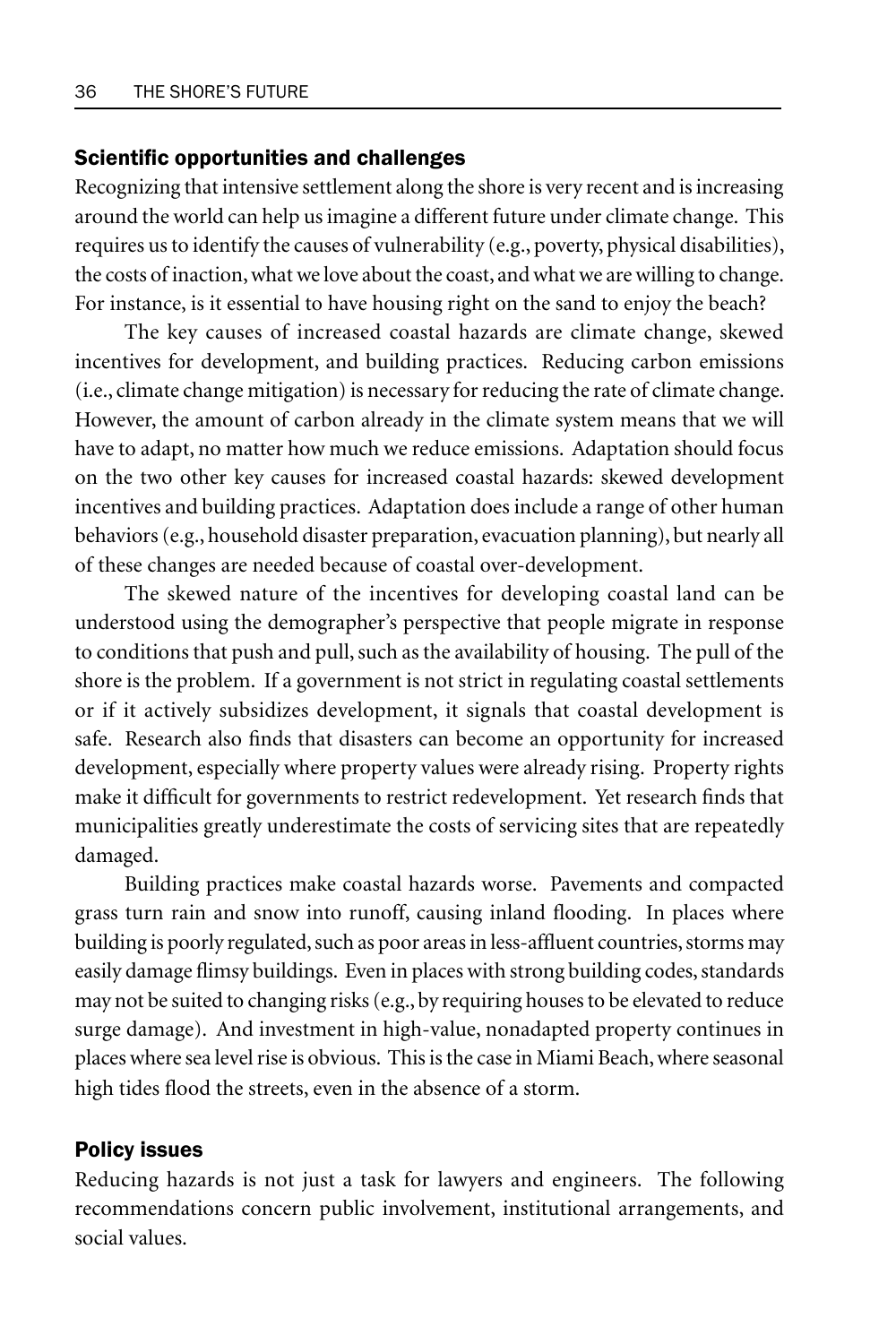- Understand that the shore is much broader than a narrow strip of sand. Ecological connections from the ocean to bays and estuaries support landscapes that are resilient. Connections can be restored where they have been broken. Removing bulkheads and other barriers allows protective coastal wetlands to migrate inland. A policy in the Netherlands called "room for the river" reduces flooding harms by prohibiting building in floodplains. This watershed-level approach requires action by the U.S. Federal Emergency Management Agency (FEMA), including the National Flood Insurance Program, the U.S. Environmental Protection Agency, the U.S. Fish and Wildlife Service, the U.S. Army Corps of Engineers, state environmental agencies, municipalities, and landowners.
- Identify what people value about coastal life and how those values will be affected by climate change. This requires considering the most vulnerable people and valued sites, recognizing that climate change is creating new vulnerabilities. Processes for clarifying values have been promoted by several groups (e.g., 100 Resilient Cities, C40, Rebuild by Design, Changing Course), and social science research can assist, but bottom-up initiatives will be essential if communities are to identify and retain what they value.
- Change policies that damage ecosystems or increase social vulnerability. Municipal codes and state laws allow building in floodplains and on barrier islands or permit wetlands to be filled and replaced by inferior artificial wetlands. Gaps in regulations allow over-pumping of groundwater. State and federal environmental regulators, water supply agencies, the Army Corps of Engineers, and municipal planning boards may make some changes, but legislatures must set broader reforms.
- Recognize and reduce hazards and promote resilience. Major projects such as bridges can be designed to improve adaptation to climate change, rather than making hazards worse. Insurers, emergency responders, and utilities review their performance after disasters, a practice that others should emulate. Corporate boards must demand that firms estimate the costs and potential benefits of reducing their exposure to hazards. Federal and state regulators should request similar estimates from transportation agencies, water and electric utilities, and hospitals. FEMA and the U.S. Department of Housing and Urban Development can extend experiments allowing emergency response funds to be used for buyouts or more resilient designs, rather than rebuilding as before. State regulators and electric utilities must remove barriers to communities that wish to build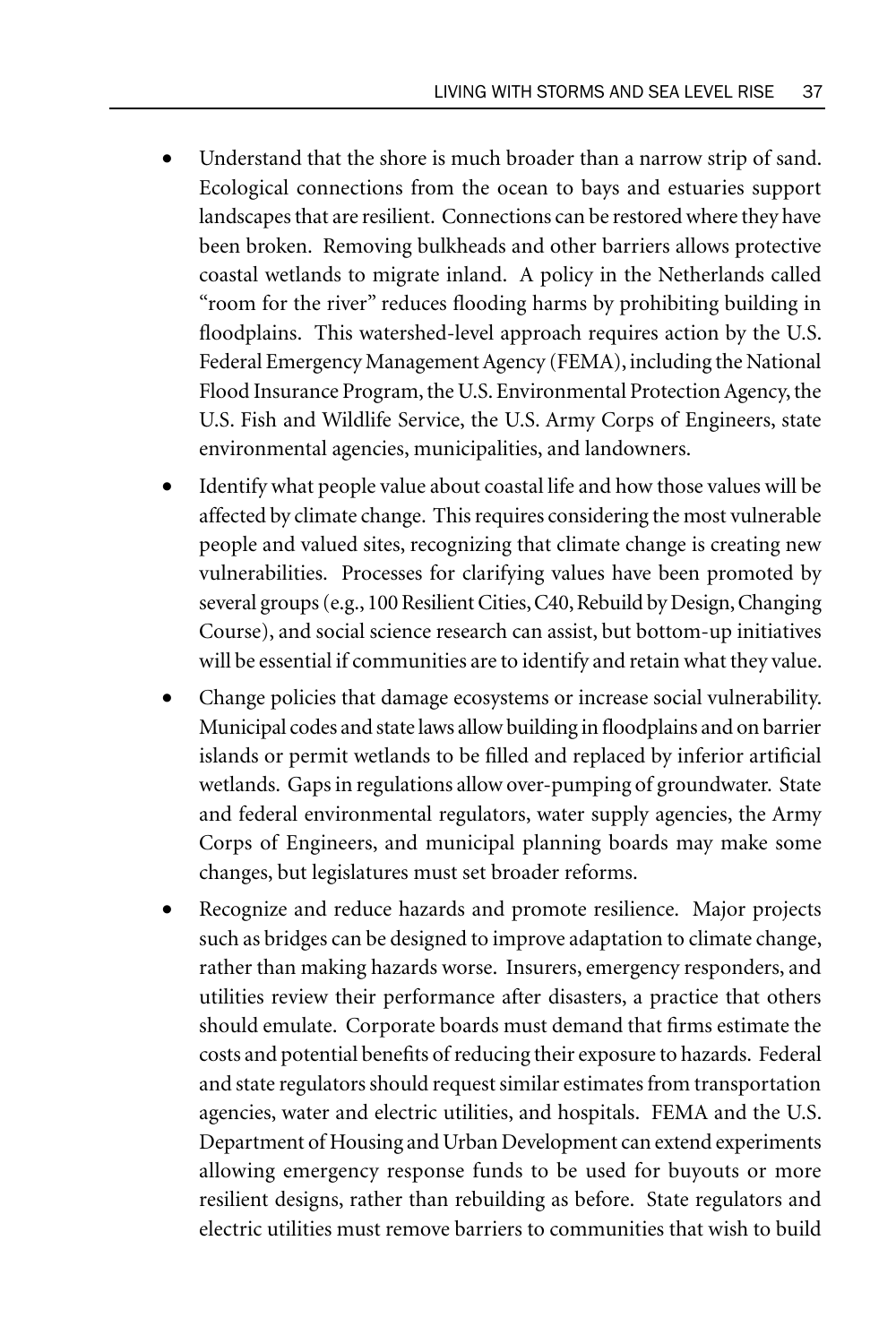solar power microgrids for backup power. Local governments should reduce hazards in the most vulnerable sites.

- Engage with the public to identify local risks and to build support for longer-term planning. Because of homeowner protests against raising premiums for the National Flood Insurance Program, Congress will have to continue to bail out the program after catastrophic storms. By recognizing the shared benefits of harm reduction, regulators at all levels of government, nongovernmental groups, and community leaders can find some points of agreement with protest groups like Stop FEMA Now. For the near future, climate models will not be able to provide predictions down to the lot level. States, counties, and municipalities must enlist residents, emergency responders, and citizen science networks (e.g., Jersey Shore Hurricane News) as important sources of local information about changing hazards that models cannot predict. The National Science Foundation and the National Oceanic and Atmospheric Administration are beginning to encourage social science research about communication and citizen involvement in adaptive strategies, but can do much more.
- Select the right approach for the right site and communicate the limitations of each approach. Beach replenishment and artificial dunes can protect beaches for only a short while and do not protect against back-bay flooding. Engineered barriers will become more expensive and are suited only for critical infrastructure or intensively developed communities. Inland green infrastructure, such as low-lying rainwater collection sites, are helpful but filter only some of a large storm's water into the ground. The U.S. Army Corps of Engineers, consulting engineers, and municipal officials should take the lead.
- Plan to move people from dangerous shorelines and floodplains. Programs of managed retreat would be most humane and fiscally wise, despite being potentially politically unpopular. People are already retreating from the shore, household by household, with little public aid or attention. Many of them are poor or are members of ethnic minority groups, as in the Mekong Delta, Bangladesh, and rural areas of Alaska and Louisiana. Governments, engineers, landscape architects, environmental groups, and landowners can experiment with small projects. Much broader support is needed for fuller plans for managed retreat.
- Connect municipal planning to higher levels of government and coordinate actions among agencies. Cities, such as Charleston, New York,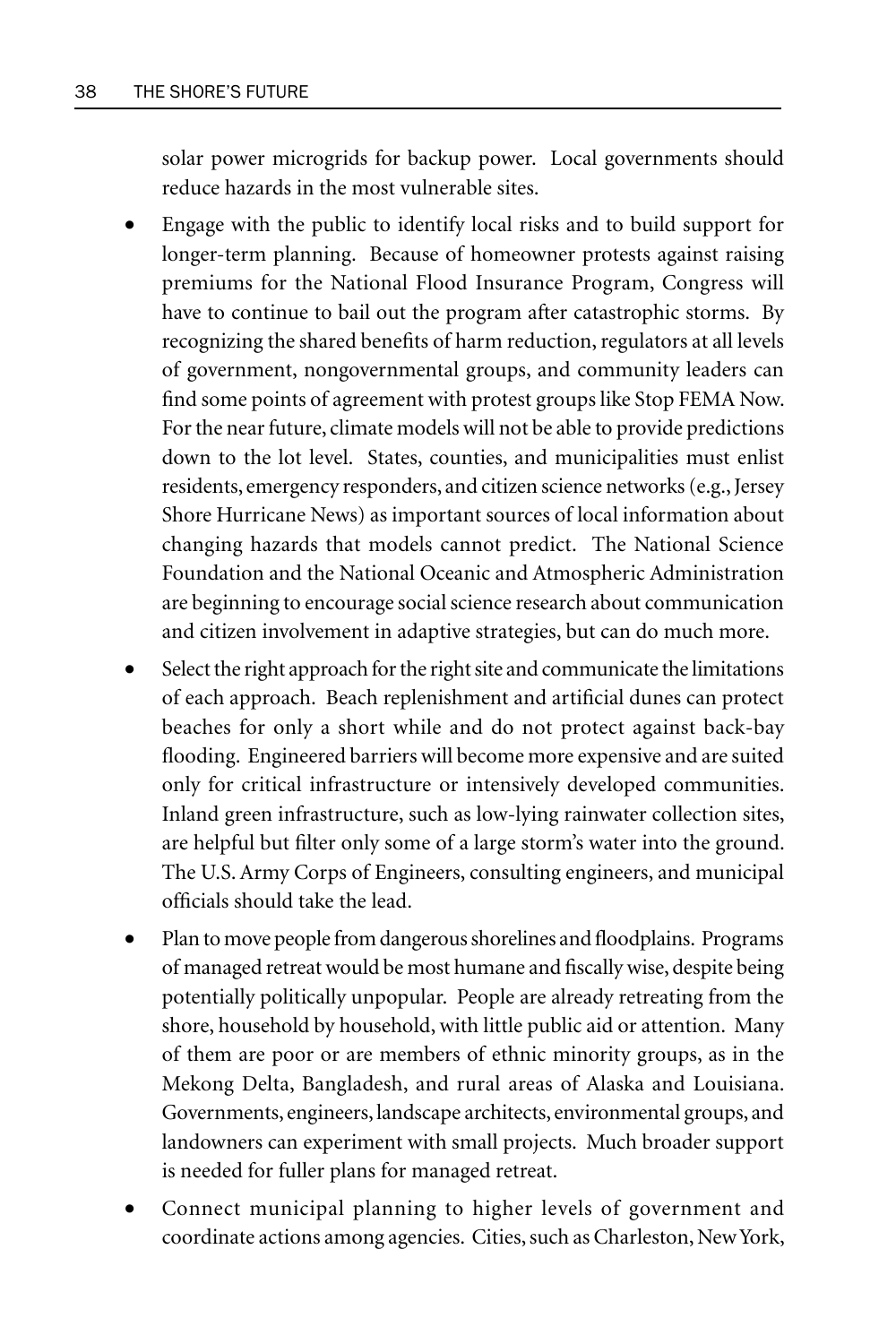San Francisco, and Boston have begun to plan for the future climate. Smaller cities lack this planning capacity and rely on state government help. Agency missions may also conflict, as when road-building proceeds without adequately considering its possible effect on flooding. Resilience officers at the executive level of large cities and state governments could coordinate among agencies, but must be given authority to be effective.

- Link climate adaptation to climate change mitigation. Government or private efforts to plant trees, build microgrids, or restore ecosystems can serve both mitigation and adaptation.
- Sponsor people-to-people exchanges across regions. States and nongovernmental organizations can sponsor exchanges that could share information about physical changes, new practices and institutions for adaptation, and aid from governments and funders. The Lowlander Center in Louisiana, groups from Alaska native villages, and representatives of small Pacific Island nations have begun such exchanges.

## References

O'Neill, K. M., and Van Abs, D. J. (Eds.). (Forthcoming, June 2016). *Taking Chances: The Coast after Hurricane Sandy*. New Brunswick, NJ: Rutgers University Press.

Sasaki Associates, Rutgers University [Burger, J., Handel, S. N., and O'Neill, K. M.], and ARUP. (2015). Resilience + The Beach. In J. Bisker, A. Chester, and T. Eisenberg (Eds.), *Rebuild By Design* (pp. 162-177). New York, NY: Rebuild By Design, http://www. rebuildbydesign.org/book/.

Baird Team. (2015). A Delta for All. Changing Course Competition, http://deltaforall. com/.

 *\*\*A policy position paper prepared for presentation at the conference on "The Shore's Future: Living with Storms and Sea Level Rise," convened by the Institute on Science for Global Policy (ISGP), Nov. 20–21, 2015 in Toms River, New Jersey*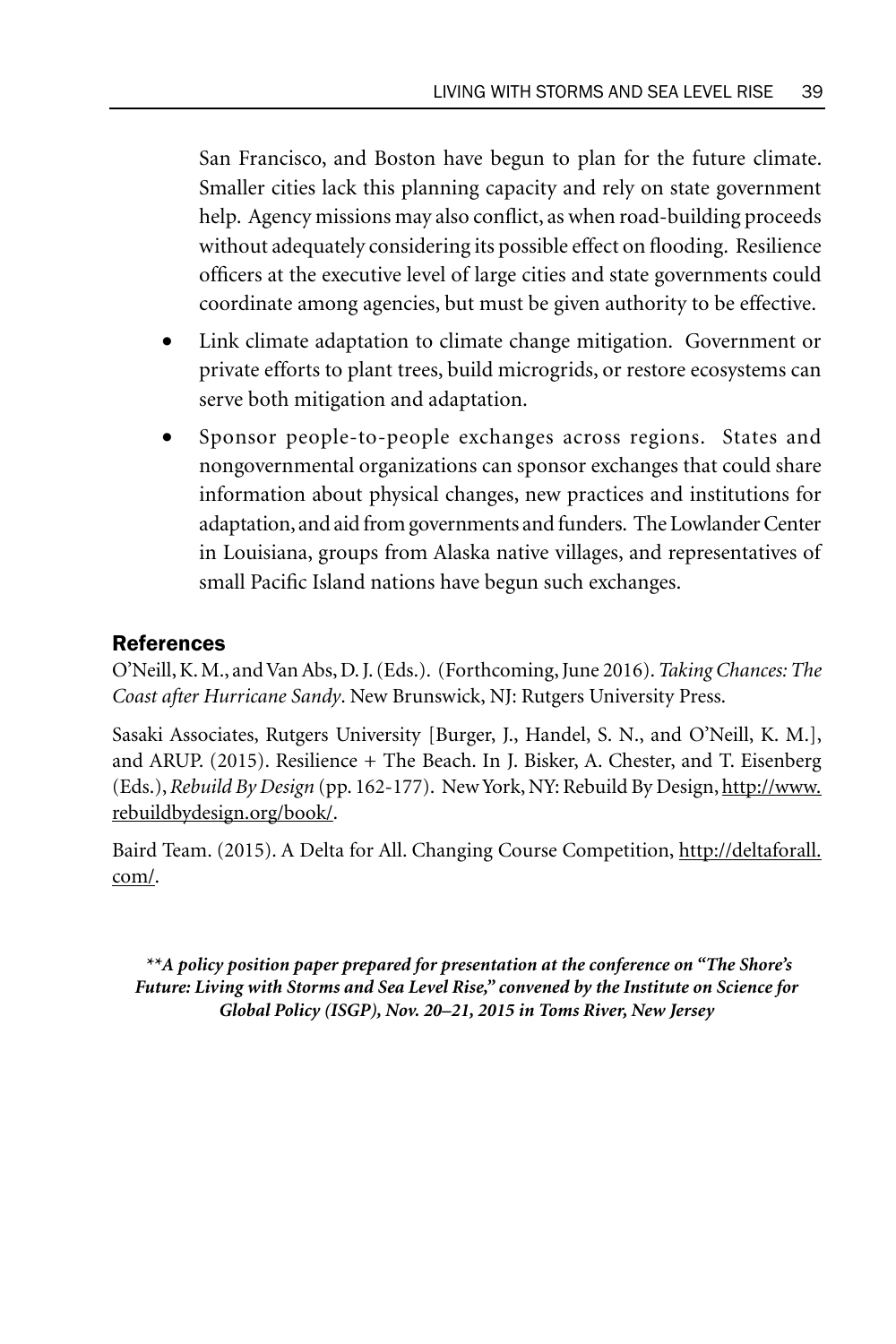## Debate Summary

**The following summary is based on transcriptions of a recording made during the debate of the policy position paper prepared by Dr. Karen O'Neill (see above). Dr. O'Neill initiated the debate with a 5-minute statement of her views and then actively engaged the conference participants, including other authors, throughout the remainder of the 90-minute period. This Debate Summary represents the ISGP's best effort to accurately capture the comments offered and questions posed by all participants, as well as those responses made by Dr. O'Neill. Although this summary has been written without attribution, the conference itself was open to the public and media and as such, did not restrict participants from attributing remarks to specific individuals. The views comprising this summary do not necessarily represent the views of Dr. O'Neill, as evidenced by her policy position paper, or those of the ISGP, which does not lobby on any issue except rational thinking. Rather, it is, and should be read as, an overview of the areas of agreement and disagreement that emerged from all those participating in the critical debate.**

#### Debate conclusions

- Given that long-term coastal and floodplain resiliency is critical for the future economic sustainability and safety of coastal communities, local stakeholders, including citizens, homeowners, and the public and private sector, need to be aware of and understand the risks associated with the effects of climate change. At the municipal level, planning, design, and engineering ideas can identify development opportunities outside of floodplains and prioritize and support policies and programs targeted toward both adaptation and mitigation.
- To create consistent mitigation and adaptation polices and programs that appropriately address the effects of rising sea levels and storm severity, as well as their economic and social/cultural consequences, federal and state policies need to be coordinated with those of local municipalities. "Bottom-up" communication from local communities can help shape state and federal policies to better align and support individuals and communities most economically afflicted by the effects of climate change. Such alignment also can effectively ameliorate the socioeconomic challenges created by natural events (e.g., displacement of residents) and the mitigation and adaptation measures (e.g., relocation) enacted .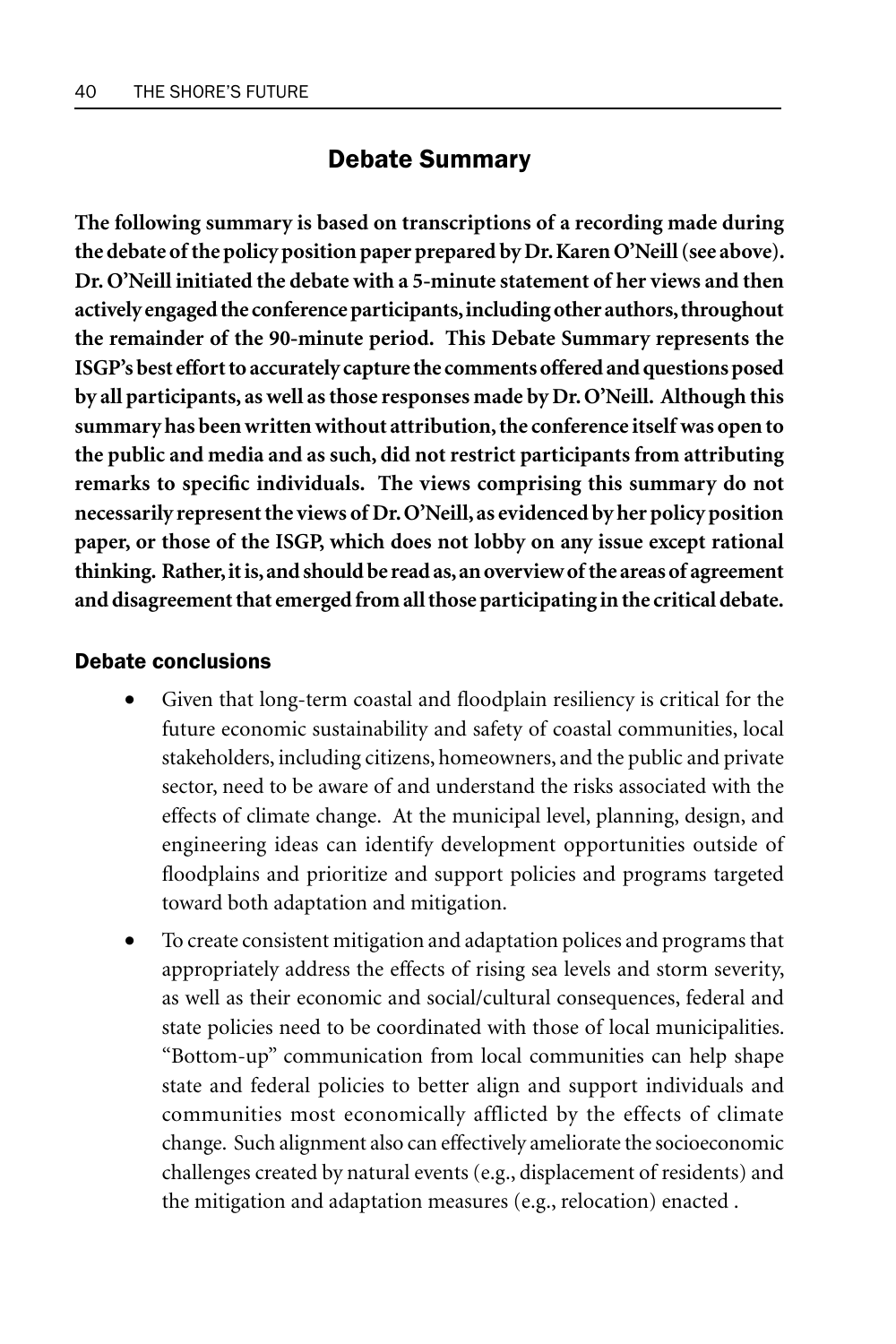- The long-term risks associated with climate change need to be factored into cost assessments (e.g., flood insurance) related to mitigation and adaptation to provide accurate estimates and budgets. The outcomes of these assessments must inform which programs at local, state, and federal levels are most cost effective and practically useful in deploying available resources.
- While forced retreat from vulnerable coastal areas because of costly storm damage often has negative social and economic consequences for residents, managed retreat via existing land-purchase programs (e.g., Blue Acres) and innovative transition programs can enhance benefits for citizens, communities, and ecosystems. Additional innovations in technology and economics (e.g., reorienting tourism away from coastlines) can also provide opportunities that must be considered prior to, during, and immediately following natural events and political, governmental, and administration shifts.

### Current realities

Given the continuing impact of hurricanes and flooding along the New Jersey shorelines, there is concern that current rebuilding policies and mitigation activities encourage residents to continue living in dangerous coastal areas rather than relocating away from the floodplain. The long-term costs associated with coastal developments, and the resulting possibility of property tax rate increases to pay for these costs, are not fully communicated to taxpayers. Because homeowners often believe they will be able to sell their homes before climate change worsens, shortterm investors perpetuate the dangers of rebuilding in areas already experiencing sea level rise effects (e.g., saltwater in streets).

Despite the perception that new developments along the shore will lead to financial growth for municipalities, economic research in selected areas of New Jersey has demonstrated a hidden effect: a rising cost in services (e.g., through the rebuilding and maintenance of infrastructure) as climate change proceeds. Similarly, low tax revenues from those areas were found to lead to a rise in the municipality's overall tax rate. The construction of preventative infrastructure (e.g., dikes, levees, sea walls) near new developments has had the effect of raising property values in high-risk areas, further encouraging shore development.

In the past, catastrophic events (e.g., Hurricane Sandy) have resulted in problematic, top-down decision-making by federal and state government that promotes rebuilding in areas prone to hazardous flooding. Local interest in increasing property values by encouraging new development in such areas is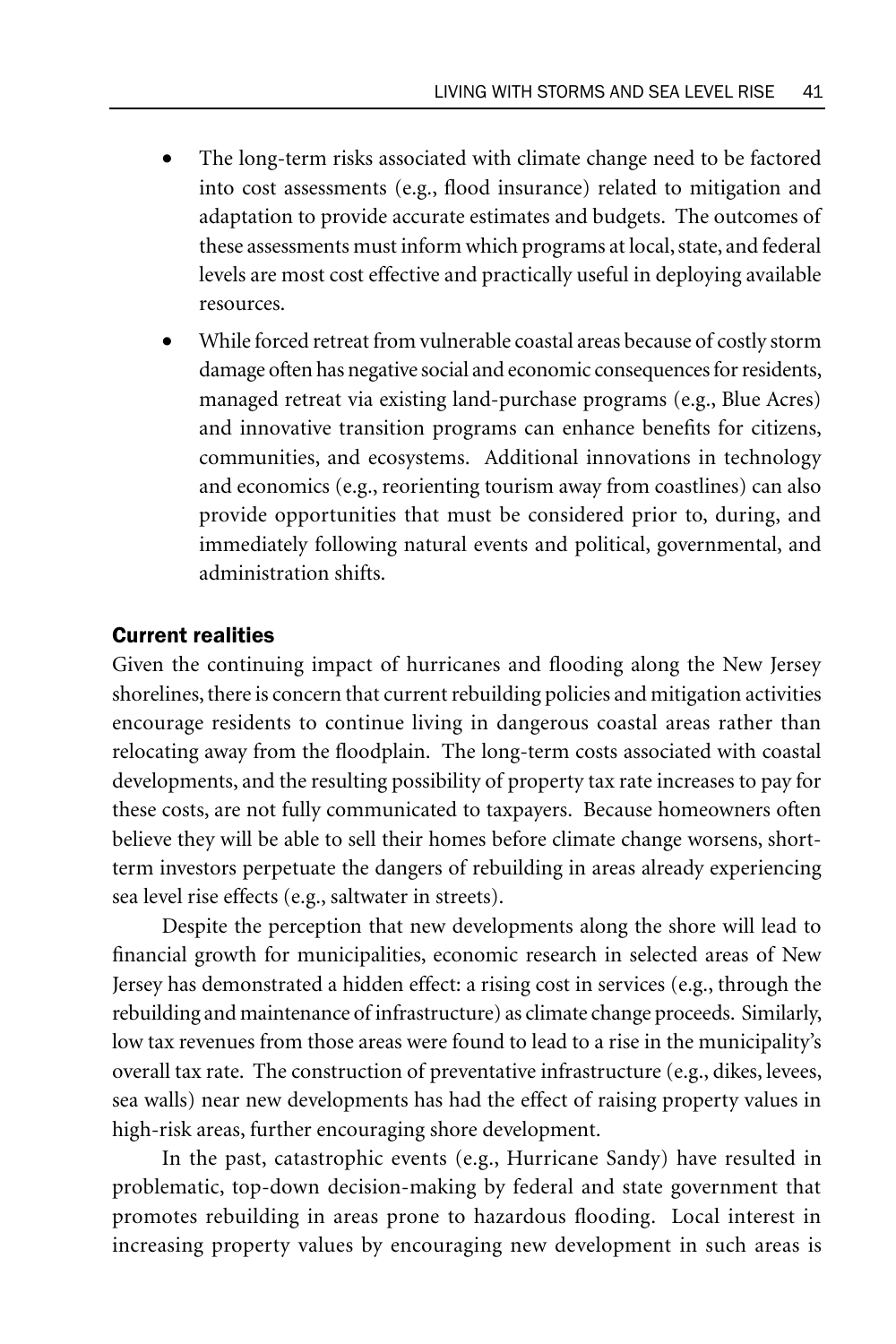furthered by the presence of many elected municipal officials who also are builders. Because of the large number of municipalities in New Jersey (565), there is also significant difficulty in establishing consistent regulations across municipalities on development and adaptation measures.

Second-home owners in coastal communities also play a significant role in the development of high-risk areas. Their lack of community engagement and frequent lack of insurance coverage are factors likely to increase the costs borne by local residents.

Flood damage, including river flooding, is the leading cause and expense in disaster damages in the United States. Although flood insurance by private firms could insure homeowners against damages from sea level rise effects, the policies' year-to-year coverage is considered a limitation to ensuring proper protection of residents' homes.

Despite continued development and protection, at-risk coastal areas are experiencing a forced retreat by many long-term residents because of the high costs associated with rebuilding (e.g., expense of meeting new building codes) and associated social factors (e.g., New Jersey shoreline gentrification, affordability of housing). As people retreat from hazardous areas with the most valuable tax rates (e.g., 10% to 15% of Toms River's property tax base), there is additional concern that costs will be passed on to vulnerable residents left in those areas.

With a potential reduction in federal support as demand for post-disaster assistance increases, the state government's role in addressing the effects of sea level rise is paramount. State alternatives such as New York Governor Andrew Cuomo's buyout of residents in the Oakwood Beach area of Staten Island illustrate a rare, but effective approach. Other examples of managed retreat or transitioning include implementing a "two homes" program (e.g., Louisiana) whereby people alternate between living inland and along the coast, eventually leading to their permanent transition from the coast.

### Scientific opportunities and challenges

**T**here is a need to create a "risk-aware" culture on climate change through the communication of scientifically credible risks. Educating citizens within communities on the difference between mitigation (e.g., reducing carbon emissions) and adaptation (e.g., dealing with unavoidable effects of climate change) is an important step in enhancing understanding the affects of climate change, as well as influencing individuals' receptivity to relevant policies and programs.

Applying specific cases (e.g., the aftermath of Hurricane Sandy) can provide a foundation for explaining some of the future risks presented by coastal living,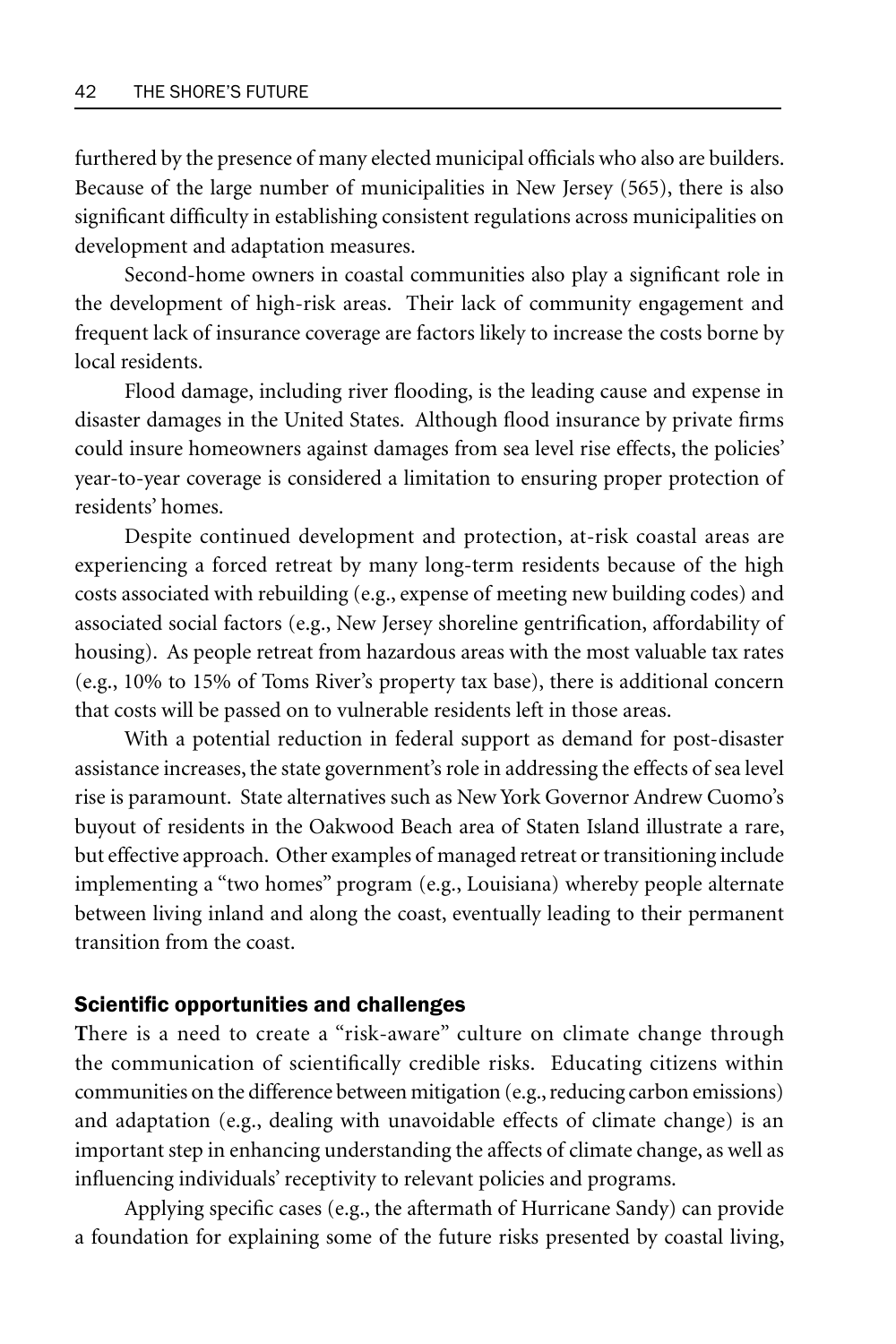especially for individuals unaffected by the disaster. However, because each storm presents unique circumstances and dangers, such examples need to be presented in context and not in isolation.

Due to this variation of risks related to locations and populations, a scientific opportunity exists at the municipal level to address these different tolerances (i.e., tipping points in risk culture) based on the value of local knowledge of a particular area. Highlighting routine events (e.g., basement and street flooding), and gathering data from long-term monitoring systems (e.g., river gauges that observe flooding frequency) provide evidence of the current local effects of climate change, and can be used to support local policies (e.g., watershed management and adaptive planning). The dissemination of this information through the involvement of scientists and municipal officials is necessary for helping people understand difficult sea level rise issues (e.g., how Barnegat Bay can affect flooding conditions at residents' homes).

Ecosystem-based services along the New Jersey shoreline present both scientific and economic opportunities for individuals and communities to mitigate and adapt to climate change. In areas such as the Barrier Islands, enhancing coastal wetlands can increase resilience to flooding while contributing to the mitigation of carbon emissions (e.g., through carbon capture). However, as demonstrated by local mapping (e.g., by Jamaica Bay consortium science organizations and universities), man-made structures such as bridges and roads often have hampered the ability of wetlands to expand or migrate. Declining marsh quality (e.g., near Jacques Cousteau Research Center and Cape May Wetlands) is a pressing ecological challenge that needs to be addressed due to the importance of marshes in adaptation projects.

### Policy issues

Although the current disaster-recovery structure emphasizes short-term approaches, all levels of government need to develop plans that focus on long-term responses to recurring flooding events. This shift to a longer-term policy perspective could overcome the inherent problems caused by two-year and four-year election cycles, which deter many policy makers from proposing policy solutions that deliver future benefits but at immediate costs. At the municipal level, planning, design, and engineering ideas can support towns by promoting a "risk aware" culture of adaptation (e.g., proposals for a city's redesign, engagement of public input) and development opportunities exist in areas that are not located in floodplains.

A bottom-up approach to coastal adaptation and improved incorporation of municipal planners in state and federal decision-making are crucial for effectively mitigating and adapting to the effects on communities of long-term climate change. While adoption of stricter building codes by municipalities in New Jersey will help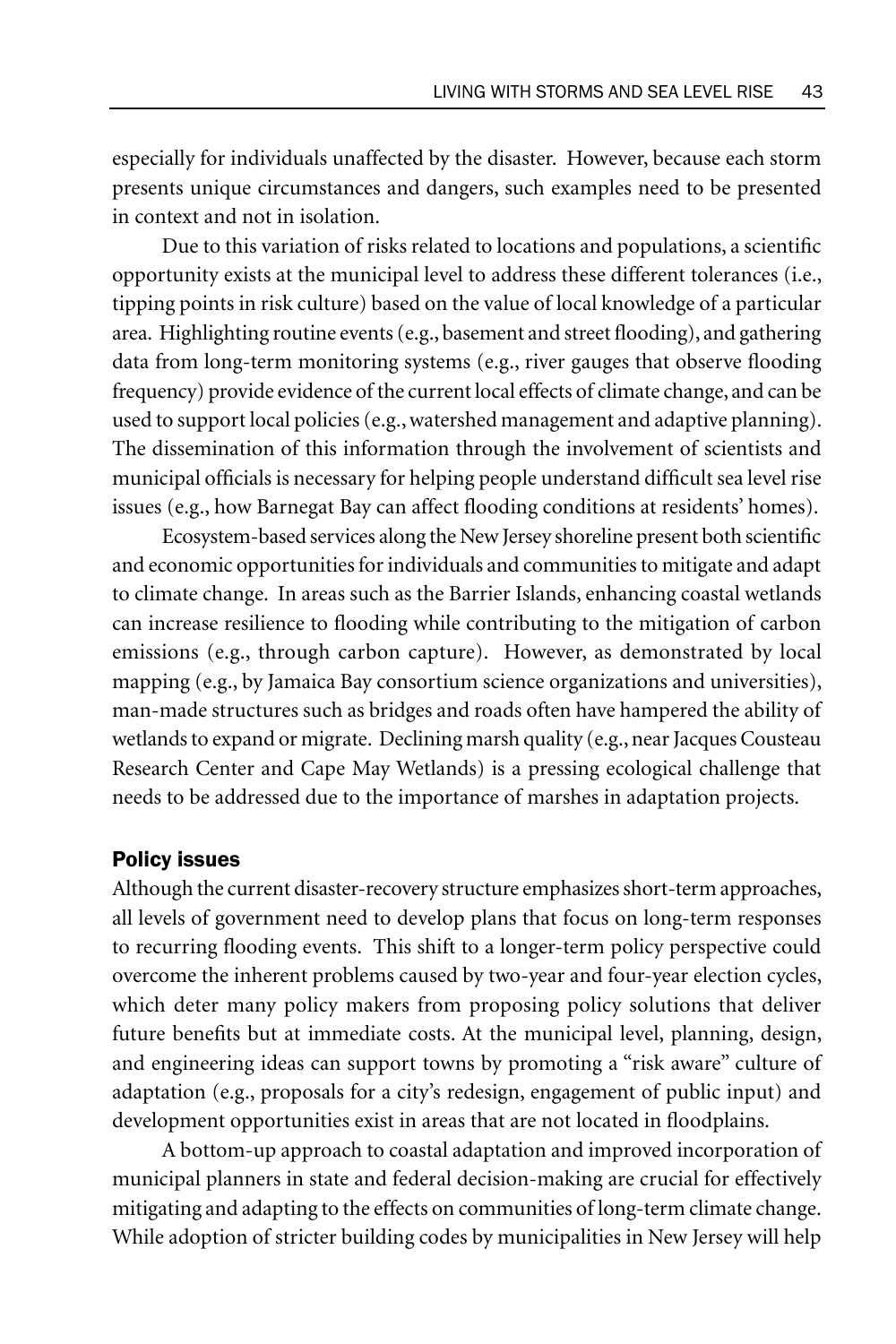create greater resiliency for people who rebuild in coastal communities, without efforts to align state and local building codes, these local codes could be undermined. An approach that encourages communication between municipal and state officials is especially important in managing areas of high risk to address areas considered risk-prone by local officials (e.g., the introduction of state coastal management rules that permit rebuilding in areas deemed unwise by local officials). Since rebuilding damaged structures and infrastructure and new developments raise increasing concerns about population growth in vulnerable areas, consistency across various levels of government can address modern planning issues within older systems, some dating to the 19th century. Joint regional planning between municipalities (e.g., Atlantic and Cape May County), also can assist in creating better uniformity of goals.

New Jersey land-acquisition programs (e.g., Green Acres, Blue Acres) to buy lands prone to flooding need to be promoted and potentially expanded to increase usage by community residents living in areas prone to damage from severe storms and sea level rise. The Green Acres program converts acquired land into recreational spaces (e.g., baseball fields) and the Blue Acres program converts publicly acquired land into accessible open spaces that also serve as natural buffers against future storms. Because the Blue Acres Program is a way to simultaneously relocate people from hazardous areas while creating conservation spaces that play a protective role (e.g., wetlands), it may be a more effective program.

Federal compensation to coastal communities after natural disasters (e.g. Hurricane Sandy, Katrina) has led to conflicting results regarding those communities' adaptation and mitigation efforts regarding the effects of climate change. The future availability of funding through the federal government's National Flood Insurance Program (NFIP) is uncertain, as demonstrated by the need for Congress to financially supplement the program in recent years. In the future, state laws such as New Jersey's right-to-rebuild provisions (e.g., Coastal Areas Facilities Review Act), will need to be aligned with federal programs (e.g., NFIP). Despite past financial policies regulating new development (e.g., federally insured bank loans that require flood insurance), additional insurance measures are needed to ensure that residents and second-home owners who choose to rebuild in high-risk areas are adequately covered in the event of a disaster. Insurance programs that provide more realistic coverage (e.g., eliminating the too-low \$250,000 compensation cap for damage to homes) may be necessary to ensure people are not forced to make pivotal decisions under duress.

Although tourism-related activities traditionally have centered on coastal beach areas, encouraging an inland shift in tourist activity (e.g., Toms River, Barnegat Bay areas) could possibly relieve development pressure on vulnerable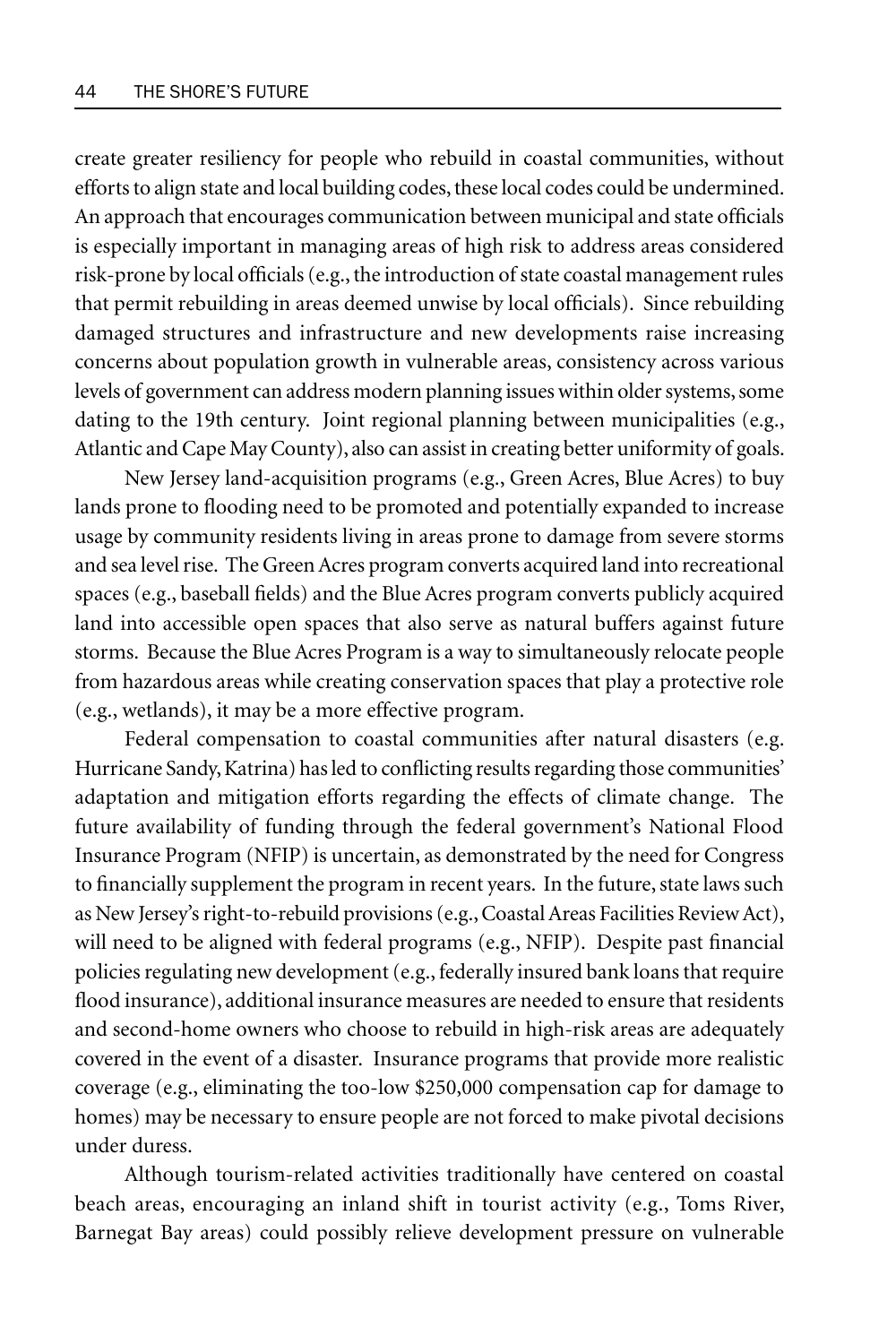areas prone to natural disasters. Through the promotion of ecotourism activities (e.g., bird watching, swimming in lakes), related ecosystem values (e.g., economic and environmental benefits) could be enhanced over time. However, the costs of applying an ecosystem approach to economic development and growth are not necessarily borne by the same group of people that benefit from the services (i.e., people who have to relocate versus tourists).

Stronger state regulation of coastal areas or complete state ownership of beaches (e.g., California) rather than portions under private ownership and control can assist in better coastal management. Current legislation in New Jersey (e.g., the National Shore Coastal Carrier Island Resources Act) that restricts development in uninhabited areas is consistent with proposals to reorient tourist activities towards an ecosystem-based model, while limiting the vulnerability of people inhabiting certain areas.

Policy makers and community leaders need to take advantage of all opportunities to advance adaptation and mitigation plans, including flooding and storm events, new technology, and new political administrations (e.g., following the impacts of severe storms along the Mississippi River and Sacramento River, existing plans for the building of levees were proposed before Congress, and Governor Cuomo in New York took the opportunity after Hurricane Sandy to discuss the effects of climate change).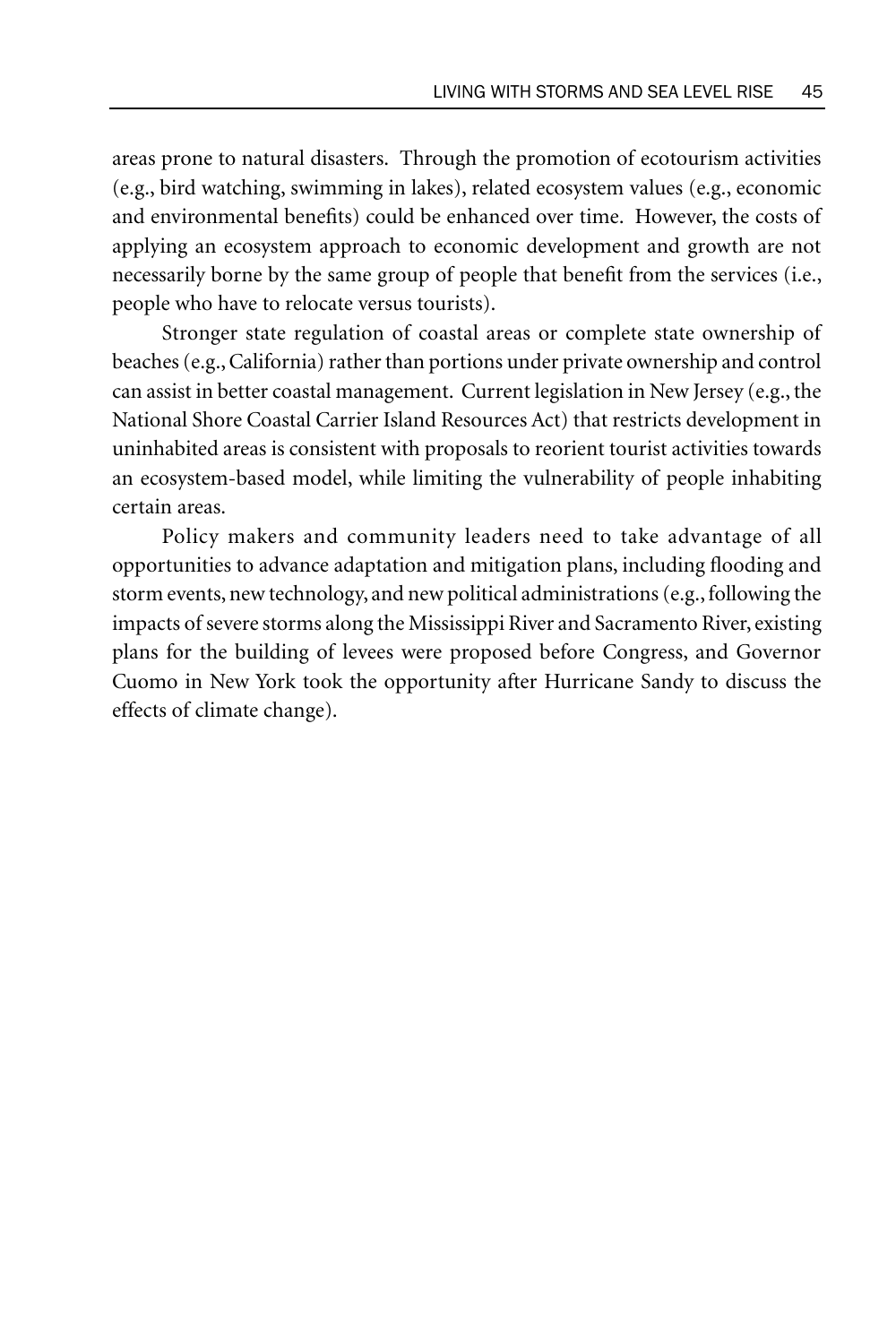## Acknowledgments

Numerous individuals and organizations have made important contributions to the Institute on Science for Global Policy (ISGP) on Climate Change Program (ICCP) in general and to the conference entitled *The Shore's Future: Living with Storms and Sea Level Rise*. This conference was organized and convened on November 20-21, 2015 in Toms River, New Jersey, in partnership with several groups including the Barnegat Bay Partnership, the Barnegat Bay Foundation, the Jay and Linda Grunin Foundation, and local government. Other contributions aided the ISGP in preparing the material presented in this report, including the three policy position papers prepared by invited presenters, and the not-for-attribution summaries of the views presented in the discussions, critical debates, and caucuses that ensued.

Of special significance were the efforts of the three distinguished subjectmatter experts invited by the ISGP to present their views in each of the three concise policy position papers that were debated. The biographies of these three authors are provided here. The ISGP also greatly appreciates the willingness of those in the scientific and policy communities who agreed to be interviewed by the ISGP staff as they organized the ICCP conference presenters and debaters.

The success of every ISGP conference critically depends on the active engagement of all invited participants in the often-intense debates and caucuses. The exchange of strongly held views, innovative proposals, and critiques generated from questions and debates fosters an unusual, and even unique, environment focused on clarifying understanding for the nonspecialist. These debates and caucuses address specific questions related to both formulating and implementing effective public and private sector policies. The ISGP is greatly indebted to the wide range of policy makers, scientists, students, and community members who engaged in the vigorous debates and caucuses that comprise all ISGP conferences.

The members of the ISGP Board of Directors also deserve recognition for their time and efforts in helping to create a vital, increasingly relevant not-for-profit organization focused on addressing many of the most important societal questions of our time. Their brief biographical backgrounds are presented at the end of this book.

The staff of the Barnegat Bay Partnership, as well as staff members from the Toms River Township and local volunteers, also merit special acknowledgment for their efforts to help organize and convene this ISGP conference. The contributions of the staff members of the Barnegat Bay Partnership in planning the ICCP conference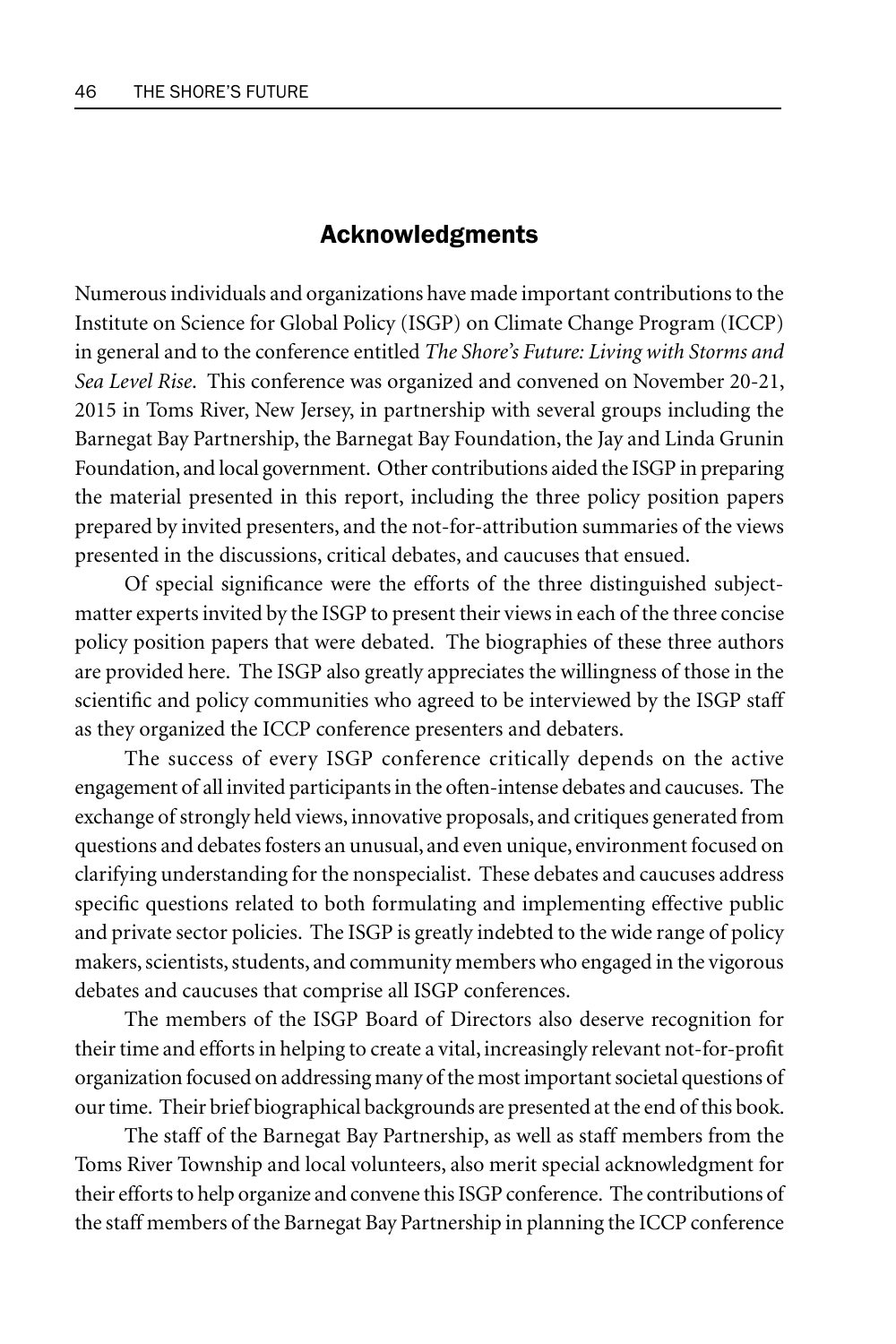and assembling the diverse and knowledgeable debaters seated around the table are greatly appreciated. Brief biographical backgrounds of the conference volunteers and the ISGP Academic Partnership (IAP) interns from Western Connecticut State University who contributed to the organization and functioning of the conference are provided in this report.

The energetic, highly professional interviewing, organizing, and writing skills of the ISGP staff were essential to not only structuring the conference itself, but also to recording the often-diverse views and perspectives expressed in the critical debates, accurately capturing the areas of consensus and actionable next steps from the caucuses, and persevering through the extensive editing process needed to assure the accuracy of the material published here. Their biographies are provided in this report.

ISGP programs are financially supported by government agencies and departments and through gifts from private-sector entities and philanthropic organizations and individuals. Specifically, the ICCP conference *The Shore's Future: Living with Storms and Sea Level Rise* received funding for the general activities of the ISGP as generous gifts provided by The Sloan Foundation, the MARS Corp., Edward and Jill Bessey, the Barnegat Bay Foundation, and the Jay and Linda Grunin Foundation. The Toms River Township and Ocean County College generously provided the conference venues.

> Dr. George H. Atkinson Founder and Executive Director Institute on Science for Global Policy December 20, 2015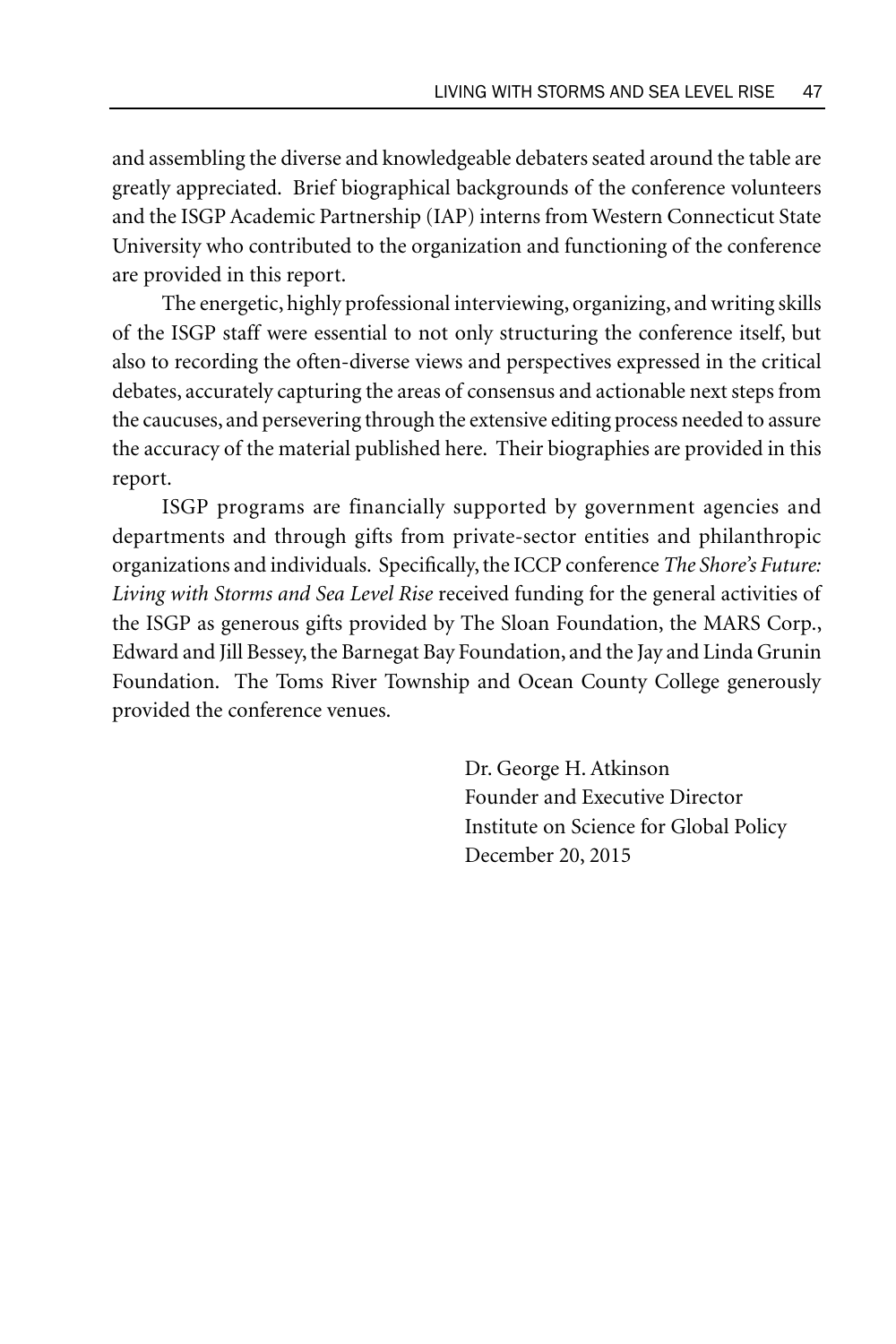**ISGP books from ISGP conferences listed below are available to the public and can be downloaded from the ISGP Web site: www.scienceforglobalpolicy.org. Hardcopies of these books are available by contacting info@scienceforglobalpolicy. org.**

## ISGP conferences on, or related to, Emerging and Persistent Infectious Diseases (EPID):

- *EPID: Focus on Antimicrobial Resistance,* convened March 19–22, 2013, in Houston, Texas, U.S., in partnership with the Baylor College of Medicine.
- *21st Century Borders/Synthetic Biology: Focus on Responsibility and Governance*, convened December 4–7, 2012, in Tucson, Arizona, U.S., in partnership with the University of Arizona.
- *EPID: Focus on Societal and Economic Context*, convened July 8–11, 2012, in Fairfax, Virginia, U.S., in partnership with George Mason University.
- *EPID: Focus on Mitigation*, convened October 23–26, 2011, in Edinburgh, Scotland, U.K., in partnership with the University of Edinburgh.
- *EPID: Focus on Prevention*, convened June 5–8, 2011, in San Diego, California, U.S.
- *EPID: Focus on Surveillance*, convened October 17–20, 2010, in Warrenton, Virginia, U.S.
- *EPID: Global Perspectives*, convened December 6–9, 2009, in Tucson, Arizona, U.S., in partnership with the University of Arizona.

## ISGP conferences on Food Safety, Security, and Defense (FSSD):

- *FSSD: Equitable, Sustainable, and Healthy Food Environments*, to be convened May 1–4, 2016, in Vancouver, Canada, in partnership with Simon Fraser University.
- *FSSD: Food Security and Diet-linked Public Health Challenges*, convened September 20–23, 2015 in Fargo, North Dakota, in partnership with North Dakota State University.
- *FSSD: Focus on Food and the Environment*, convened October 5–8, 2014, in Ithaca, New York, in partnership with Cornell University*.*
- *FSSD: Focus on Food and Water,* convened October 14–18, 2013, in Lincoln, Nebraska, U.S., in partnership with the University of Nebraska–Lincoln.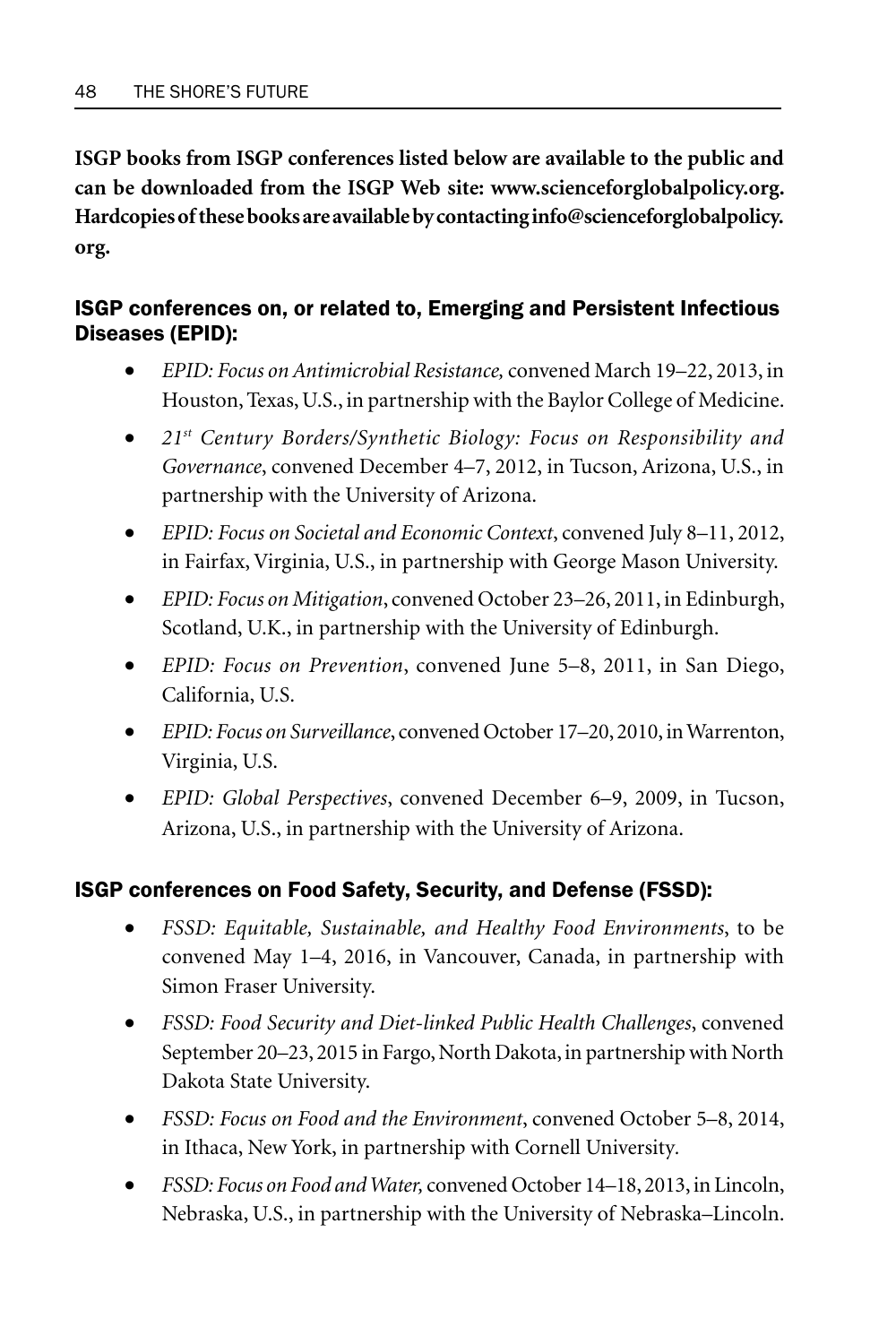- *FSSD: Focus on Innovations and Technologies,* convened April 14–17, 2013, in Verona, Italy.
- *FSSD: Global Perspectives,* convened October 24, 2012, in Arlington, Virginia, U.S., in partnership with George Mason University.

## ISGP Academic Partnership (IAP) conferences

- *The Socioeconomic Context of Sustainable Agriculture*, to be convened mid-October 2016, in Danbury, Connecticut, U.S., in partnership with Western Connecticut State University.
- *Water and Fire: Impacts of Climate Change*, to be convened April 10–11, 2016, in Sacramento, California, U.S., in partnership with California State University, Sacramento
- *Communicating Science for Policy, convened August 10–11, 2015, in Durham, North Carolina, in partnership with Sigma Xi, The Scientific Research Society.*
- *Food Security: Production and Sustainability*, convened April 24–25, 2015, in St. Petersburg, Florida, in partnership with Sigma Xi, The Scientific Research Society, and Eckerd College*.*
- *FSSD: Safeguarding the American Food* Supply, convened April 10–11, 2015, in Collegeville, Pennsylvania, in partnership with Sigma Xi, The Scientific Research Society, and Ursinus College*.*
- *EPID: Focus on Pandemic Preparedness,* convened April 11–12, 2014, in Collegeville, Pennsylvania, U.S., in partnership with Ursinus College.

## ISGP conferences on Science and Governance (SG):

• *The Genomic Revolution,* convened September 6, 2013, in cooperation with the Parliamentary Office on Science and Technology of the British Parliament within the House of Lords. London, United Kingdom.

## ISGP reports from ISGP conferences on Global Challenges are available to the public and can be downloaded from the ISGP Web site: www.scienceforglobalpolicy.org:

• ISGP Climate Change Program (ICCP): *The Shore's Future: Living with Storms and Sea Level Rise*, November 20–21, 2015, in cooperation with several local partners, including the Barnegat Bay Partnership and the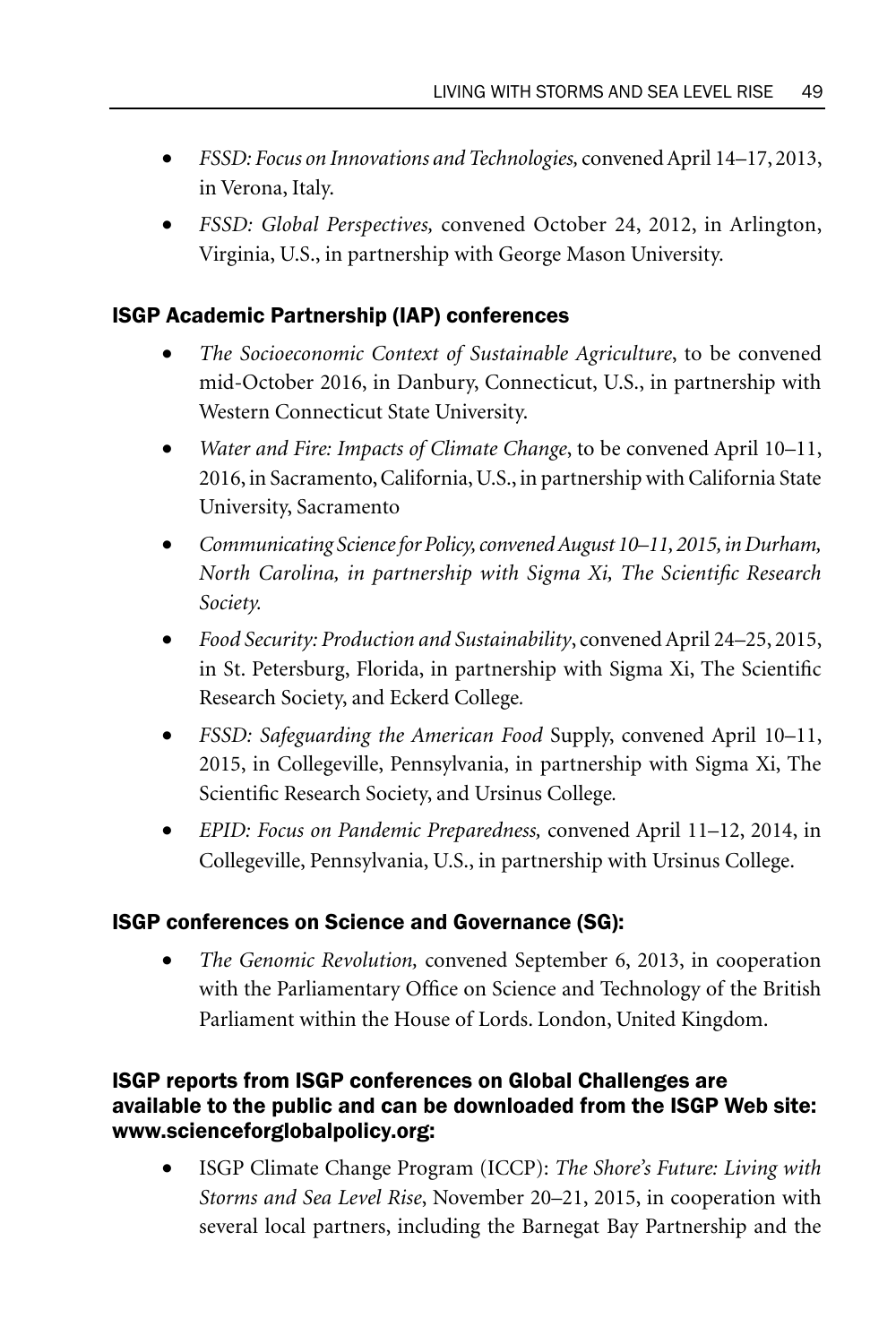Barnegat Bay Foundation with financial support provided by the Jay and Linda Grunin Foundation.

- ICCP: *Sea Level Rise: What's Our Next Move*, convened Oct. 2–3, 2015, in St. Petersburg, Florida, in cooperation with the St. Petersburg/Pinellas County Working Group and the Institute for Strategic Policy Solutions at St. Petersburg College.
- ISGP Climate Change Arctic Program (ICCAP): *Sustainability Challenges: Coping with Less Water and Energy,* convened June 5, 2015, in Whittier, California, in cooperation with the Whittier Working Group.
- ICCAP: *Living with Less Water*, convened February 20–21, 2015, in Tucson Arizona, in cooperation with the Tucson Working Group.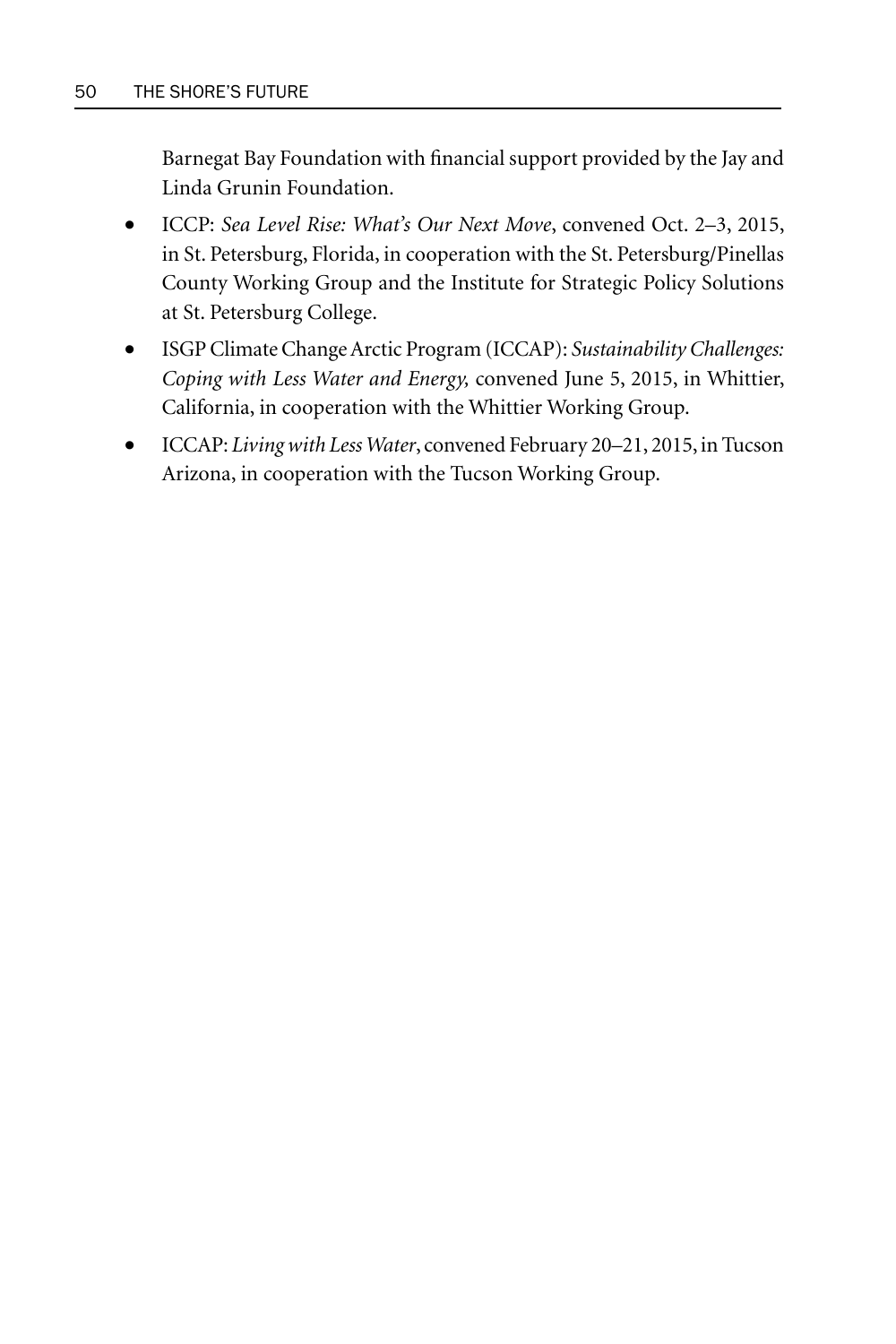## **Biographical information of Scientific Presenters**

### Thomas R. Knutson, M.S.

Mr. Knutson is a research meteorologist and climate modeler at the Geophysical Fluid Dynamics Lab (GFDL), a research laboratory of the National Oceanic and Atmospheric Administration (NOAA) that is located in Princeton, New Jersey. He currently is head of GFDL's Climate Impacts and Extremes Group. He is a cochair of the World Meteorological Organization's Expert Team on Climate Change Impacts on Tropical Cyclones. He served on the author team of the U.S. National Assessment and as a contributing author on the IPCC Fourth Assessment Report. He is a Fellow of the American Meteorological Society, and currently serves as an Associate Editor for the *Journal of Climate*. He received an M.S. in Meteorology from University of Wisconsin-Madison. Mr. Knutson's research interests include tropical cyclones and climate change, the impacts of climate change, and climate change detection and attribution.

### Karen M. O'Neill, Ph.D.

Dr. O'Neill is a sociologist in the Human Ecology Department at Rutgers University. She studies how policies about land and water affect government power, the status of experts, and the well-being of various social groups. Topics include biodiversity protections in the urban plans of large cities around the world, local slow growth and pro-growth movements and policies in small towns, river flood control, and coastal storm vulnerability and municipal hazard reduction. She has written or co-edited books on landowners, the rise of the U.S. program for river flood control, and growth of government power (Duke University Press), on race and Hurricane Katrina (Rutgers University Press), and on changes in institutions in response to Hurricane Sandy (forthcoming from Rutgers University Press). She is a member of teams in two international competitions for coastal resilience designs, one for the New Jersey shore after Hurricane Sandy, under the "Rebuild by Design" competition (finalist team), and the second to use the Mississippi River to replenish coastal land in Louisiana, under the "Changing Course" competition (one of three winning teams).

## Harold R. Wanless, Ph.D.

Dr. Wanless is Professor and Chair of the Department of Geological Sciences at the University of Miami. He received his bachelor's degree in Geology at Princeton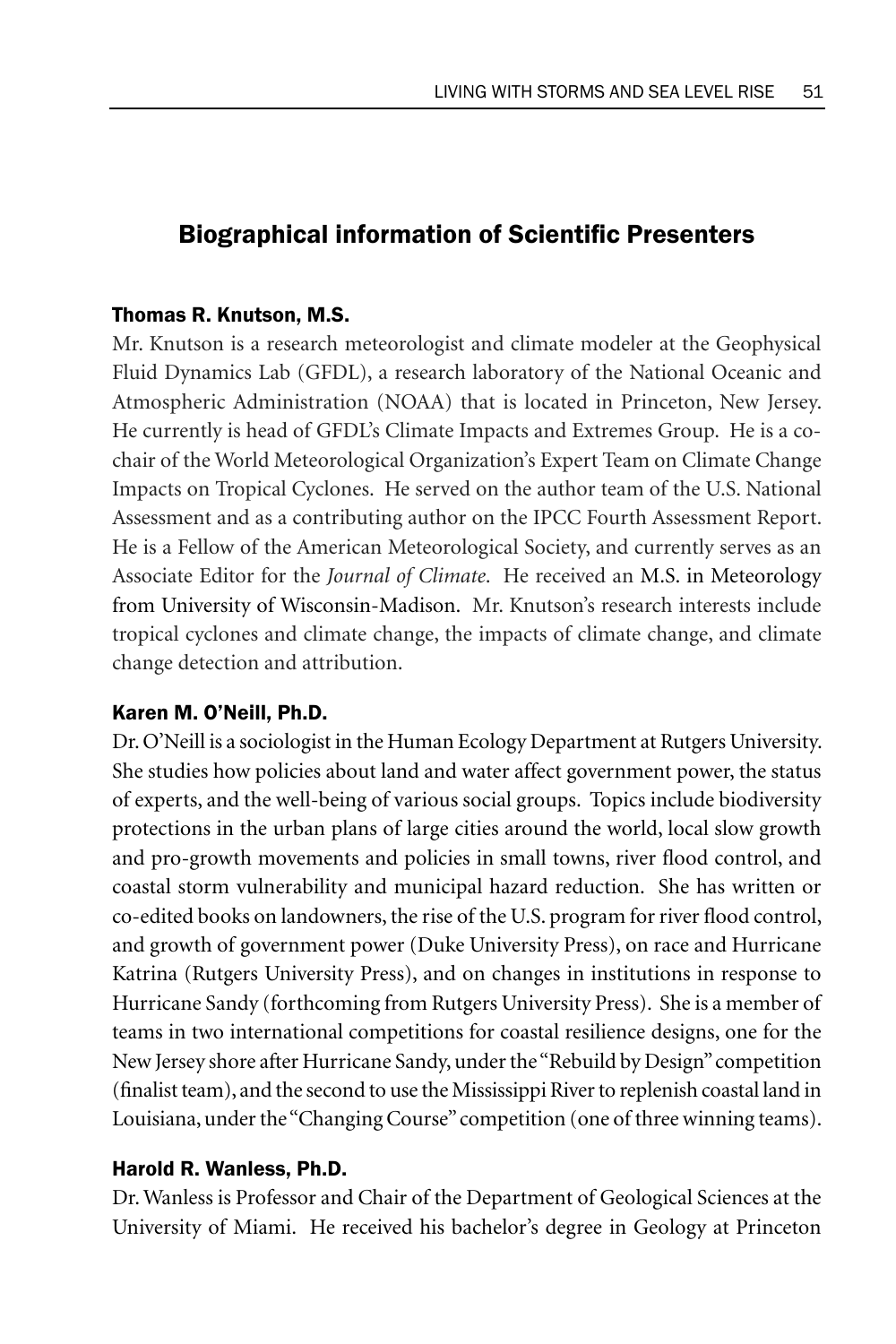University, his M.S. in Marine Geology at the School of Marine and Atmospheric Science at the University of Miami, and his Ph.D. in Earth and Planetary Sciences at Johns Hopkins University. In 2010, he was named a Cooper Fellow in the College of Arts and Sciences at the University of Miami. Dr. Wanless actively interacts with policy and legislative groups at the local to federal levels to guide necessary decisions, including speaking at Everglades Coalition annual meetings, various Florida Legislative committees, environmental and industry executive and steering committees, and the Council on Environmental Quality in the White House. He was co-chair of the Science Committee of the Miami-Dade County Climate Change Advisory Task Force from 2006 to 2011 and works with the South Florida Regional Planning Council to provide the science background for and projections of sea level rise for the coming century. He currently has an active research program documenting hurricane effects on coastal environments, the geological and historical evolution of coastal and shallow marine environments, and the influences of sea level rise and anthropogenic stresses.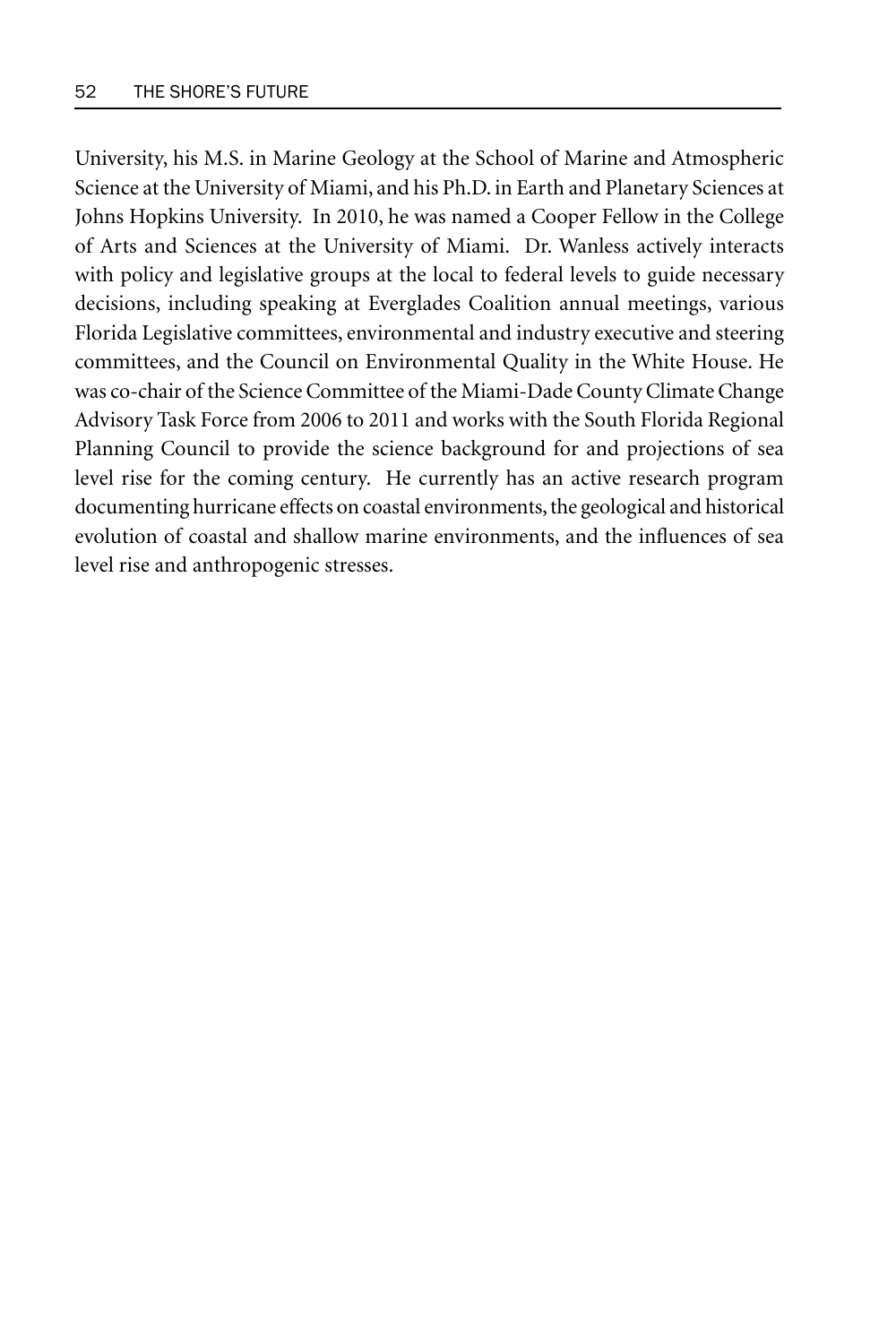# Conference Debaters

**Mary Ann Bageac** Physician and Executive Director Barnegat Bay Foundation

## **Cynthia Bianco**

Community Resilience Planner Tetra Tech Inc.

## **Matthew Csik**

Assistant Public Health Coordinator Ocean County Health Department

**Catherine Duckett** Interim Dean Monmouth University

**Stewart Farrell** Director Richard Stockton Coastal Research Center

**Heather Fenyk** President, Lower Raritan Watershed Partnership

**Jenna Gatto** Community Resilience Specialist Jacques Cousteau National Estuarine Research Reserve

**Kathryn Goddard**  Biology Professor Ursinus College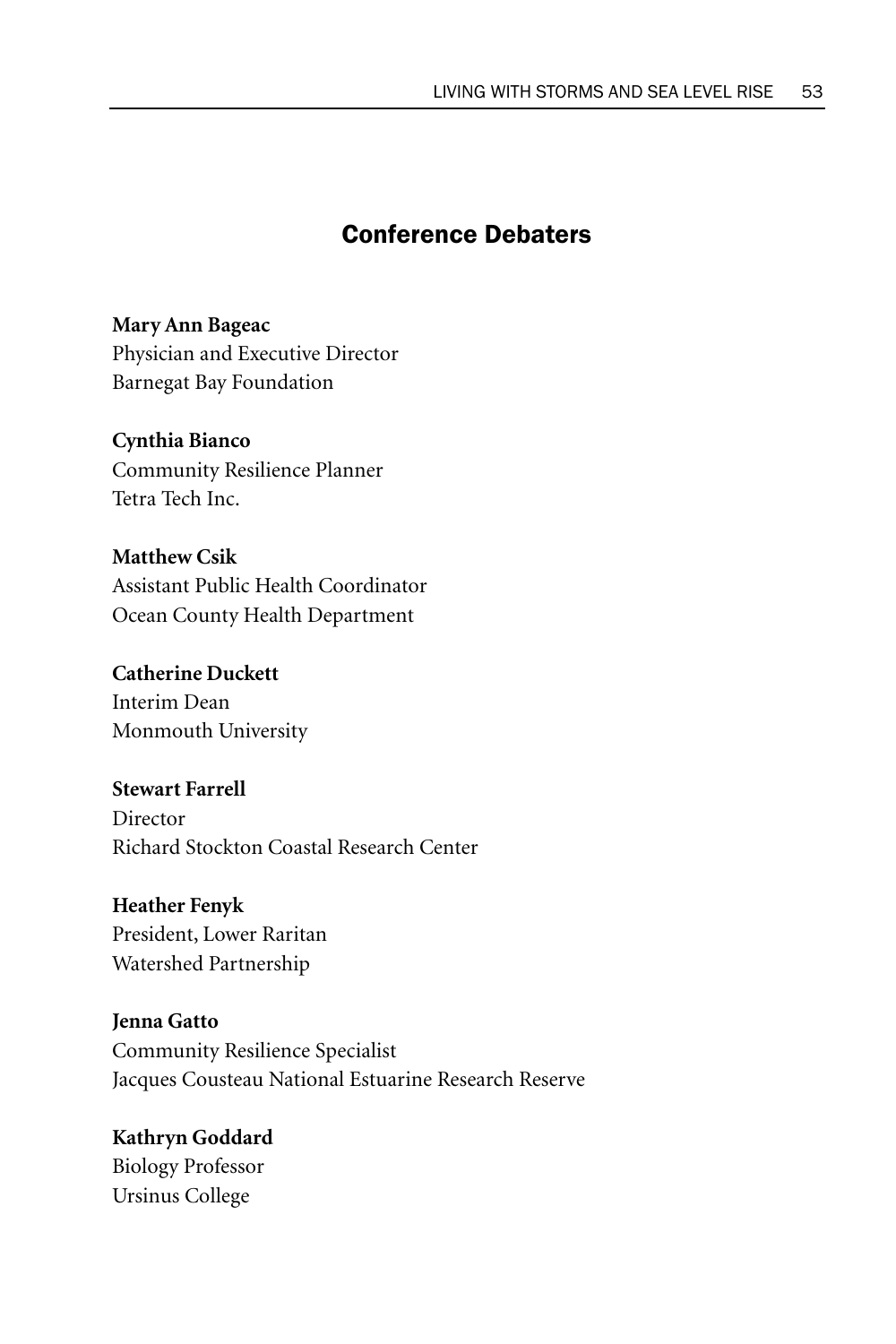#### **Jeremy Grunin**

Investor /Developer /Philanthropist Jay and Linda Grunin Foundation

## **Stan Hales**

Program Director Barnegat Bay Partnership

### **Cyd Hamilton**

Ecologist Oak Ridge Institute for Science and Education

### **Joseph Hartnett**

Consultant Normandy Shores Beach Club

**Chris Huch** Community Resiliency Specialist Jacques Cousteau National Estuarine Research Reserve

## **Matt Kennedy** Vice President

Ocean County College

### **Bill Koch**

Chemist WFK Consulting LLC

### **Pankaj Lal**

Assistant Professor Montclair State University

## **Lance Landgraf, Jr.**

Director of Planning, NJ Casino Reinvestment Development Authority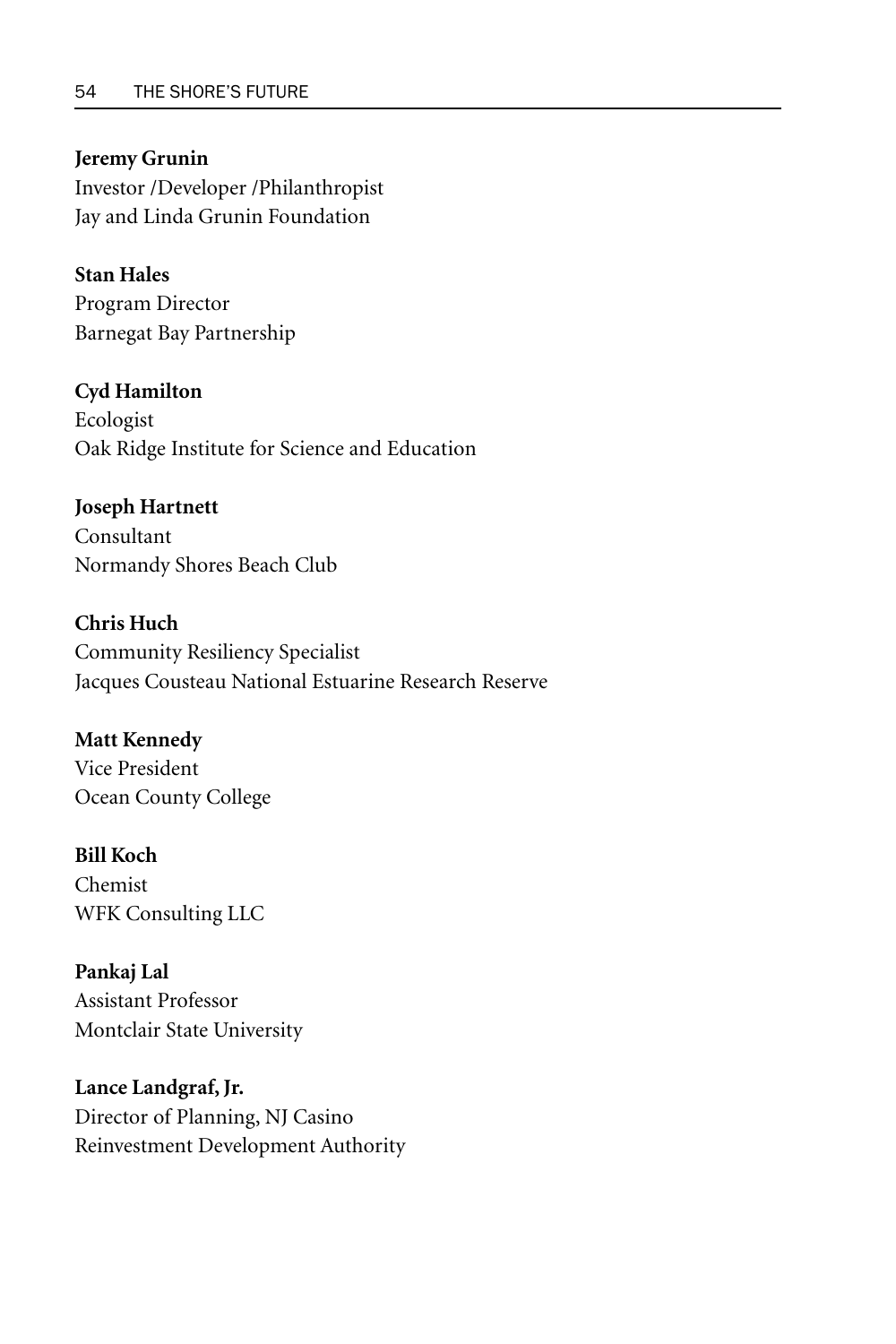**Noelle Lotano** Executive Director, Greater Toms River Chamber of Commerce

**David McKeon** Planning Director Ocean County Department of Planning

**John Miller** Water Resources Engineer, Legislative Committee Chair, NJ Association for Floodplain Management

**Theodora Pinou** Biology Professor Western Connecticut University

**Michael Schwebel** Community Resilience and Climate Adaptation Specialist / Professor New Jersey Sea Grant & Urban Coast Institute, Monmouth University

**Peter Straub** Dean Stockton University

**Lenore Tedesco** Executive Director The Wetlands Institute

**Patricia Thompson** 8th Grade Science Teacher Toms River Schools

**Daniel Van Abs** Department of Human Ecology Rutgers University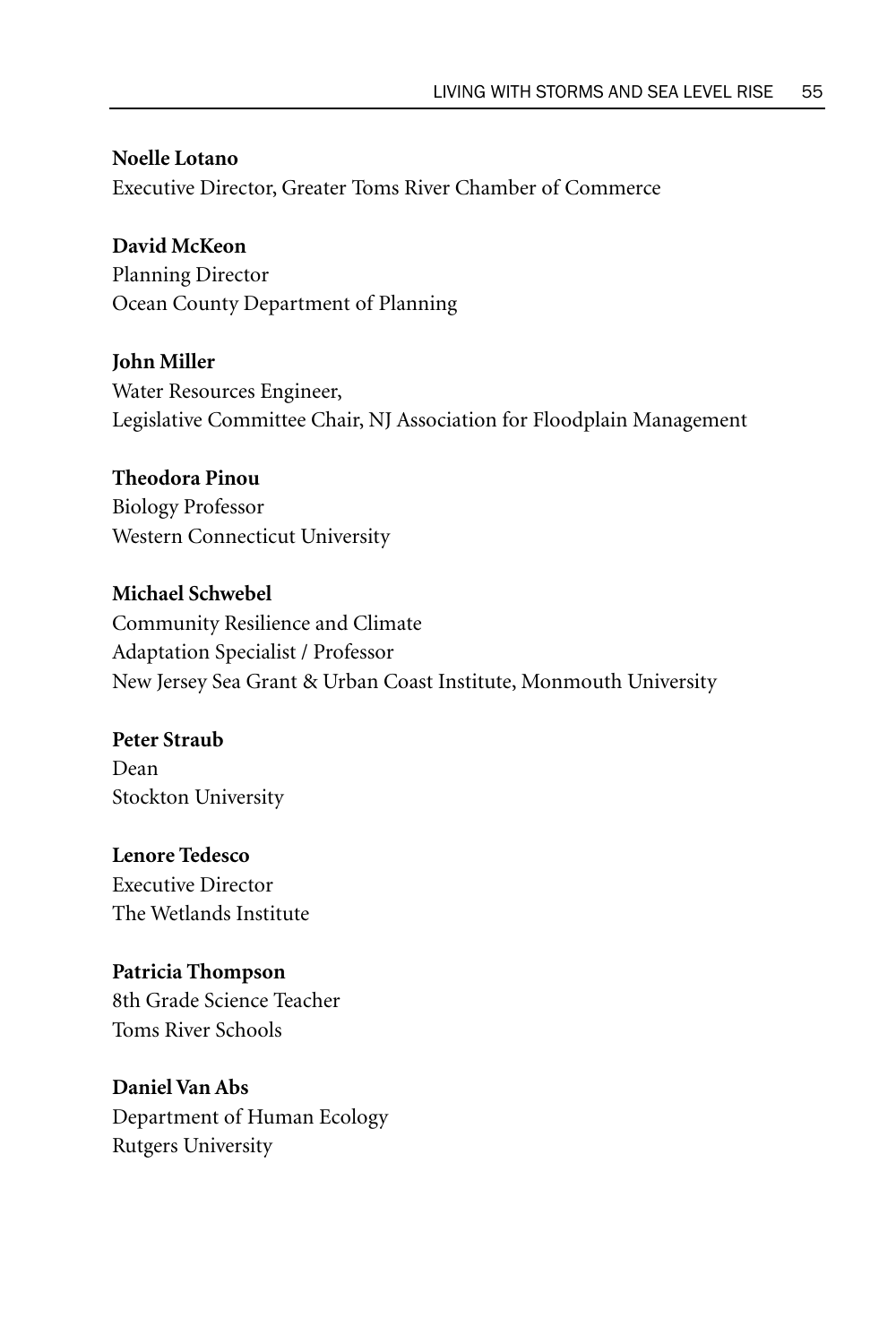### **Sarah Watson**

Graduate Student, Bloustein School for Planning and Public Policy Rutgers University

## **Britta Wenzel**

Executive Director Save Barnegat Bay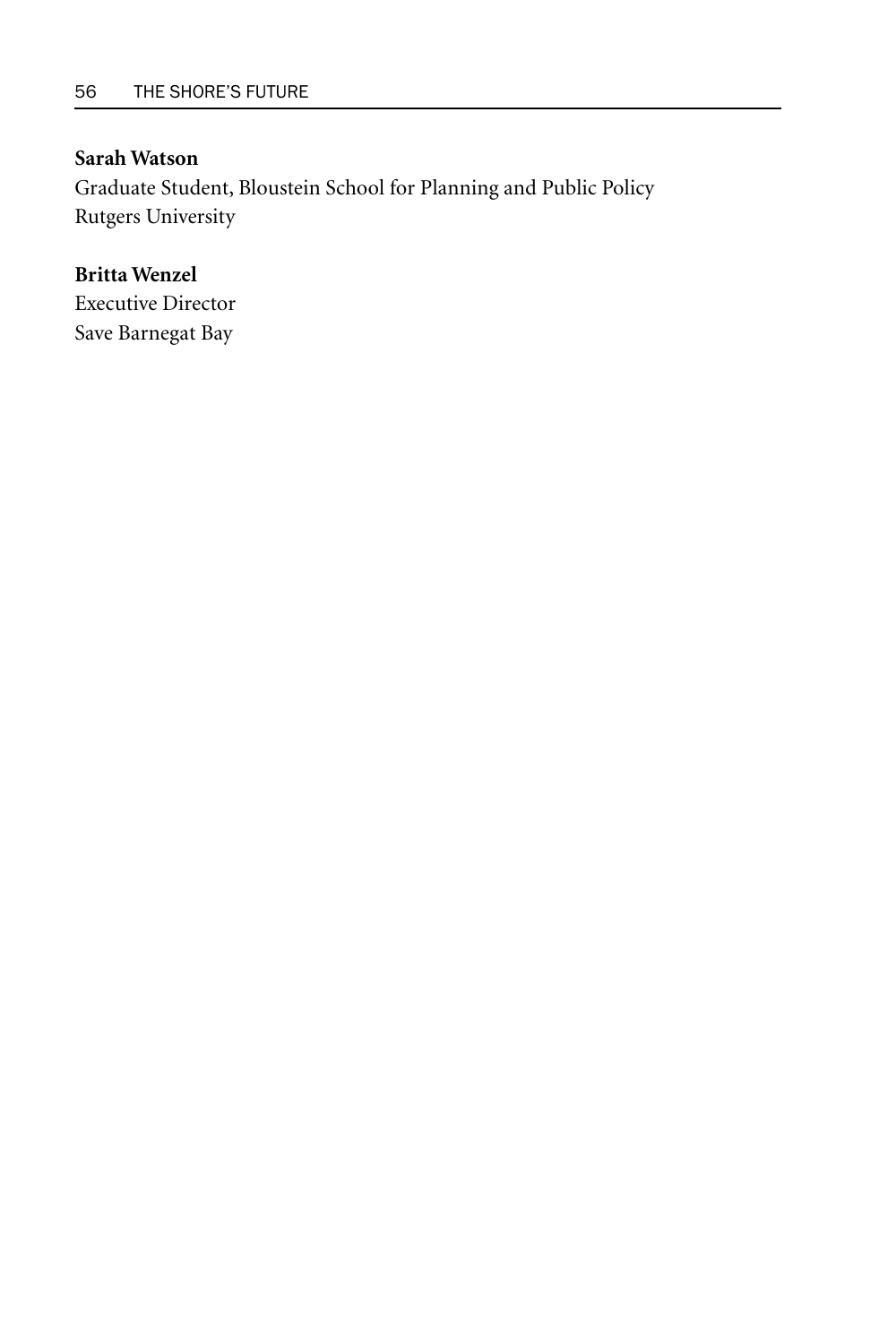## Biographical information of ISGP Board of Directors

### Dr. George Atkinson, Chairman

Dr. Atkinson founded the Institute on Science for Global Policy (ISGP) and is an Emeritus Professor of Chemistry, Biochemistry, and Optical Science at the University of Arizona. He is former head of the Department of Chemistry at the University of Arizona, the founder of a laser sensor company serving the semiconductor industry, and Science and Technology Adviser (STAS) to U.S. Secretaries of State Colin Powell and Condoleezza Rice. He launched the ISGP in 2008 as a new type of international forum in which credible experts provide governmental and societal leaders with understanding of the science and technology that can be reasonably anticipated to help shape the increasingly global societies of the 21st century. Dr. Atkinson has received National Science Foundation and National Institutes of Health graduate fellowships, a National Academy of Sciences Post Doctoral Fellowship, a Senior Fulbright Award, the SERC Award (U.K.), the Senior Alexander von Humboldt Award (Germany), a Lady Davis Professorship (Israel), the first American Institute of Physics' Scientist Diplomat Award, a Titular Director of the International Union of Pure and Applied Chemistry, the Distinguished Service Award (Indiana University), an Honorary Doctorate (Eckerd College), the Distinguished Achievement Award (University of California, Irvine), and was selected by students as the Outstanding Teacher at the University of Arizona. He received his B.S. (high honors, Phi Beta Kappa) from Eckerd College and his Ph.D. in physical chemistry from Indiana University.

### Dr. Ben Tuchi, Secretary/Treasurer

Dr. Tuchi is chairman of the board of directors of the Arizona Research Park Authority. He received his B.S. and M.S. degrees in Business Administration from the Pennsylvania State University and his PhD in Finance from St Louis University. His full-time teaching career began in 1961 at St. Francis College and continued until 1976 at West Virginia University. From 1976 through 1996 he served in cabinet levels at West Virginia University, The University of Arizona, The University of North Carolina at Chapel Hill, and finally as Sr. Vice Chancellor for Business and Finance of the University of Pittsburgh. During those assignments he was simultaneously a tenured professor of finance. He retired from the last executive post in 1996 and returned to a full-time teaching position as Professor of Finance at the University of Pittsburgh, until his retirement in 1999. For the two years prior to his retirement he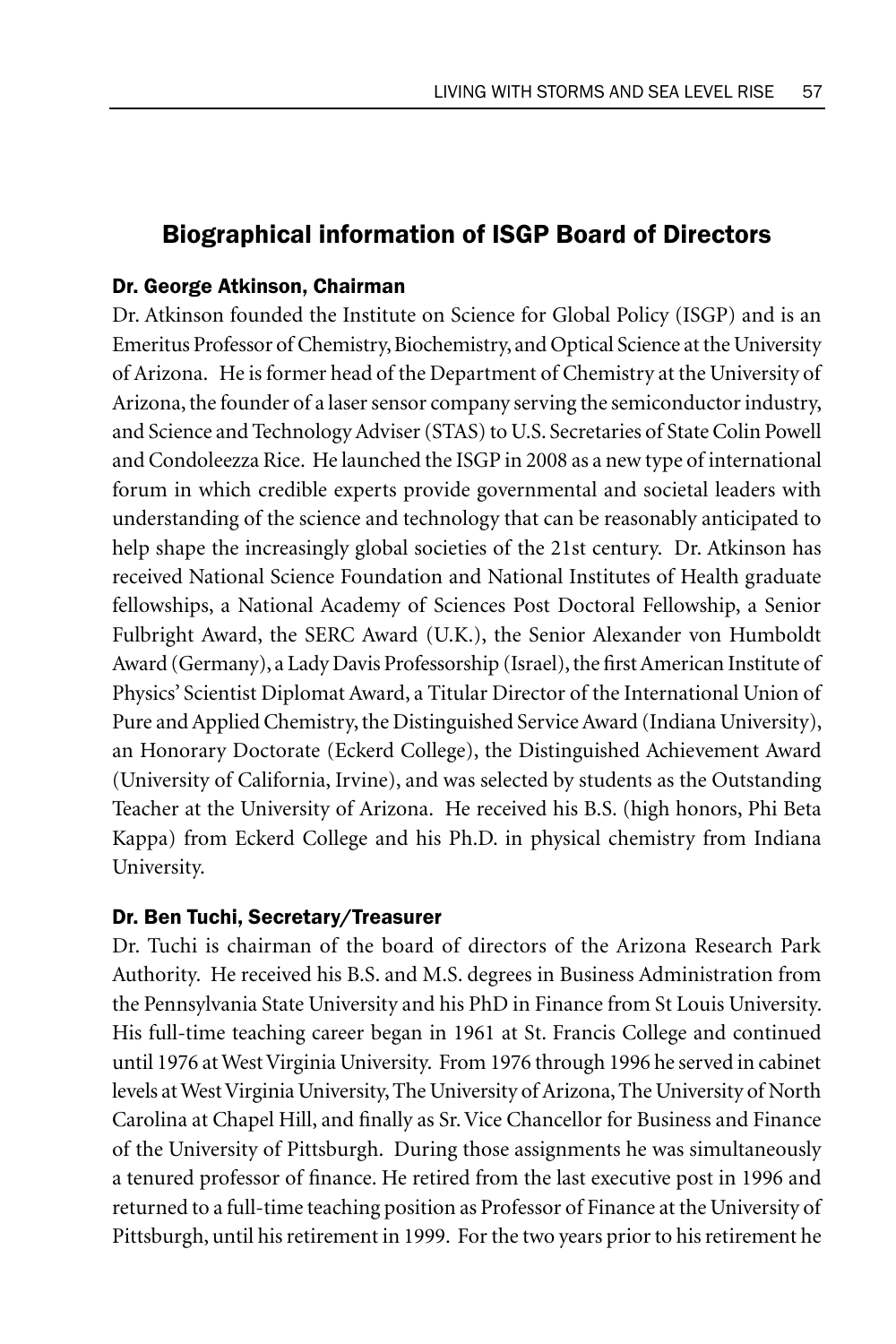was the Director of Graduate Programs in Business in Central Europe, at Comenius University, making his home in Bratislava, The Slovak Republic.

#### Dr. Janet Bingham, Member

Dr. Bingham is President of the George Mason University (GMU) Foundation and GMU's Vice President for Advancement and Alumni Relations. GMU is the largest university in Virginia. Previously, she was President and CEO of the Huntsman Cancer Foundation (HCF) in Salt Lake City, Utah. The foundation is a charitable organization that provides financial support to the Huntsman Cancer Institute, the only cancer specialty research center and hospital in the Intermountain West. Dr. Bingham also managed Huntsman Cancer Biotechnology Inc. In addition, she served as Executive Vice President and Chief Operating Officer with the Huntsman Foundation, the private charitable foundation established by Jon M. Huntsman Sr. to support education, cancer interests, programs for abused women and children, and programs for the homeless. Before joining the Huntsman philanthropic organizations, Dr. Bingham was the Vice President for External Relations and Advancement at the University of Arizona. Prior to her seven years in that capacity, she served as Assistant Vice President for Health Sciences at the University of Arizona Health Sciences Center. Dr. Bingham was recognized as one of the Ten Most Powerful Women in Arizona.

#### Dr. Henry Koffler, Member

Dr. Koffler is President Emeritus of the University of Arizona (UA). He served as President of the UA from 1982-1991. From 1982 he also held professorships in the Departments of Biochemistry, Molecular and Cellular Biology, and Microbiology and Immunology, positions from which he retired in 1997 as Professor Emeritus of Biochemistry. His personal research during these years concentrated on the physiology and molecular biology of microorganisms. He was Vice President for Academic Affairs, University of Minnesota, and Chancellor, University of Massachusetts/Amherst, before coming to the UA. He taught at Purdue University, where he was a Hovde Distinguished Professor, and the School of Medicine at Western Reserve University (now Case Western Reserve University). Dr. Koffler served as a founding Governor and founding Vice-Chairman of the American Academy of Microbiology, and as a member of the governing boards of Fermi National Accelerator Laboratory, the Argonne National Laboratory, and the Superconducting Super Collider Laboratory. He was also a board member of the Association of American Colleges and Universities, a member and Chairman of the Council of Presidents and a member of the executive committee of the National Association of Land Grant Colleges and Universities. He was also Founder, President and board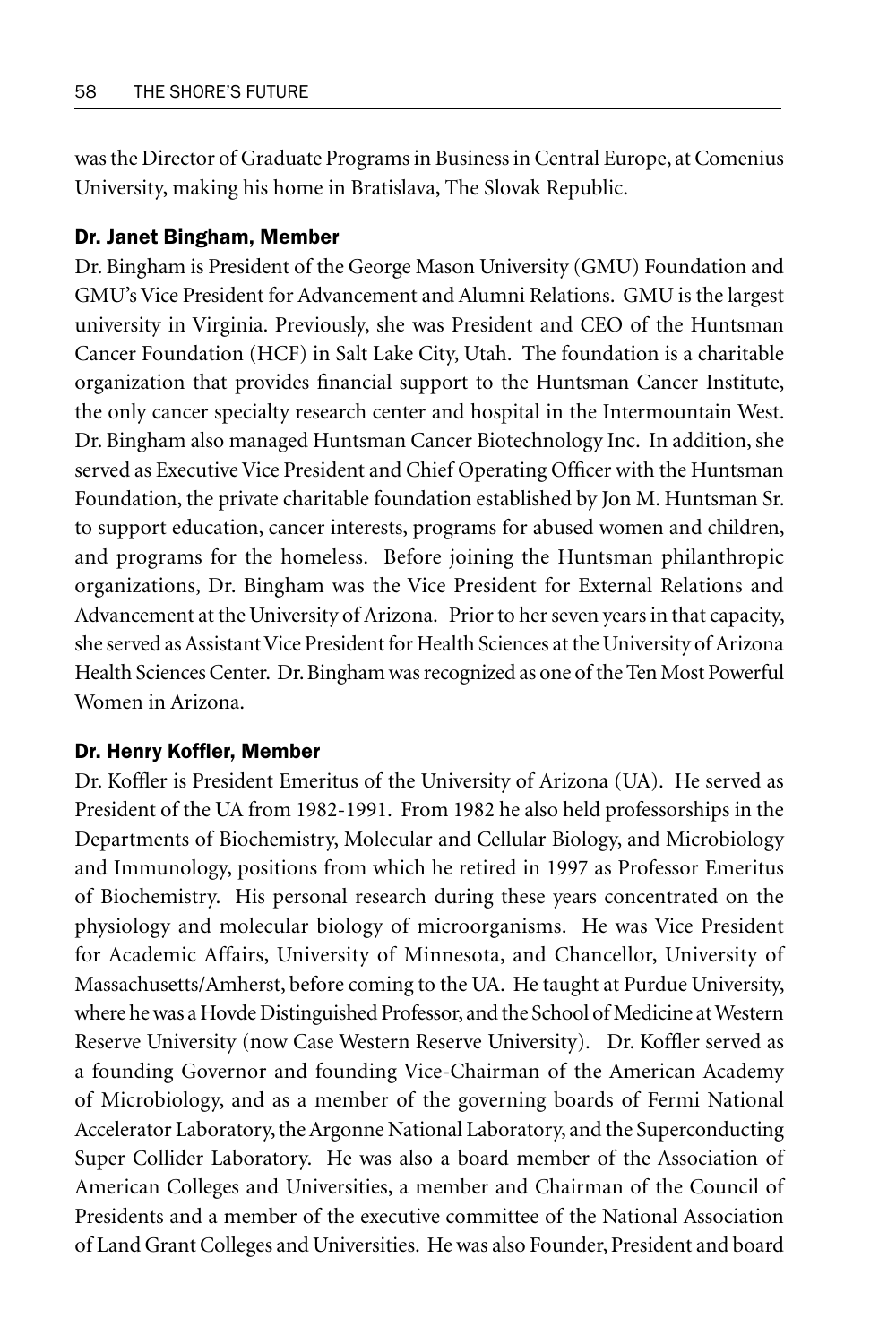member of the Arizona Senior Academy, the driving force in the development of the Academy Village, an innovative living and learning community. Among the honors that Dr. Koffler has received are a Guggenheim Fellowship and the Eli Lilly Award in Bacteriology and Immunology.

### Mr. Jim Kolbe, Member

For 22 years, Mr. Kolbe served in the United States House of Representatives, elected in Arizona for 11 consecutive terms, from 1985 to 2007. Mr. Kolbe is currently serving as a Senior Transatlantic Fellow at the German Marshall Fund of the United States, and as a Senior Adviser to McLarty Associates, a strategic consulting firm. He advises on trade matters as well as issues of effectiveness of U.S. assistance to foreign countries, on U.S.-European Union relationships, and on migration and its relationship to development. He is also Co-Chair of the Transatlantic Taskforce on Development with Gunilla Carlsson, the Swedish Minister for International Development Cooperation. He also is an adjunct Professor in the College of Business at the University of Arizona. While in Congress, he served for 20 years on the Appropriations Committee of the House of Representatives, was chairman of the Treasury, Post Office and Related Agencies subcommittee for four years, and for his final six years in Congress, he chaired the Foreign Operations, Export Financing and Related Agencies subcommittee. He graduated from Northwestern University with a B.A. degree in Political Science and then from Stanford University with an M.B.A. and a concentration in economics.

### Dr. Charles Parmenter, Member

Dr. Parmenter is a Distinguished Professor Emeritus of Chemistry at Indiana University. He also served as Professor and Assistant and Associate Professor at Indiana University in a career there that spanned nearly half a century (1964-2010). He earned his bachelor's degree from the University of Pennsylvania and served as a Lieutenant in the U.S. Air Force from 1955-57. He worked at DuPont after serving in the military and received his Ph.D. from the University of Rochester and was a Postdoctoral Fellow at Harvard University. He has been elected a Member of the National Academy of Sciences and the American Academy of Arts and Sciences, and a Fellow of the American Physical Society and the American Association for the Advancement of Science. He was a Guggenheim Fellow, a Fulbright Senior Scholar, and received the Senior Alexander von Humboldt Award in 1984. He has received the Earle K. Plyler Prize, was a Spiers Medalist and Lecturer at the Faraday Society, and served as Chair of the Division of Physical Chemistry of the American Chemical Society, Co-Chair of the First Gordon Conference on Molecular Energy Transfer, Co-organizer of the Telluride Workshop on Large Amplitude Motion and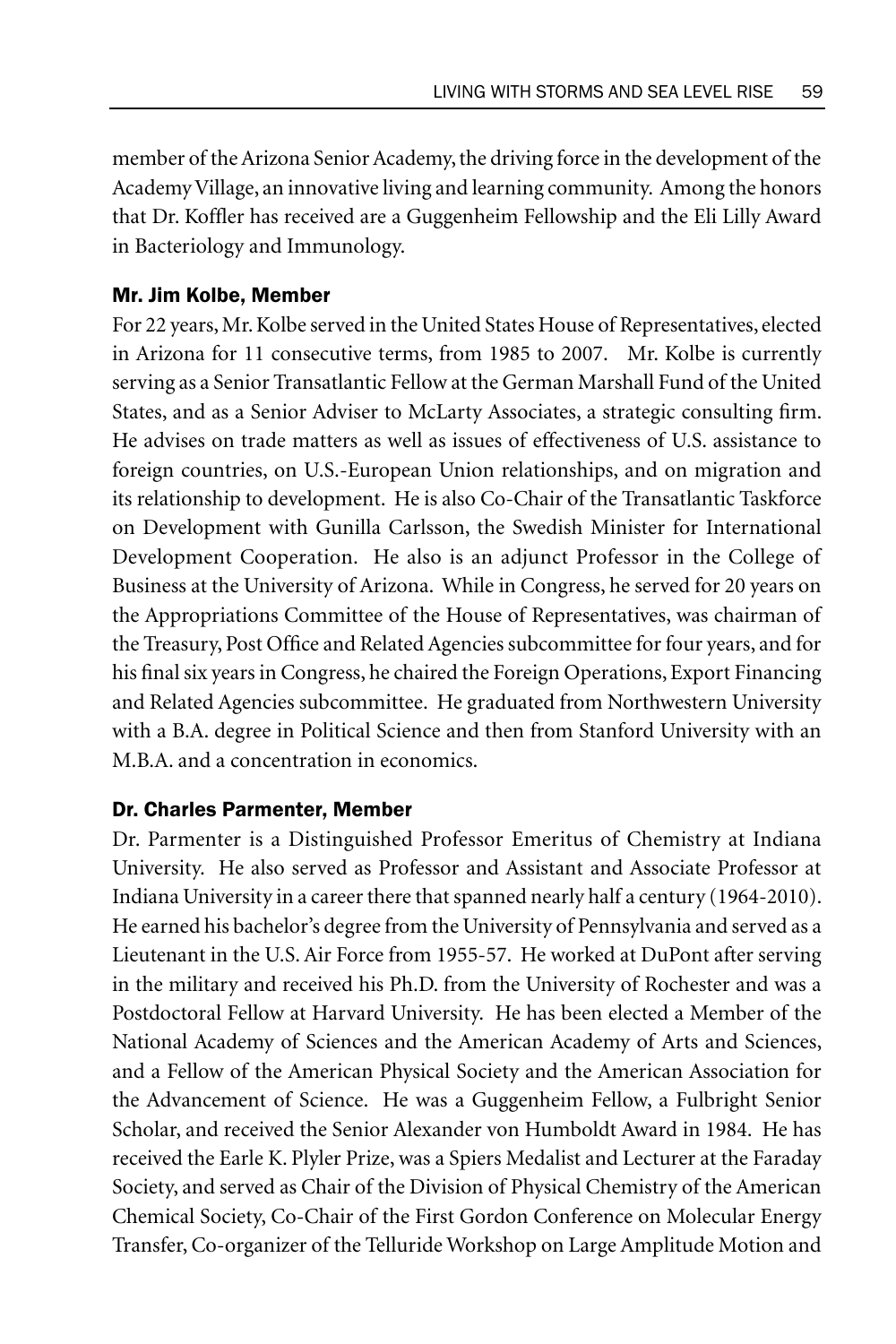Molecular Dynamics, and Councilor of Division of Chemical Physics, American Physical Society.

#### Mr. Thomas Pickering, Member

Mr. Pickering is Vice Chairman of Hills & Co, international consultants, and Strategic Adviser to NGP Energy Capital Management. He co-chaired a State-Departmentsponsored panel investigating the September 2012 attack on the U.S. diplomatic mission in Benghazi. He served as U.S. ambassador to the United Nations in New York, the Russian Federation, India, Israel, El Salvador, Nigeria, and the Hashemite Kingdom of Jordan. Mr. Pickering also served on assignments in Zanzibar and Dar es Salaam, Tanzania. He was U.S. Under Secretary of State for Political Affairs, president of the Eurasia Foundation, Assistant Secretary of State for Oceans and International Environmental and Scientific Affairs, and Boeing Senior Vice President for International Relations. He also co-chaired an international task force on Afghanistan, organized by the Century Foundation. He received the Distinguished Presidential Award in 1983 and again in 1986 and was awarded the Department of State's highest award, the Distinguished Service Award in 1996. He holds the personal rank of Career Ambassador, the highest in the U.S. Foreign Service. He graduated from Bowdoin College and received a master's degree from the Fletcher School of Law and Diplomacy at Tufts University.

#### Dr. Eugene Sander, Member

Dr. Sander served as the 20th president of the University of Arizona (UA), stepping down in 2012. He formerly was vice provost and dean of the UA's College of Agriculture and Life Sciences, overseeing 11 academic departments and two schools, with research stations and offices throughout Arizona. He also served as UA Executive Vice President and Provost, Vice President for University Outreach and Director of the Agricultural Experiment Station and Acting Director of Cooperative Extension Service. Prior to his move to Arizona, Dr. Sander served as the Deputy Chancellor for biotechnology development, Director of the Institute of Biosciences and Technology, and head of the Department of Biochemistry and Biophysics for the Texas A&M University system. He was Chairman of the Department of Biochemistry at West Virginia University Medical Center and Associate Chairman of the Department of Biochemistry and Molecular Biology at the College of Medicine, University of Florida. As an officer in the United States Air Force, he was the assistant chief of the biospecialties section at the Aerospace Medical Research Laboratory. He graduated with a bachelor's degree from the University of Minnesota, received his master's degree and Ph.D. from Cornell University and completed postdoctoral study at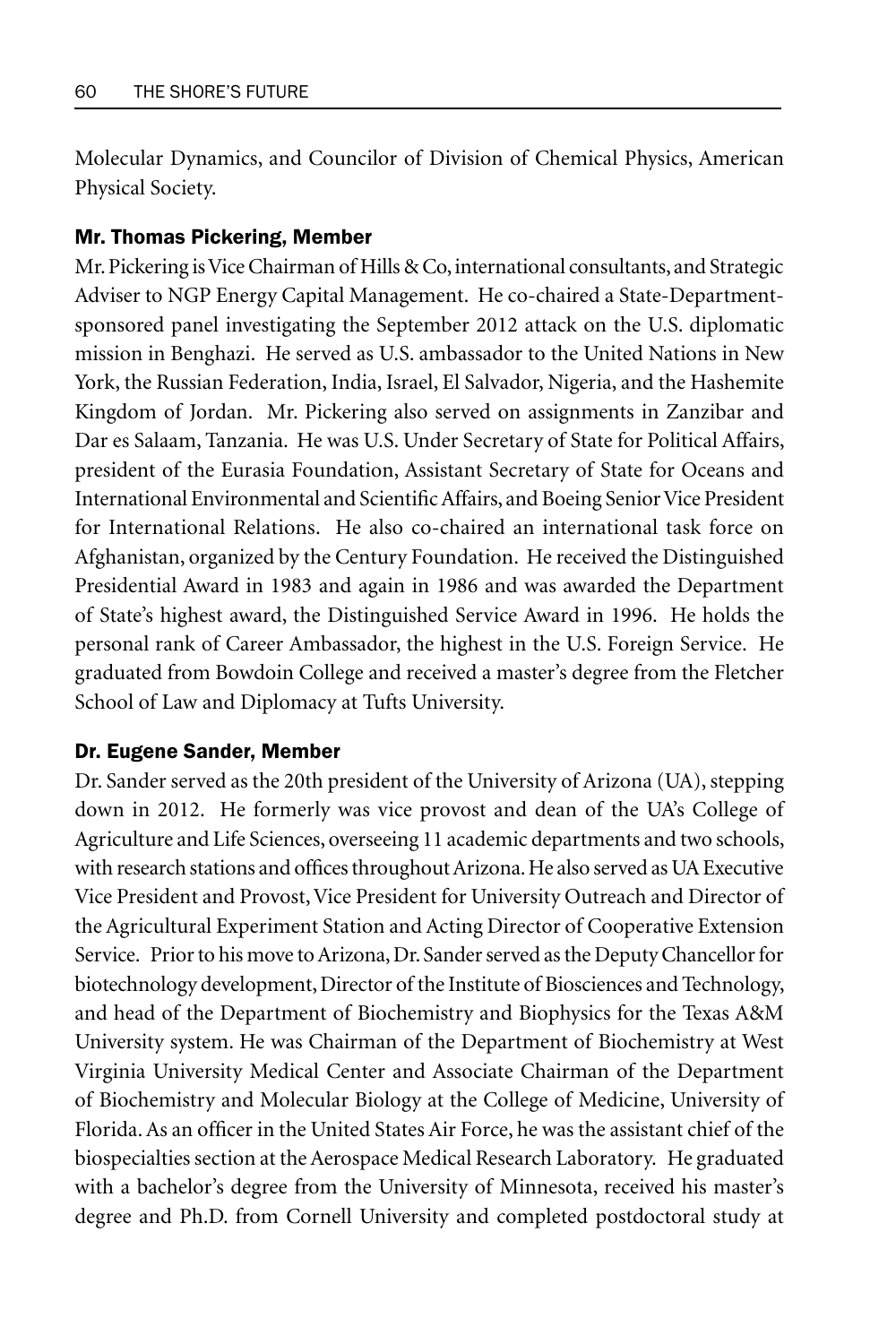Brandeis University. As a biochemist, Dr. Sander worked in the field of mechanisms by which enzymes catalyze reactions.

### Mr. Richard Armitage, Special Adviser

Mr. L. Armitage is the President at Armitage International, where he assists companies in developing strategic business opportunities. He served as Deputy Secretary of State from March 2001 to February 2005. Mr. Armitage, with the personal rank of Ambassador, directed U.S. assistance to the new independent states (NIS) of the former Soviet Union. He filled key diplomatic positions as Presidential Special Negotiator for the Philippines Military Bases Agreement and Special Mediator for Water in the Middle East. President Bush sent him as a Special Emissary to Jordan's King Hussein during the 1991 Gulf War. Mr. Armitage also was Deputy Assistant Secretary of Defense for East Asia and Pacific Affairs in the Office of the Secretary of Defense. He graduated from the U.S. Naval Academy. He has received numerous U.S. military decorations as well as decorations from the governments of Thailand, Republic of Korea, Bahrain, and Pakistan. Most recently, he was appointed an Honorary Companion of The New Zealand Order of Merit. He serves on the Board of Directors of ConocoPhillips, ManTech International Corporation, and Transcu Ltd., is a member of The American Academy of Diplomacy as well as a member of the Board of Trustees of the Center for Strategic and International Studies.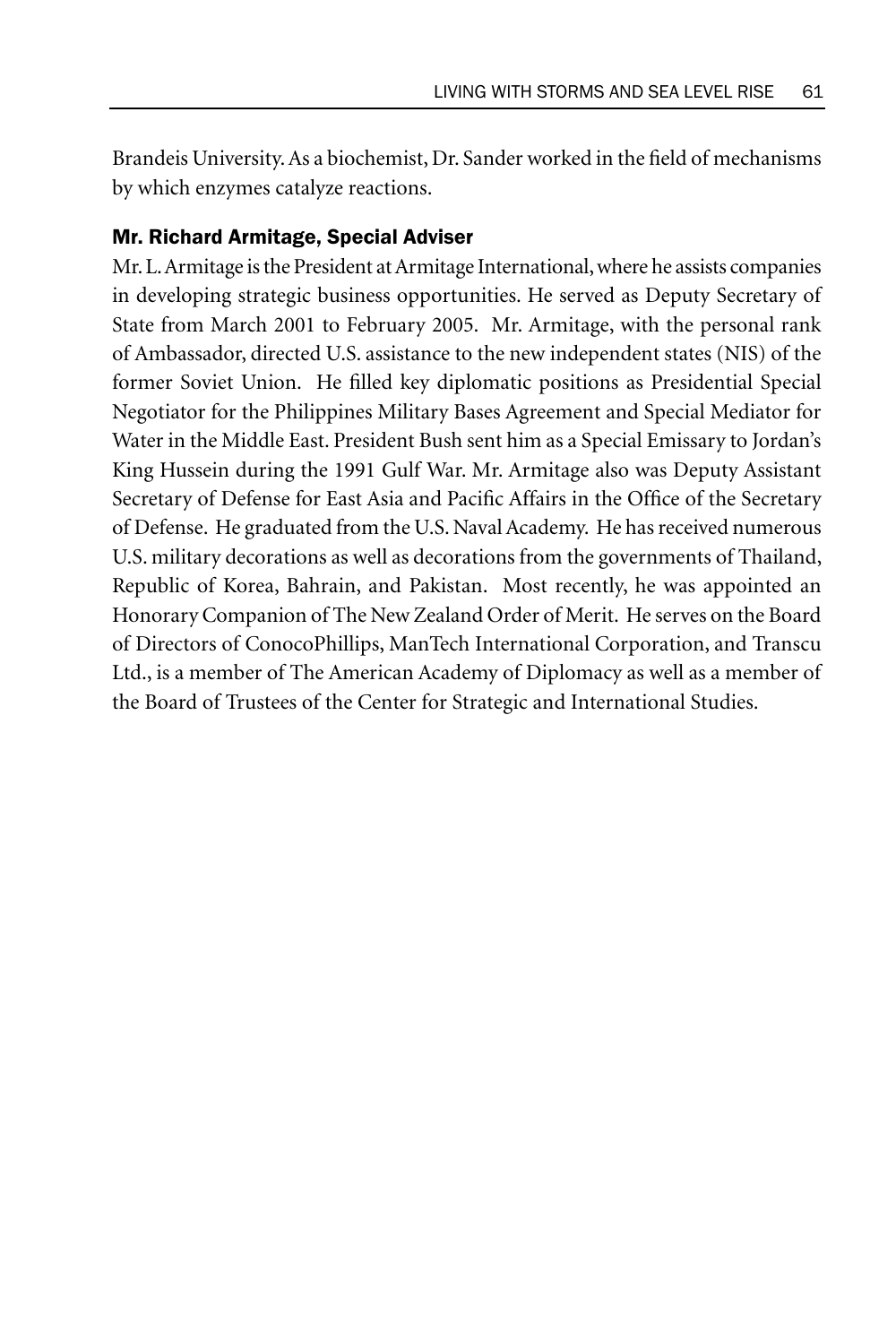# Biographical information of ISGP staff

**George Atkinson, Ph.D.** Dr. Atkinson is the ISGP Founder and Executive Director and an Emeritus Professor of Chemistry, Biochemistry and Optical Science at the University of Arizona. His professional career includes academic teaching, research, administration, roles as a corporate founder and executive, and public service at the federal level. He is former Science and Technology Advisor (STAS) to U.S. Secretaries of State Colin Powell and Condoleeza Rice. Dr. Atkinson is the former president of Sigma Xi, The Scientific Research Society.

**Jennifer Boice, M.B.A,** ISGP Program Coordinator, worked for 25 years in the newspaper industry at the Tucson Citizen and USA Today, and was the Editor of the Tucson Citizen when it was closed in 2009. Ms. Boice received her M.B.A. from the University of Arizona and graduated from Pomona College in California with a degree in economics.

**Sweta Chakraborty, Ph.D.**, ISGP Associate Director, received her doctorate in Risk Management from King's College London, and has more than 20 published articles, has contributed to three books, and is author of the forthcoming book "Pharmaceutical Safety: A Study in Public and Private Regulation." She is currently an adjunct assistant professor at Columbia University and a program associate at Oxford University's Centre for Socio-Legal Studies.

**Casey L. Bannon, B.S.**, received her undergraduate degree in Environmental Science from Davis and Elkins College, Elkins West Virginia. She currently is pursuing a Private Pilots License at Hagerstown Flight School in Maryland.

**Barbara Del Castello, B.A.,** ISGP Senior Fellow, is a graduate of Eckerd College, St. Petersburg, Florida, with a degree in Biology and a minor in Anthropology and currently is conducting post baccalaureate research on the genetic origins of the thymus at the University of Georgia, Athens.

**Torsten Fiebig, Ph.D,** an ISGP Fellow, Founder and Chief Executive of Advanced Optix Research, LLC. He holds two doctorate degrees in science, has been a professor and conducted research at various academic institutions, including the California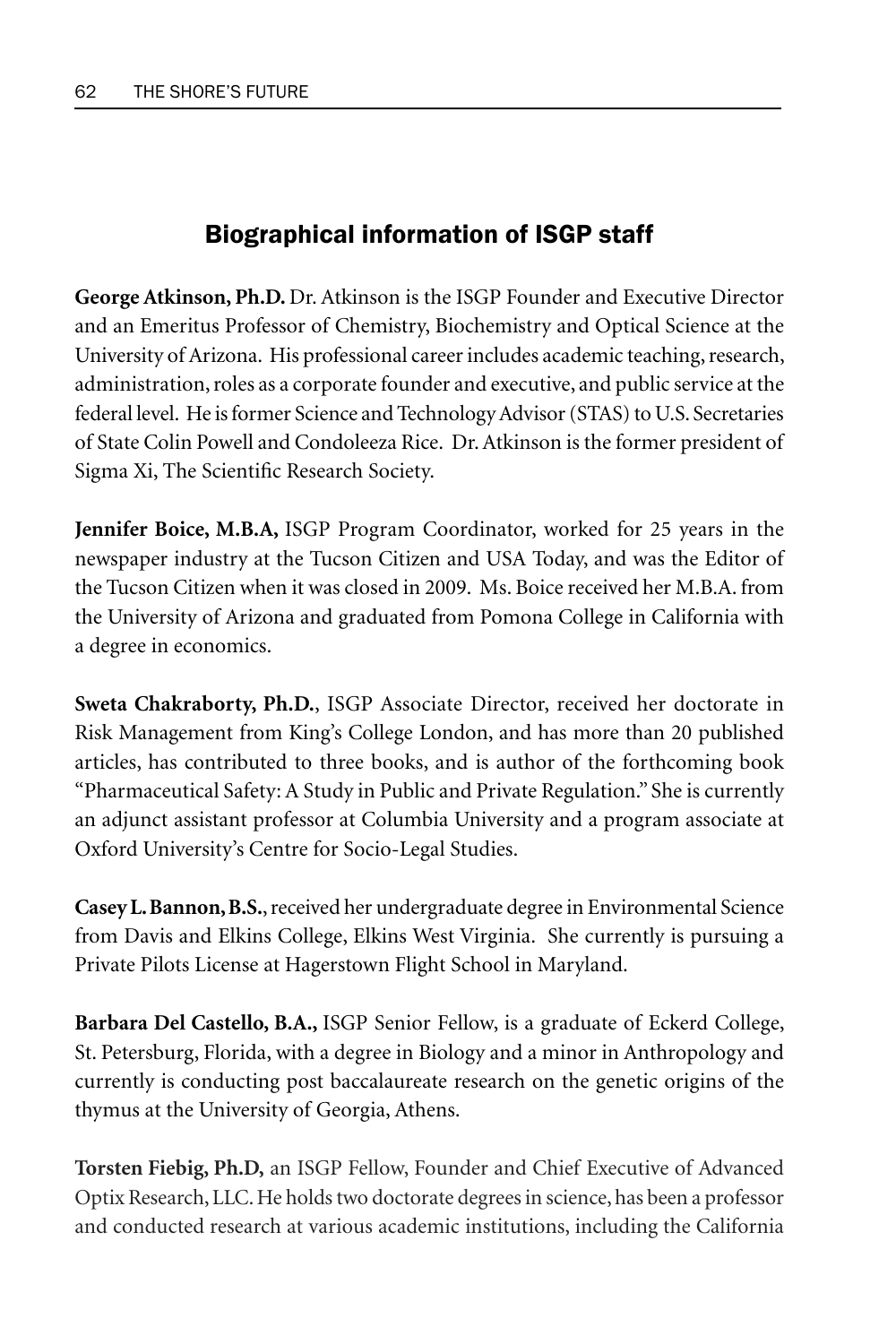Institute of Technology, Northwestern University and the Max Planck Institute for Biophysical Chemistry (Germany). His research interests include energy sciences, medical optics and biological physics.

**Christina Medvescek, B.A.,** ISGP Program Administrator, is an internationally published journalist and editor specializing in health, human development and cooperative conflict resolution. The former Vice President of Publications for the Muscular Dystrophy Association, she is an EEO mediator for the U.S. Postal Service, and a mediator, facilitator and instructor for the Center for Community Dialogue, Tucson, AZ.

**Aubrey Paris, B.S.,** ISGP Senior Fellow, received undergraduate degrees in Chemistry and Biology from Ursinus College and is currently pursuing a Ph.D. in Inorganic Chemistry at Princeton University. A co-founder of Globalized Ethics for Medical Science (GEMS), LLC, a prototype infectious-disease reporting database, she has served as a Fellow of the Ursinus College Center for Science and the Common Good since its inception in 2012.

**Joseph Roberts, Ph.D,** ISGP Senior Fellow, earned his doctorate in social psychology from The Ohio State University in 2011. His research has examined the influence of mindsets on self-control, planning, and decision-making in health and public policy domains. In addition to his work for ISGP, he teaches courses in psychology, statistics, and research methods at The Ohio State University in Columbus, Ohio.

**Andrea Vazquez**, ISGP Fellow, is a senior at Arizona State University pursuing her bachelor's degree in social work. She is also a College Prep-Assistant at a high school in Tucson, Arizona. Her goal as a social worker is to challenge social injustice and advocate for people who are vulnerable and oppressed, especially youth.

**Cleo Warner, B.A**., ISGP Fellow, is a 2015 Eckerd College graduate with a degree in Literature and Environmental Studies. Her love for studying food systems is leading her through farming adventures all over the globe before eventually pursuing her graduate degree.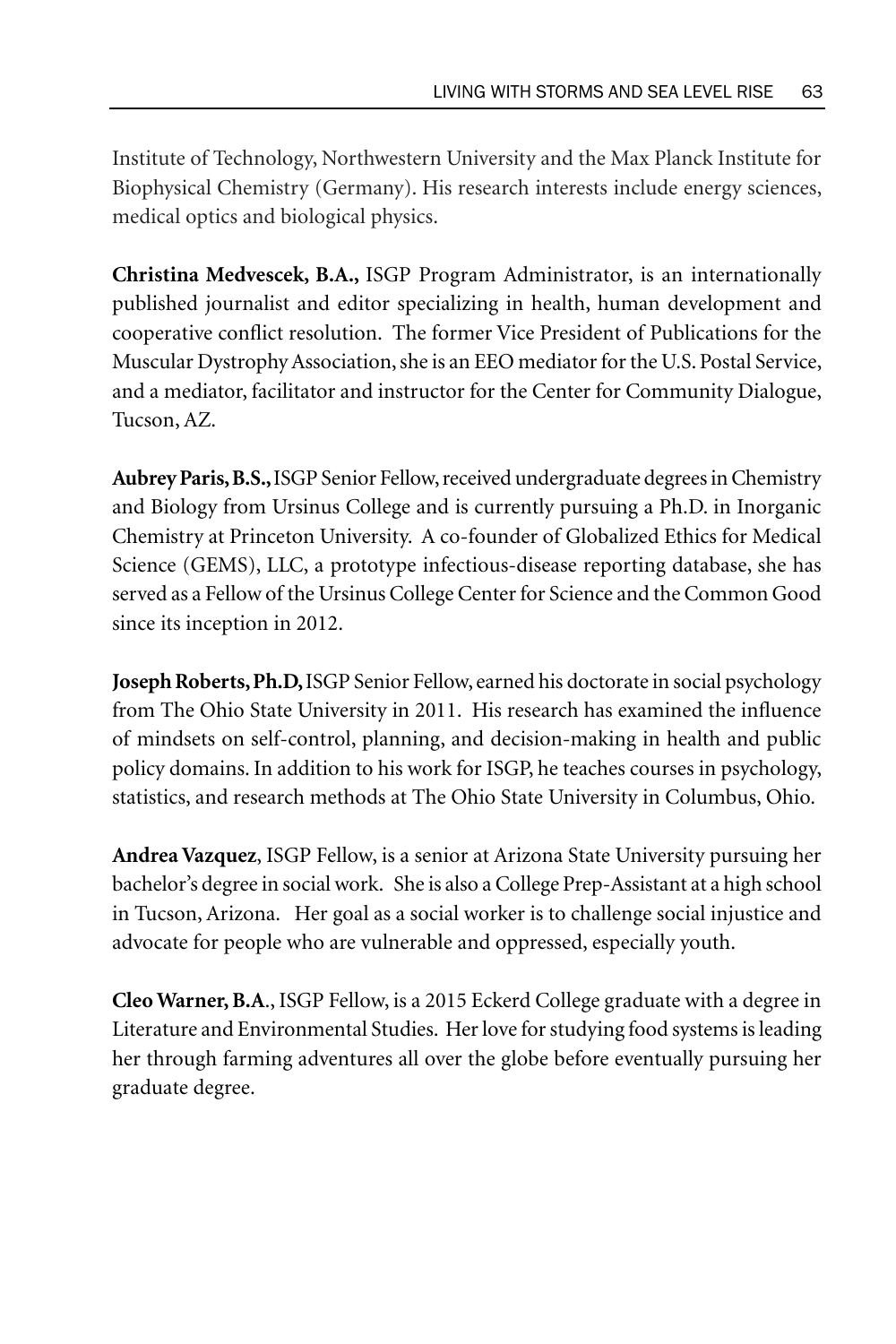# Biographical information of ISGP Academic Partnership (IAP) interns from Western Connecticut State University

**Waverly Rose Brim** is a junior at Western Connecticut State University majoring in Biology with a Pre-Medical track in the university's honors program. She has participated in research at Georgetown and Yale University and plans on pursing an M.D. and later, specializing in surgery. She is a Clinical Research Associate in St. Vincent Medical Center's Emergency Room.

**Michelle Bissett** is a junior at Western Connecticut State University, pursuing a degree in biology that focuses on ecological sciences. She hopes to have a career that allows her to make a positive impact in the world.

**Alex Potocki** is a BA/MA Mathematics candidate at Western Connecticut State University, focusing on an actuarial science path. He has passed two actuarial exams, and preparing for his third. He has completed two research assignments in the area of Applied Mathematics. One used applied wavelet theory to embed a message into an image, and the other applied financial mathematics to calculate the optimal wholesale price of a brand name product in the presence of a generic and competitive product.

**Jasmine Jacobs,** a Connecticut resident, is studying biology at Western Connecticut State University. Her interest in the sciences inspires and feeds her enthusiasm for her artwork and love of the natural world. She looks to the future with the hopes of getting published and being a teacher.

**David Rothbart** is a biology major at Western Connecticut State University with a strong interest in population genetics and mathematics. He is involved in several research projects and is aiming to be published for the first time by the end of the year. After graduation, David plans to pursue further education in the field of bioinformatics.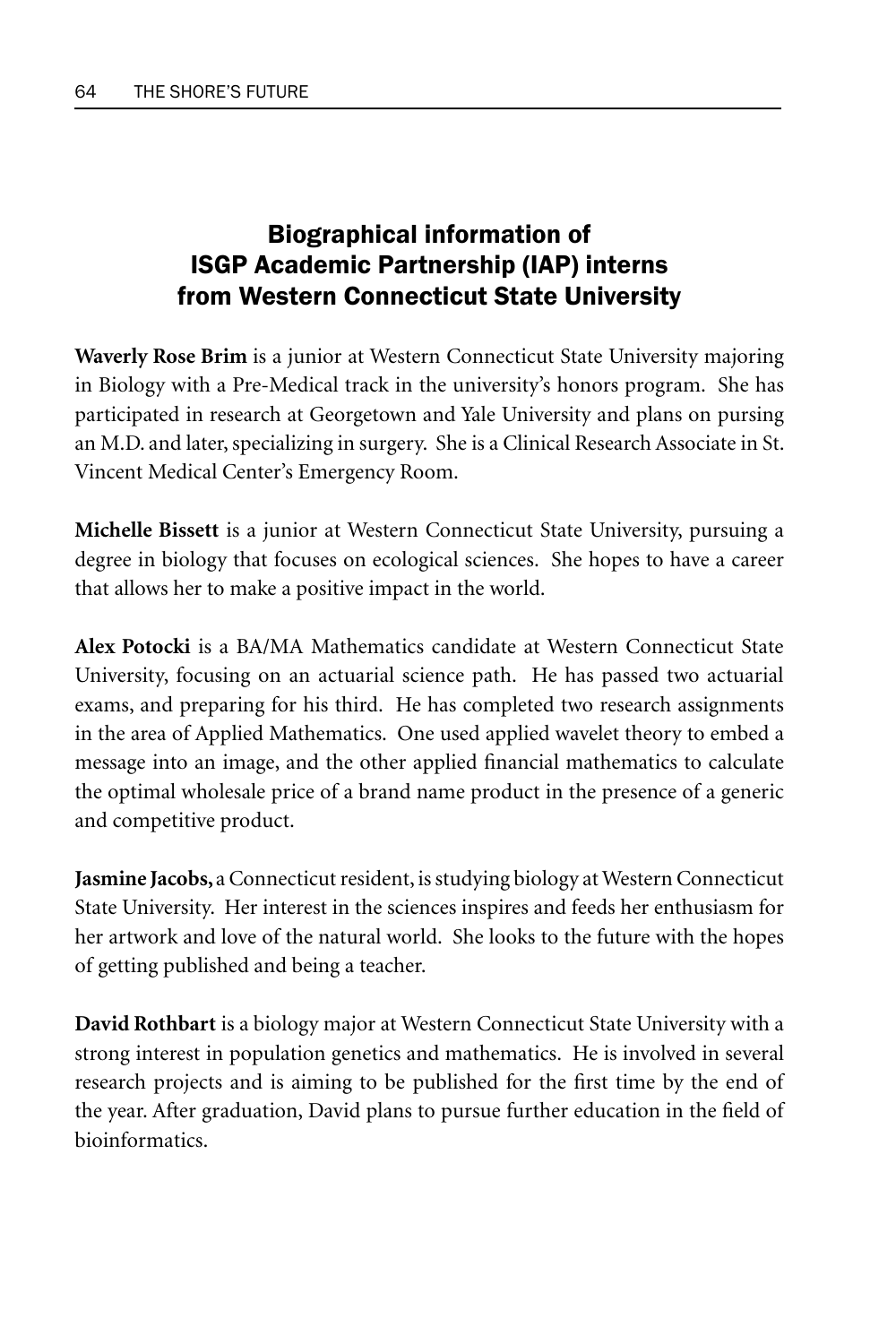## Conference volunteers

**Ceilie Pestalozzi**, Field Technician, Barnegat Bay Partnership **Tina Barreiro**, Field Technician, Barnegat Bay Partnership **Bonnie Blume**, Department of Human Resources, Toms River Township **Heather Fenyk**, Executive Director, Lower Raritan Watershed Partnership **Kathryn Goddard**, Associate Professor of Biology, Ursinus College **L. Stanton Hales**, Program Director, Barnegat Bay Partnership **Mary Judge**, Program Assistant, Barnegat Bay Partnership **Bill Koch**, Consultant, WFK Consulting LLC **Pankaj Lal**, Assistant Professor, Montclair State University **Lovepreet Multani**, Self employed **Lauren O'Neil**, Student, Stockton University **Nicole Petersen**, Field Technician, Barnegat Bay Partnership **Dora Pinou**, Associate Professor, Western Connecticut State University **Erin Reilly**, Field and Lab Coordinator, Barnegat Bay Partnership **Talia Stillman**, Field and Lab Technician, Barnegat Bay Partnership **Lynda Valeri**, Executive Assistant to Mayor Thomas Kelaher, Township of Toms River **Jim Vasslides**, Program Scientist, Barnegat Bay Partnership **Karen Walzer**, Public Outreach Coordinator, Barnegat Bay Partnership **Britta Wenzel,** Executive Director, Save Barnegat Bay **John Zingis**, President, Air, Land & Sea Environmental Management Services